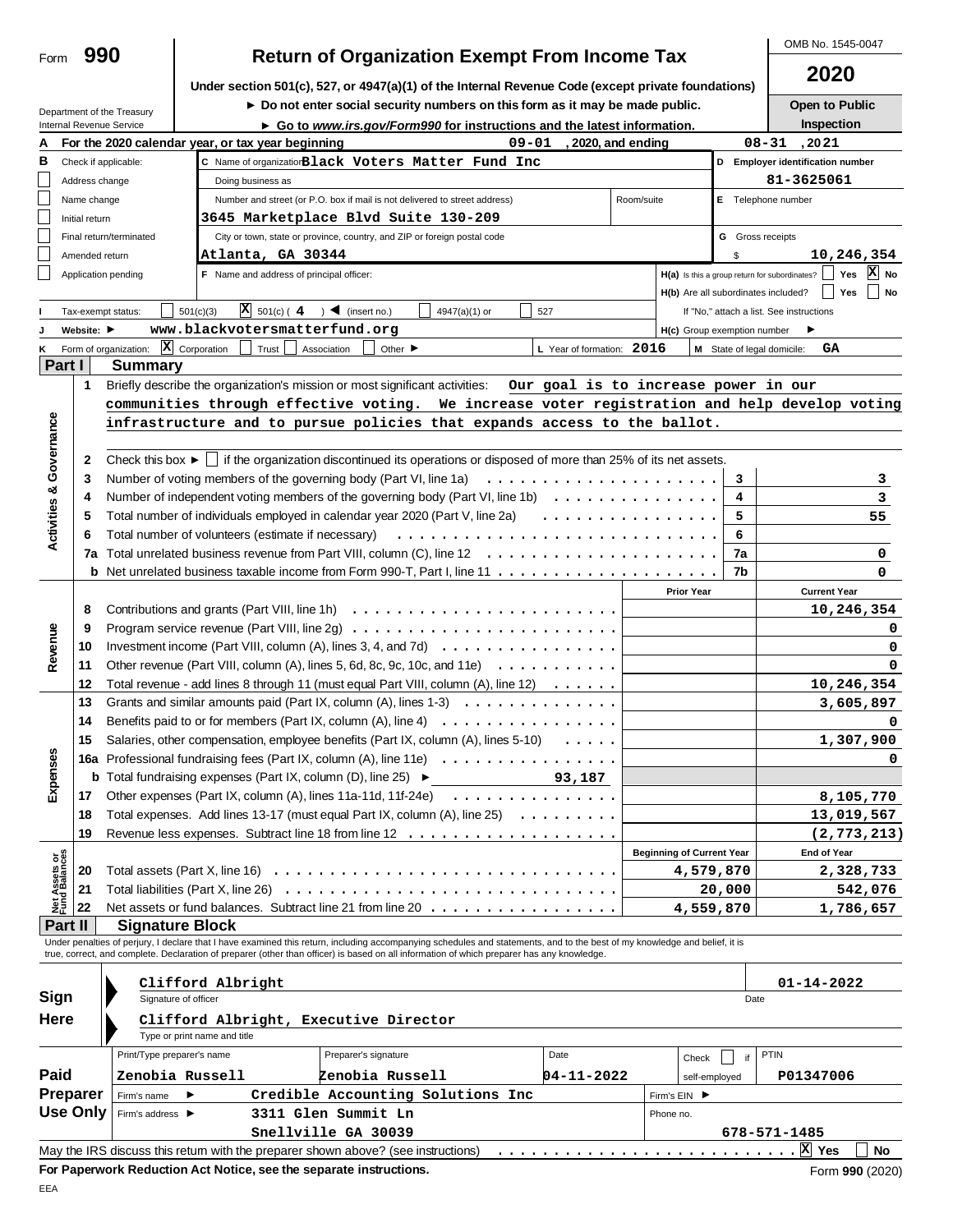|              | Form 990 (2020)<br>Black Voters Matter Fund Inc                                                                                                                                                               | 81-3625061                                | Page 2          |
|--------------|---------------------------------------------------------------------------------------------------------------------------------------------------------------------------------------------------------------|-------------------------------------------|-----------------|
|              | Part III<br><b>Statement of Program Service Accomplishments</b>                                                                                                                                               |                                           |                 |
|              |                                                                                                                                                                                                               |                                           |                 |
| 1            | Briefly describe the organization's mission:                                                                                                                                                                  |                                           |                 |
|              | Our goal is to increase power in our communities through effective voting. We increase voter                                                                                                                  |                                           |                 |
|              | registration and help develop voting infrastructure and to pursue policies that expands access to<br>the ballot.                                                                                              |                                           |                 |
|              |                                                                                                                                                                                                               |                                           |                 |
| $\mathbf{2}$ | Did the organization undertake any significant program services during the year which were not listed on the                                                                                                  |                                           |                 |
|              |                                                                                                                                                                                                               |                                           | $x$ No          |
|              | If "Yes," describe these new services on Schedule O.                                                                                                                                                          |                                           |                 |
| 3            | Did the organization cease conducting, or make significant changes in how it conducts, any program                                                                                                            |                                           |                 |
|              |                                                                                                                                                                                                               |                                           |                 |
|              | If "Yes," describe these changes on Schedule O.                                                                                                                                                               |                                           |                 |
| 4            | Describe the organization's program service accomplishments for each of its three largest program services, as measured by                                                                                    |                                           |                 |
|              | expenses. Section 501(c)(3) and 501(c)(4) organizations are required to report the amount of grants and allocations to others,<br>the total expenses, and revenue, if any, for each program service reported. |                                           |                 |
|              |                                                                                                                                                                                                               |                                           |                 |
| 4a           | ) (Expenses $$12,403,439$ including grants of $$3,605,897$ ) (Revenue<br>(Code:                                                                                                                               | \$                                        |                 |
|              | Our goal is to increase power in our communities through effective voting. We increase voter                                                                                                                  |                                           |                 |
|              | registration and help develop voting infrastructure and to pursue policies that expands access to                                                                                                             |                                           |                 |
|              | the ballot.                                                                                                                                                                                                   |                                           |                 |
|              |                                                                                                                                                                                                               |                                           |                 |
|              |                                                                                                                                                                                                               |                                           |                 |
|              |                                                                                                                                                                                                               |                                           |                 |
|              |                                                                                                                                                                                                               |                                           |                 |
|              |                                                                                                                                                                                                               |                                           |                 |
|              |                                                                                                                                                                                                               |                                           |                 |
|              |                                                                                                                                                                                                               |                                           |                 |
|              |                                                                                                                                                                                                               |                                           |                 |
| 4b           | including grants of \$ (Revenue<br>(Expenses \$<br>(Code:                                                                                                                                                     | \$                                        |                 |
|              |                                                                                                                                                                                                               |                                           |                 |
|              |                                                                                                                                                                                                               |                                           |                 |
|              |                                                                                                                                                                                                               |                                           |                 |
|              |                                                                                                                                                                                                               |                                           |                 |
|              |                                                                                                                                                                                                               |                                           |                 |
|              |                                                                                                                                                                                                               |                                           |                 |
|              |                                                                                                                                                                                                               |                                           |                 |
|              |                                                                                                                                                                                                               |                                           |                 |
|              |                                                                                                                                                                                                               |                                           |                 |
|              |                                                                                                                                                                                                               |                                           |                 |
|              |                                                                                                                                                                                                               |                                           |                 |
| 4c           | (Code: ) (Expenses \$ including grants of \$ ) (Revenue                                                                                                                                                       | $\sim$ $\sim$ $\sim$ $\sim$ $\sim$ $\sim$ |                 |
|              |                                                                                                                                                                                                               |                                           |                 |
|              |                                                                                                                                                                                                               |                                           |                 |
|              |                                                                                                                                                                                                               |                                           |                 |
|              |                                                                                                                                                                                                               |                                           |                 |
|              |                                                                                                                                                                                                               |                                           |                 |
|              |                                                                                                                                                                                                               |                                           |                 |
|              |                                                                                                                                                                                                               |                                           |                 |
|              |                                                                                                                                                                                                               |                                           |                 |
|              |                                                                                                                                                                                                               |                                           |                 |
|              |                                                                                                                                                                                                               |                                           |                 |
| 4d           | Other program services (Describe on Schedule O.)                                                                                                                                                              |                                           |                 |
|              | (Expenses \$<br>including grants of \$<br>) (Revenue \$                                                                                                                                                       |                                           |                 |
| 4e           | Total program service expenses ▶<br>12,403,439                                                                                                                                                                |                                           |                 |
| EEA          |                                                                                                                                                                                                               |                                           | Form 990 (2020) |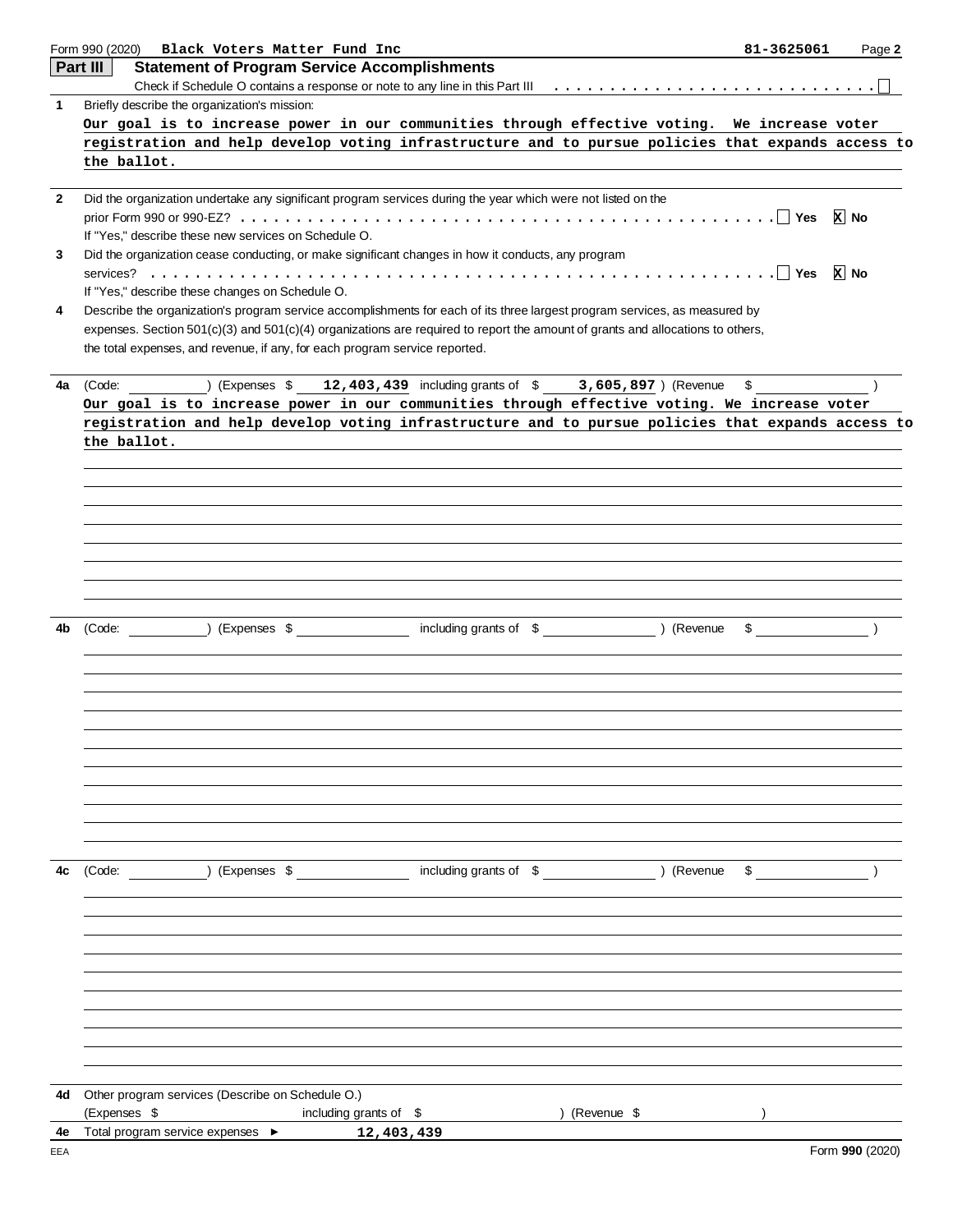|     | Form 990 (2020)<br>81-3625061<br>Black Voters Matter Fund Inc                                                                                      |                |     | Page 3 |
|-----|----------------------------------------------------------------------------------------------------------------------------------------------------|----------------|-----|--------|
|     | <b>Checklist of Required Schedules</b><br><b>Part IV</b>                                                                                           |                |     |        |
|     |                                                                                                                                                    |                | Yes | No     |
| 1   | Is the organization described in section $501(c)(3)$ or $4947(a)(1)$ (other than a private foundation)? If "Yes,"                                  |                |     |        |
|     |                                                                                                                                                    | $\blacksquare$ |     | x      |
| 2   | Is the organization required to complete Schedule B, Schedule of Contributors See instructions?                                                    | $\mathbf{2}$   | x   |        |
| 3   | Did the organization engage in direct or indirect political campaign activities on behalf of or in opposition to                                   |                |     |        |
|     |                                                                                                                                                    | 3              |     | x      |
| 4   | Section 501(c)(3) organizations. Did the organization engage in lobbying activities, or have a section 501(h)                                      |                |     |        |
|     |                                                                                                                                                    | 4              |     |        |
| 5   | Is the organization a section $501(c)(4)$ , $501(c)(5)$ , or $501(c)(6)$ organization that receives membership dues,                               |                |     |        |
|     | assessments, or similar amounts as defined in Revenue Procedure 98-19? If "Yes," complete Schedule C, Part III                                     | 5              |     | x      |
| 6   | Did the organization maintain any donor advised funds or any similar funds or accounts for which donors                                            |                |     |        |
|     | have the right to provide advice on the distribution or investment of amounts in such funds or accounts? If                                        |                |     |        |
|     |                                                                                                                                                    | 6              |     | x      |
| 7   | Did the organization receive or hold a conservation easement, including easements to preserve open space,                                          |                |     |        |
|     |                                                                                                                                                    | $\overline{7}$ |     | x      |
| 8   | Did the organization maintain collections of works of art, historical treasures, or other similar assets? If "Yes,"                                |                |     |        |
|     |                                                                                                                                                    | 8              |     | x      |
| 9   | Did the organization report an amount in Part X, line 21, for escrow or custodial account liability, serve as a                                    |                |     |        |
|     | custodian for amounts not listed in Part X; or provide credit counseling, debt management, credit repair, or                                       |                |     |        |
|     |                                                                                                                                                    | 9              |     | x      |
| 10  | Did the organization, directly or through a related organization, hold assets in donor-restricted endowments                                       |                |     |        |
|     |                                                                                                                                                    | 10             |     | x      |
| 11  | If the organization's answer to any of the following questions is "Yes," then complete Schedule D, Parts VI,                                       |                |     |        |
|     | VII, VIII, IX, or X as applicable.                                                                                                                 |                |     |        |
|     | a Did the organization report an amount for land, buildings, and equipment in Part X, line 10? If "Yes,"                                           |                |     |        |
|     |                                                                                                                                                    | 11a            | x   |        |
|     | <b>b</b> Did the organization report an amount for investments - other securities in Part X, line 12, that is 5% or more                           |                |     |        |
|     |                                                                                                                                                    | 11b            |     | x      |
|     | c Did the organization report an amount for investments - program related in Part X, line 13, that is 5% or more                                   |                |     |        |
|     |                                                                                                                                                    | 11c            |     | x      |
|     | d Did the organization report an amount for other assets in Part X, line 15, that is 5% or more of its total assets                                |                |     |        |
|     |                                                                                                                                                    | 11d            |     | x      |
|     | <b>e</b> Did the organization report an amount for other liabilities in Part X, line 25? If "Yes," complete Schedule D, Part $X \dots \dots$       | 11e            |     | x      |
| f   | Did the organization's separate or consolidated financial statements for the tax year include a footnote that addresses                            |                |     |        |
|     | the organization's liability for uncertain tax positions under FIN 48 (ASC 740)? If "Yes," complete Schedule D, Part $X \dots \dots$               | 11f            |     | x      |
| 12а | Did the organization obtain separate, independent audited financial statements for the tax year? If "Yes," complete                                |                |     |        |
|     |                                                                                                                                                    | 12a            |     | x      |
| b   | Was the organization included in consolidated, independent audited financial statements for the tax year? If                                       |                |     |        |
|     | "Yes," and if the organization answered "No" to line 12a, then completing Schedule D, Parts XI and XII is optional $\ldots \ldots \ldots$          | 12b            |     | x      |
| 13  | Is the organization a school described in section 170(b)(1)(A)(ii)? If "Yes," complete Schedule $E_1, \ldots, \ldots, \ldots, \ldots, \ldots$      | 13             |     | x      |
| 14a |                                                                                                                                                    | 14a            |     | x      |
| b   | Did the organization have aggregate revenues or expenses of more than \$10,000 from grantmaking,                                                   |                |     |        |
|     | fundraising, business, investment, and program service activities outside the United States, or aggregate                                          |                |     |        |
|     | foreign investments valued at \$100,000 or more? If "Yes," complete Schedule F, Parts I and IV                                                     | 14b            |     | x      |
| 15  | Did the organization report on Part IX, column (A), line 3, more than \$5,000 of grants or other assistance to or                                  |                |     |        |
|     |                                                                                                                                                    | 15             |     | x      |
| 16  | Did the organization report on Part IX, column (A), line 3, more than \$5,000 of aggregate grants or other                                         |                |     |        |
|     |                                                                                                                                                    | 16             |     | x      |
| 17  | Did the organization report a total of more than \$15,000 of expenses for professional fundraising services on                                     |                |     |        |
|     |                                                                                                                                                    | 17             |     | x      |
| 18  | Did the organization report more than \$15,000 total of fundraising event gross income and contributions on                                        |                |     |        |
|     |                                                                                                                                                    | 18             |     | x      |
| 19  | Did the organization report more than \$15,000 of gross income from gaming activities on Part VIII, line 9a?                                       |                |     |        |
|     |                                                                                                                                                    | 19             |     | x      |
|     |                                                                                                                                                    | 20a            |     | x      |
|     | <b>b</b> If "Yes" to line 20a, did the organization attach a copy of its audited financial statements to this retum? $\ldots \ldots \ldots \ldots$ | 20b            |     |        |
| 21  | Did the organization report more than \$5,000 of grants or other assistance to any domestic organization or                                        |                |     |        |
|     |                                                                                                                                                    | 21             | x   |        |
|     |                                                                                                                                                    |                |     |        |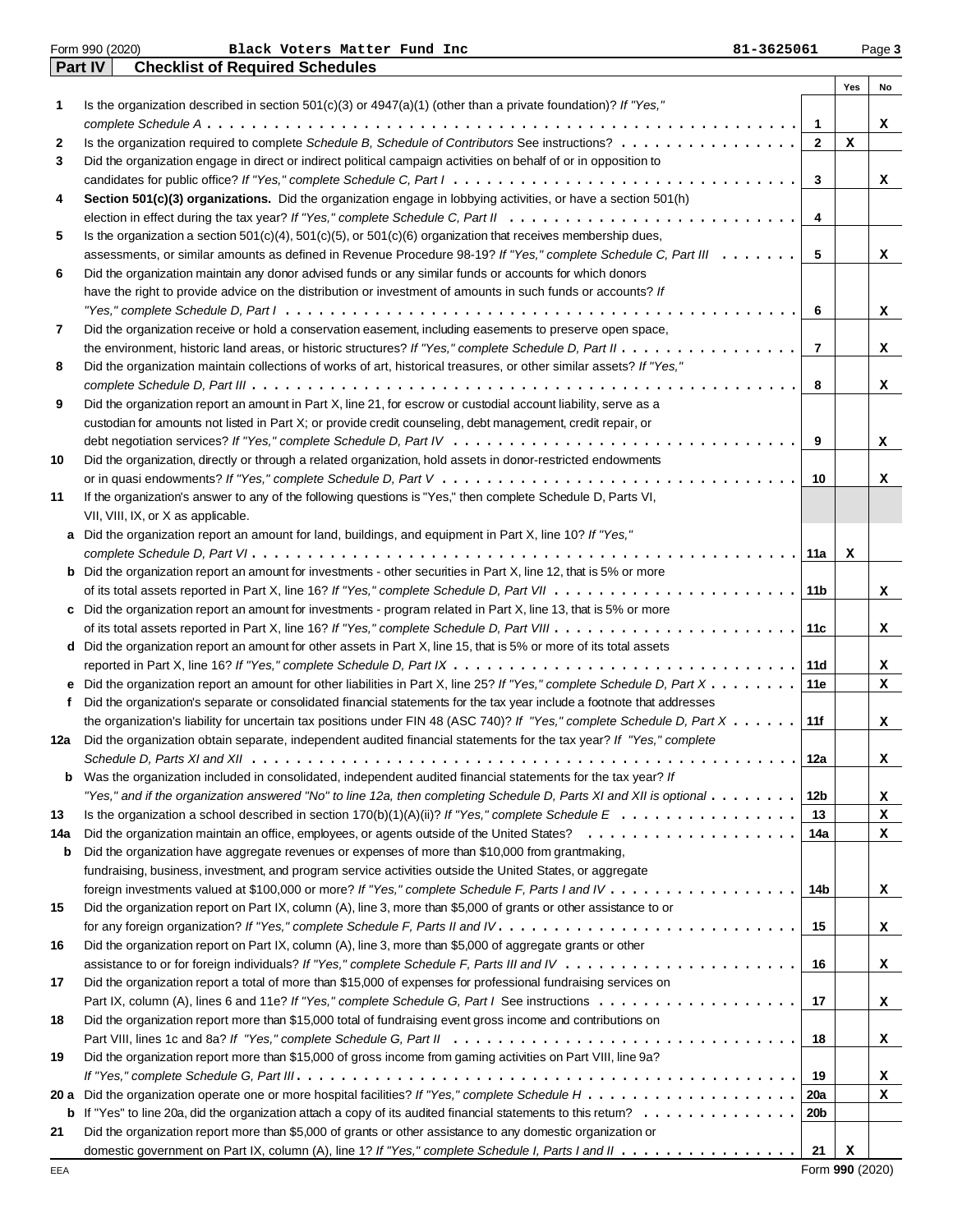|               | Form 990 (2020)<br>81-3625061<br>Black Voters Matter Fund Inc                                                                              |                 |            | Page 4 |
|---------------|--------------------------------------------------------------------------------------------------------------------------------------------|-----------------|------------|--------|
|               | <b>Checklist of Required Schedules</b> (continued)<br><b>Part IV</b>                                                                       |                 |            |        |
|               |                                                                                                                                            |                 | Yes        | No     |
| 22            | Did the organization report more than \$5,000 of grants or other assistance to or for domestic individuals on                              |                 |            |        |
|               |                                                                                                                                            | 22              |            | x      |
| 23            | Did the organization answer "Yes" to Part VII, Section A, line 3, 4, or 5 about compensation of the                                        |                 |            |        |
|               | organization's current and former officers, directors, trustees, key employees, and highest compensated                                    |                 |            |        |
|               | Did the organization have a tax-exempt bond issue with an outstanding principal amount of more than                                        | 23              |            | x      |
| 24a           | \$100,000 as of the last day of the year, that was issued after December 31, 2002? If "Yes," answer lines 24b                              |                 |            |        |
|               |                                                                                                                                            | 24a             |            |        |
| b             | Did the organization invest any proceeds of tax-exempt bonds beyond a temporary period exception?                                          | 24b             |            | x      |
| c             | Did the organization maintain an escrow account other than a refunding escrow at any time during the year                                  |                 |            |        |
|               |                                                                                                                                            | 24c             |            |        |
| d             | Did the organization act as an "on behalf of" issuer for bonds outstanding at any time during the year?                                    | 24d             |            |        |
| 25a           | Section 501(c)(3), 501(c)(4), and 501(c)(29) organizations. Did the organization engage in an excess benefit                               |                 |            |        |
|               |                                                                                                                                            | 25a             |            | x      |
| b             | Is the organization aware that it engaged in an excess benefit transaction with a disqualified person in a prior                           |                 |            |        |
|               | year, and that the transaction has not been reported on any of the organization's prior Forms 990 or 990-EZ?                               |                 |            |        |
|               |                                                                                                                                            | 25b             |            | x      |
| 26            | Did the organization report any amount on Part X, line 5 or 22, for receivables from or payables to any current                            |                 |            |        |
|               | or former officer, director, trustee, key employee, creator or founder, substantial contributor, or 35%                                    |                 |            |        |
|               | controlled entity or family member or any of these persons? If "Yes," complete Schedule L, Part II.                                        | 26              |            | x      |
| 27            | Did the organization provide a grant or other assistance to any current or former officer, director, trustee, key                          |                 |            |        |
|               | employee, creator or founder, substantial contributor or employee thereof, a grant selection committee                                     |                 |            |        |
|               | member, or to a 35% controlled entity (including an employee thereof) or family member of any of these                                     |                 |            |        |
|               |                                                                                                                                            | 27              |            | x      |
| 28            | Was the organization a party to a business transaction with one of the following parties (see Schedule L, Part                             |                 |            |        |
|               | IV instructions, for applicable filing thresholds, conditions, and exceptions):                                                            |                 |            |        |
| а             | A current or former officer, director, trustee, key employee, creator or founder, or substantial contributor? If                           |                 |            |        |
|               |                                                                                                                                            | 28a             |            | x      |
| b             |                                                                                                                                            | 28b             |            | x      |
| c             | A 35% controlled entity of one or more individuals and/or organizations described in lines 28a or 28b? If                                  |                 |            |        |
|               |                                                                                                                                            | 28c             |            | x      |
| 29            | Did the organization receive more than \$25,000 in non-cash contributions? If "Yes," complete Schedule M.                                  | 29              |            | x      |
| 30            | Did the organization receive contributions of art, historical treasures, or other similar assets, or qualified                             |                 |            |        |
|               |                                                                                                                                            | 30              |            | x      |
| 31            | Did the organization liquidate, terminate, or dissolve and cease operations? If "Yes," complete Schedule N, Part I. .                      | 31              |            | x      |
| 32            | Did the organization sell, exchange, dispose of, or transfer more than 25% of its net assets? If "Yes,"                                    |                 |            |        |
|               | complete Schedule N, Part II                                                                                                               | 32              |            | x      |
| 33            | Did the organization own 100% of an entity disregarded as separate from the organization under Regulations                                 |                 |            |        |
|               |                                                                                                                                            | 33              |            | x      |
| 34            | Was the organization related to any tax-exempt or taxable entity? If "Yes," complete Schedule R, Part II, III,                             |                 |            |        |
|               |                                                                                                                                            | 34              |            | x      |
| 35a           | Did the organization have a controlled entity within the meaning of section $512(b)(13)? \ldots \ldots \ldots \ldots \ldots \ldots \ldots$ | 35a             |            | x      |
| b             | If "Yes" to line 35a, did the organization receive any payment from or engage in any transaction with a                                    |                 |            |        |
|               | controlled entity within the meaning of section 512(b)(13)? If "Yes," complete Schedule R, Part V, line $2 \ldots \ldots \ldots \ldots$    | 35 <sub>b</sub> |            |        |
| 36            | Section 501(c)(3) organizations. Did the organization make any transfers to an exempt non-charitable                                       |                 |            |        |
|               |                                                                                                                                            | 36              |            |        |
| 37            | Did the organization conduct more than 5% of its activities through an entity that is not a related organization                           |                 |            |        |
|               |                                                                                                                                            | 37              |            | x      |
| 38            | Did the organization complete Schedule O and provide explanations in Schedule O for Part VI, lines 11b and                                 |                 |            |        |
|               | 19? Note: All Form 990 filers are required to complete Schedule O.                                                                         | 38              | х          |        |
| <b>Part V</b> | <b>Statements Regarding Other IRS Filings and Tax Compliance</b>                                                                           |                 |            |        |
|               | Check if Schedule O contains a response or note to any line in this Part V $\ldots \ldots \ldots \ldots \ldots$                            |                 |            |        |
|               |                                                                                                                                            |                 | <b>Yes</b> | No     |
| 1a            | 1a<br>Enter the number reported in Box 3 of Form 1096. Enter -0- if not applicable.<br>4                                                   |                 |            |        |
| b             | Enter the number of Form W-2G included in line 1a. Enter -0- if not applicable $\dots \dots \dots \dots \dots$<br>0                        |                 |            |        |
| c             | Did the organization comply with backup withholding rules for reportable payments to vendors and                                           |                 |            |        |
|               |                                                                                                                                            | 1c              | x          |        |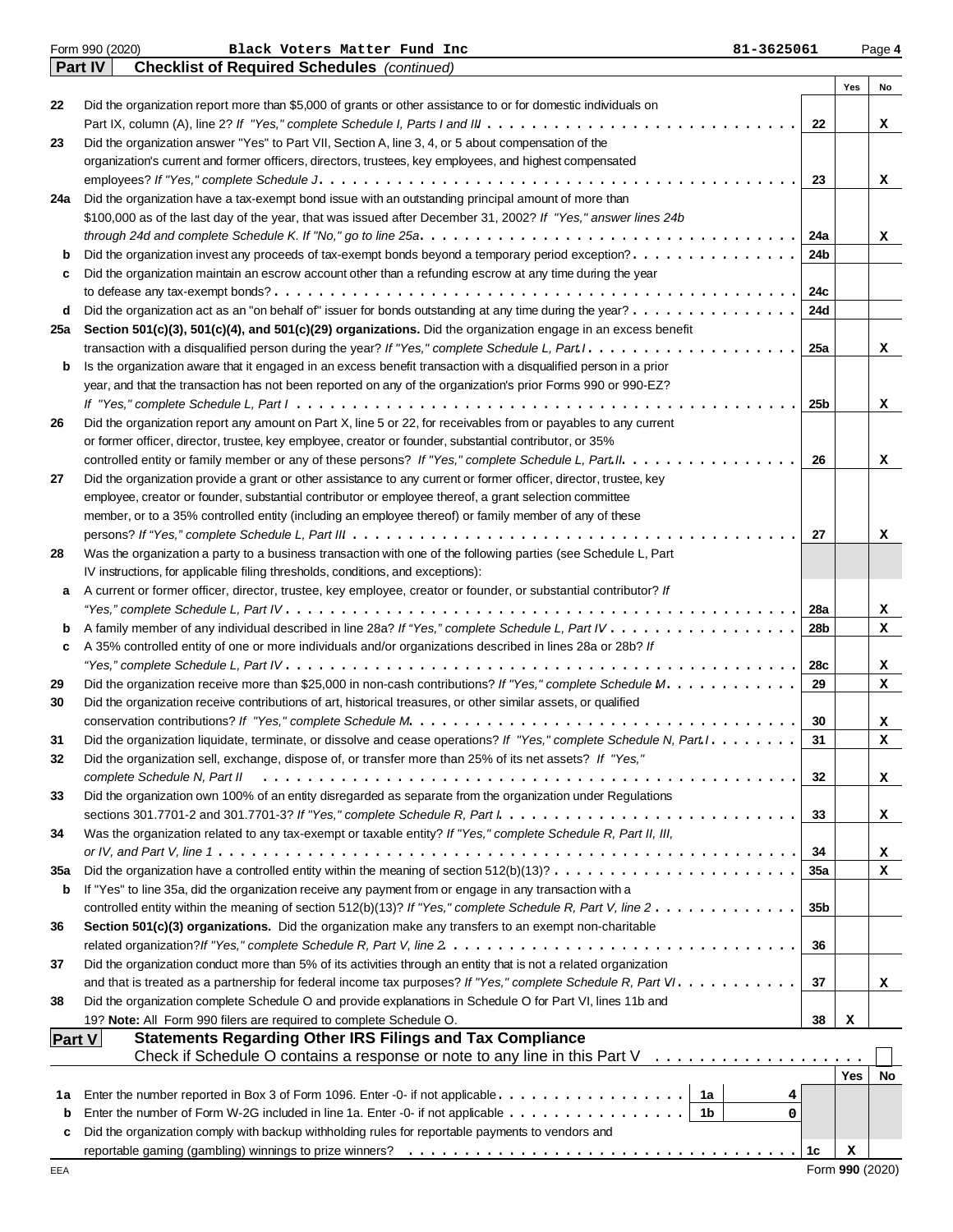|        | Form 990 (2020)<br>Black Voters Matter Fund Inc<br>81-3625061                                                                                        |                |     | Page 5 |
|--------|------------------------------------------------------------------------------------------------------------------------------------------------------|----------------|-----|--------|
| Part V | Statements Regarding Other IRS Filings and Tax Compliance (continued)                                                                                |                |     |        |
|        |                                                                                                                                                      |                | Yes | No     |
| 2a     | Enter the number of employees reported on Form W-3, Transmittal of Wage and Tax                                                                      |                |     |        |
|        | . 1<br>Statements, filed for the calendar year ending with or within the year covered by this retum<br>2a<br>55                                      |                |     |        |
| b      |                                                                                                                                                      | 2 <sub>b</sub> | x   |        |
|        |                                                                                                                                                      |                |     |        |
| За     | Did the organization have unrelated business gross income of \$1,000 or more during the year?.                                                       | За             |     | x      |
| b      | If "Yes," has it filed a Form 990-T for this year? If "No" to line 3b, provide an explanation on Schedule O.                                         | 3b             |     |        |
| 4a     | At any time during the calendar year, did the organization have an interest in, or a signature or other authority over,                              |                |     |        |
|        | a financial account in a foreign country (such as a bank account, securities account, or other financial account)?                                   | 4a             |     | x      |
| b      | If "Yes," enter the name of the foreign country                                                                                                      |                |     |        |
|        | See instructions for filing requirements for FinCEN Form 114, Report of Foreign Bank and Financial Accounts (FBAR).                                  |                |     |        |
| 5a     | Was the organization a party to a prohibited tax shelter transaction at any time during the tax year?                                                | 5a             |     | x      |
| b      |                                                                                                                                                      | 5 <sub>b</sub> |     | x      |
| c      |                                                                                                                                                      | 5c             |     |        |
| 6a     | Does the organization have annual gross receipts that are normally greater than \$100,000, and did the                                               |                |     |        |
|        | organization solicit any contributions that were not tax deductible as charitable contributions?                                                     | 6a             | х   |        |
| b      | If "Yes," did the organization include with every solicitation an express statement that such contributions or                                       |                |     |        |
|        |                                                                                                                                                      | 6b             | х   |        |
| 7      | Organizations that may receive deductible contributions under section 170(c).                                                                        |                |     |        |
| a      | Did the organization receive a payment in excess of \$75 made partly as a contribution and partly for goods                                          |                |     |        |
|        |                                                                                                                                                      | 7a             |     | x      |
| b      |                                                                                                                                                      | 7b             |     |        |
| c      | Did the organization sell, exchange, or otherwise dispose of tangible personal property for which it was                                             |                |     |        |
|        | 7d                                                                                                                                                   | 7c             |     | x      |
| d      | If "Yes," indicate the number of Forms 8282 filed during the year. $\dots \dots \dots \dots \dots \dots \dots \dots \dots$                           | 7e             |     |        |
| е<br>f | Did the organization receive any funds, directly or indirectly, to pay premiums on a personal benefit contract?                                      | 7f             |     | x      |
|        | If the organization received a contribution of qualified intellectual property, did the organization file Form 8899 as required?.                    | 7g             |     | x<br>x |
| g<br>h | If the organization received a contribution of cars, boats, airplanes, or other vehicles, did the organization file a Form 1098-C?                   | 7h             |     | x      |
| 8      | Sponsoring organizations maintaining donor advised funds. Did a donor advised fund maintained by the                                                 |                |     |        |
|        |                                                                                                                                                      | 8              |     |        |
| 9      | Sponsoring organizations maintaining donor advised funds.                                                                                            |                |     |        |
| а      |                                                                                                                                                      | 9а             |     |        |
| b      | Did the sponsoring organization make a distribution to a donor, donor advisor, or related person?                                                    | 9b             |     |        |
| 10     | Section 501(c)(7) organizations. Enter:                                                                                                              |                |     |        |
|        | . │10a │                                                                                                                                             |                |     |        |
| b      | Gross receipts, included on Form 990, Part VIII, line 12, for public use of club facilities<br>10b                                                   |                |     |        |
| 11     | Section 501(c)(12) organizations. Enter:                                                                                                             |                |     |        |
| а      | Gross income from members or shareholders<br>11a                                                                                                     |                |     |        |
| b      | Gross income from other sources (Do not net amounts due or paid to other sources                                                                     |                |     |        |
|        | 11 <sub>b</sub><br>against amounts due or received from them.) $\dots \dots \dots \dots \dots \dots \dots \dots \dots \dots \dots \dots \dots \dots$ |                |     |        |
| 12a    | Section 4947(a)(1) non-exempt charitable trusts. Is the organization filing Form 990 in lieu of Form 1041?                                           | 12a            |     |        |
| b      | If "Yes," enter the amount of tax-exempt interest received or accrued during the year $\dots \dots \dots \dots$<br>12b                               |                |     |        |
| 13     | Section 501(c)(29) qualified nonprofit health insurance issuers.                                                                                     |                |     |        |
| a      | Is the organization licensed to issue qualified health plans in more than one state?                                                                 | 13а            |     |        |
|        | Note: See the instructions for additional information the organization must report on Schedule O.                                                    |                |     |        |
| b      | Enter the amount of reserves the organization is required to maintain by the states in which                                                         |                |     |        |
|        | the organization is licensed to issue qualified health plans $\ldots \ldots \ldots \ldots \ldots \ldots \ldots \ldots \ldots$                        |                |     |        |
| c      |                                                                                                                                                      |                |     |        |
| 14a    |                                                                                                                                                      | 14a            |     | x      |
| b      | If "Yes," has it filed a Form 720 to report these payments? If "No," provide an explanation on Schedule Q                                            | 14b            |     |        |
| 15     | Is the organization subject to the section 4960 tax on payment(s) of more than \$1,000,000 in remuneration or                                        |                |     |        |
|        | excess parachute payment(s) during the year?                                                                                                         | 15             |     | x      |
|        | If "Yes," see instructions and file Form 4720, Schedule N.                                                                                           |                |     |        |
| 16     | Is the organization an educational institution subject to the section 4968 excise tax on net investment income?                                      | 16             |     | x      |
|        | If "Yes," complete Form 4720, Schedule O.                                                                                                            |                |     |        |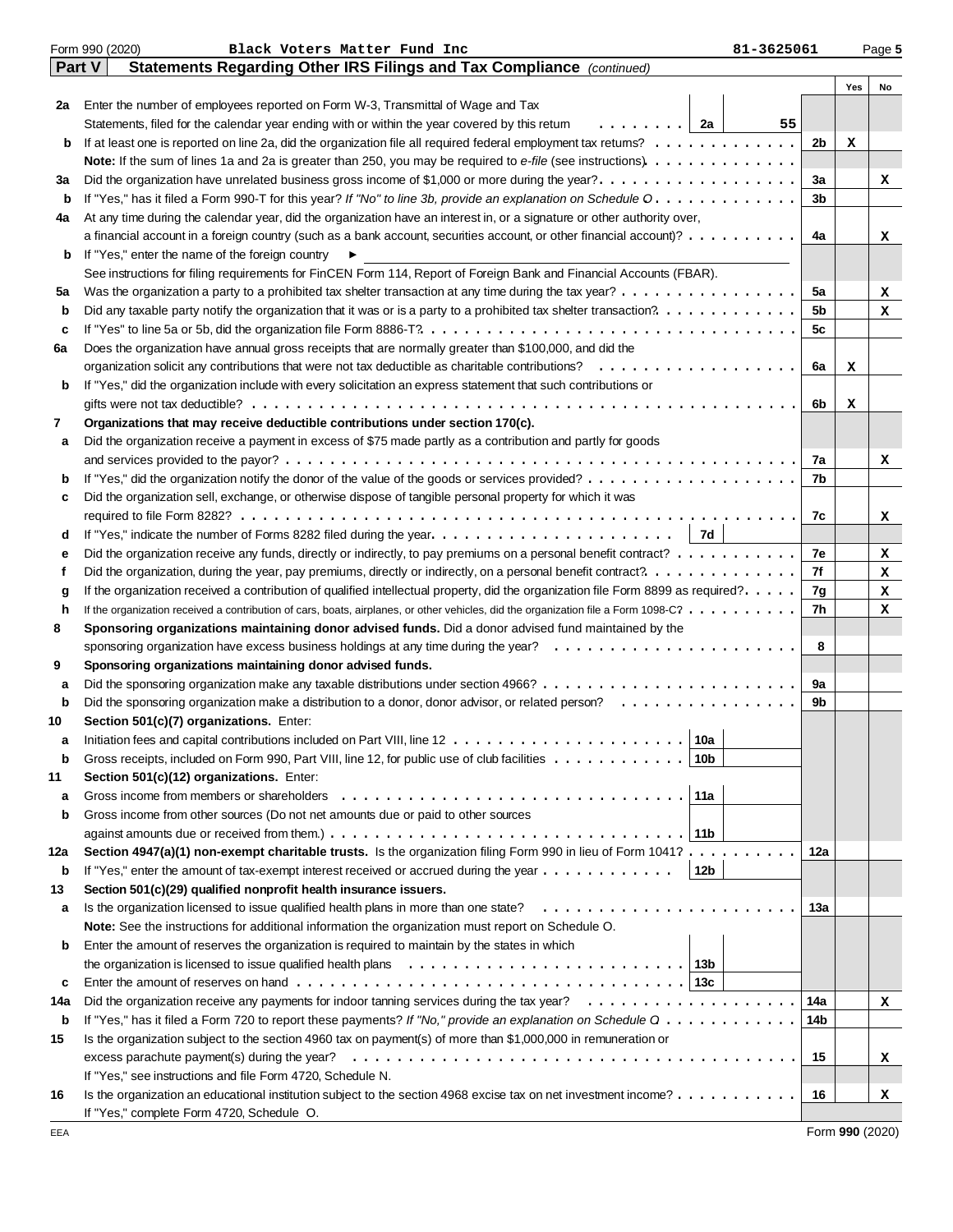|     | Form 990 (2020)<br>Black Voters Matter Fund Inc<br>81-3625061                                                                       |                 |     | Page 6 |
|-----|-------------------------------------------------------------------------------------------------------------------------------------|-----------------|-----|--------|
|     | <b>Part VI</b><br>Governance, Management, and Disclosure For each "Yes" response to lines 2 through 7b below, and for a "No"        |                 |     |        |
|     | response to line 8a, 8b, or 10b below, describe the circumstances, processes, or changes in Schedule O. See instructions.           |                 |     |        |
|     |                                                                                                                                     |                 |     |        |
|     | <b>Section A. Governing Body and Management</b>                                                                                     |                 |     |        |
|     |                                                                                                                                     |                 | Yes | No     |
| 1a  | Enter the number of voting members of the governing body at the end of the tax year. $\dots \dots \dots \dots$<br>1a<br>з           |                 |     |        |
|     | If there are material differences in voting rights among members of the governing body, or                                          |                 |     |        |
|     | if the governing body delegated broad authority to an executive committee or similar                                                |                 |     |        |
|     | committee, explain on Schedule O.                                                                                                   |                 |     |        |
| b   | Enter the number of voting members included in line 1a, above, who are independent. $\dots \dots \dots \dots$<br>1b<br>3            |                 |     |        |
| 2   | Did any officer, director, trustee, or key employee have a family relationship or a business relationship with                      |                 |     |        |
|     |                                                                                                                                     | $\mathbf{2}$    | х   |        |
| 3   | Did the organization delegate control over management duties customarily performed by or under the direct                           |                 |     |        |
|     | supervision of officers, directors, or trustees, or key employees to a management company or other person?                          | 3               |     | x      |
| 4   | Did the organization make any significant changes to its governing documents since the prior Form 990 was filed?.                   | 4               |     |        |
|     |                                                                                                                                     | 5               |     | x      |
| 5   | Did the organization become aware during the year of a significant diversion of the organization's assets?                          |                 |     | x      |
| 6   |                                                                                                                                     | 6               |     | x      |
| 7a  | Did the organization have members, stockholders, or other persons who had the power to elect or appoint                             |                 |     |        |
|     |                                                                                                                                     | 7a              |     | x      |
| b   | Are any governance decisions of the organization reserved to (or subject to approval by) members,                                   |                 |     |        |
|     |                                                                                                                                     | 7b              |     | x      |
| 8   | Did the organization contemporaneously document the meetings held or written actions undertaken during                              |                 |     |        |
|     | the year by the following:                                                                                                          |                 |     |        |
| а   |                                                                                                                                     | 8a              | x   |        |
| b   |                                                                                                                                     | 8b              | x   |        |
| 9   | Is there any officer, director, trustee, or key employee listed in Part VII, Section A, who cannot be reached at                    |                 |     |        |
|     | the organization's mailing address? If "Yes," provide the names and addresses on Schedule Q                                         | 9               |     | x      |
|     | <b>Section B. Policies</b> (This Section B requests information about policies not required by the Internal Revenue Code.)          |                 |     |        |
|     |                                                                                                                                     |                 | Yes | No     |
| 10a |                                                                                                                                     | 10a             |     | x      |
| b   | If "Yes," did the organization have written policies and procedures governing the activities of such chapters,                      |                 |     |        |
|     | affiliates, and branches to ensure their operations are consistent with the organization's exempt purposes?.                        | 10b             |     |        |
| 11a | Has the organization provided a complete copy of this Form 990 to all members of its governing body before filing the form?         | 11a             | x   |        |
| b   | Describe in Schedule O the process, if any, used by the organization to review this Form 990.                                       |                 |     |        |
| 12a |                                                                                                                                     | 12a             | x   |        |
| b   | Were officers, directors, or trustees, and key employees required to disclose annually interests that could give rise to conflicts? | 12 <sub>b</sub> | x   |        |
|     | Did the organization regularly and consistently monitor and enforce compliance with the policy? If "Yes,"                           |                 |     |        |
|     |                                                                                                                                     | 12c             | х   |        |
| 13  |                                                                                                                                     | 13              | х   |        |
| 14  |                                                                                                                                     | 14              | х   |        |
| 15  | Did the process for determining compensation of the following persons include a review and approval by                              |                 |     |        |
|     | independent persons, comparability data, and contemporaneous substantiation of the deliberation and decision?                       |                 |     |        |
| a   |                                                                                                                                     | 15a             | x   |        |
| b   |                                                                                                                                     | 15 <sub>b</sub> |     |        |
|     |                                                                                                                                     |                 | х   |        |
|     | If "Yes" to line 15a or 15b, describe the process in Schedule O (see instructions).                                                 |                 |     |        |
| 16a | Did the organization invest in, contribute assets to, or participate in a joint venture or similar arrangement                      |                 |     |        |
|     |                                                                                                                                     | 16a             |     | x      |
| b   | If "Yes," did the organization follow a written policy or procedure requiring the organization to evaluate its                      |                 |     |        |
|     | participation in joint venture arrangements under applicable federal tax law, and take steps to safeguard the                       |                 |     |        |
|     |                                                                                                                                     | 16b             |     |        |
|     | <b>Section C. Disclosure</b>                                                                                                        |                 |     |        |
| 17  | List the states with which a copy of this Form 990 is required to be filed<br>▶                                                     |                 |     |        |
| 18  | Section 6104 requires an organization to make its Forms 1023 (1024 or 1024-A if applicable), 990, and 990-T (Section 501(c)         |                 |     |        |
|     | (3)s only) available for public inspection. Indicate how you made these available. Check all that apply.                            |                 |     |        |
|     | $\mathbf{X}$ Upon request<br>Own website<br>$\Box$<br>Another's website<br>$\vert$ Other (explain on Schedule O)                    |                 |     |        |
| 19  | Describe on Schedule O whether (and if so, how) the organization made its governing documents, conflict of interest policy,         |                 |     |        |
|     | and financial statements available to the public during the tax year.                                                               |                 |     |        |
| 20  | State the name, address, and telephone number of the person who possesses the organization's books and records                      |                 |     |        |

**Clifford Albright (470)653-0000, 3645 Marketplace Blvd Suite 130-209, Atlanta, GA 30344**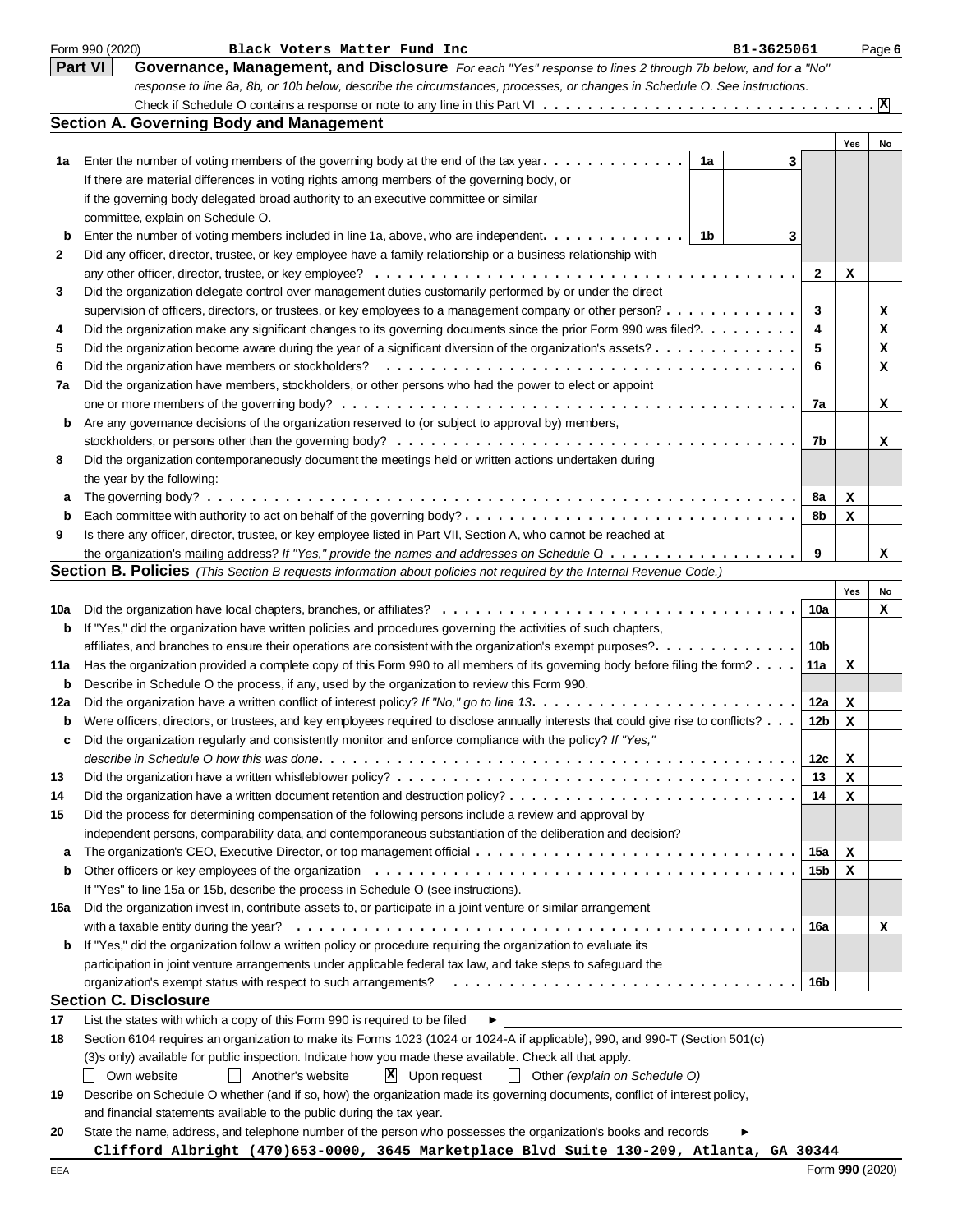| Form 990 (2020)          | Black Voters Matter Fund Inc                                                                                                                     | 81-3625061 | Page 7 |
|--------------------------|--------------------------------------------------------------------------------------------------------------------------------------------------|------------|--------|
| <b>Part VII</b>          | Compensation of Officers, Directors, Trustees, Key Employees, Highest Compensated Employees, and                                                 |            |        |
|                          | <b>Independent Contractors</b>                                                                                                                   |            |        |
|                          | Check if Schedule O contains a response or note to any line in this Part VII                                                                     |            |        |
| Section A.               | Officers, Directors, Trustees, Key Employees, and Highest Compensated Employees                                                                  |            |        |
|                          | 1a Complete this table for all persons required to be listed. Report compensation for the calendar year ending with or within the                |            |        |
| organization's tax year. |                                                                                                                                                  |            |        |
|                          | $\blacktriangle$ . I be all of the considerations are considered the state constant of the distribution of a second second second of a second of |            |        |

List all of the organization's **current** officers, directors, trustees (whether individuals or organizations), regardless of amount of compensation. Enter -0- in columns (D), (E), and (F) if no compensation was paid.

List all of the organization's **current** key employees, if any. See instructions for definition of "key employee."

List the organization's five **current** highest compensated employees (other than an officer, director, trustee, or key employee) who received reportable compensation (Box 5 of Form W-2 and/or Box 7 of Form 1099-MISC) of more than \$100,000 from the organization and any related organizations.

List all of the organization's **former** officers, key employees, and highest compensated employees who received more than \$100,000 of reportable compensation from the organization and any related organizations.

List all of the organization's **former directors or trustees** that received, in the capacity as a former director or trustee of the organization, more than \$10,000 of reportable compensation from the organization and any related organizations.

See instructions for the order in which to list the persons above.

Check this box if neither the organization nor any related organization compensated any current officer, director, or trustee.

| (A)<br>Name and title                                                                                                                                                                                                                                                                                                                           | (B)<br>Average<br>hours<br>per week<br>(list any<br>hours for<br>related<br>organizations<br>below<br>dotted line) | Individual trustee<br>or director | Institutional trustee | Officer | (C)<br>Position<br>Key employee | (do not check more than one<br>box, unless person is both an<br>officer and a director/trustee)<br>Highest compensatec<br>employee | Former | (D)<br>Reportable<br>compensation<br>from the<br>organization<br>(W-2/1099-MISC) | (E)<br>Reportable<br>compensation<br>from related<br>organizations<br>(W-2/1099-MISC) | (F)<br>Estimated amount<br>of other<br>compensation<br>from the<br>organization and<br>related organizations |
|-------------------------------------------------------------------------------------------------------------------------------------------------------------------------------------------------------------------------------------------------------------------------------------------------------------------------------------------------|--------------------------------------------------------------------------------------------------------------------|-----------------------------------|-----------------------|---------|---------------------------------|------------------------------------------------------------------------------------------------------------------------------------|--------|----------------------------------------------------------------------------------|---------------------------------------------------------------------------------------|--------------------------------------------------------------------------------------------------------------|
| (1) Clifford Albright<br>$\begin{bmatrix} 1 & 0 & 0 \\ 0 & 1 & 0 \\ 0 & 0 & 0 \\ 0 & 0 & 0 \\ 0 & 0 & 0 \\ 0 & 0 & 0 \\ 0 & 0 & 0 \\ 0 & 0 & 0 \\ 0 & 0 & 0 \\ 0 & 0 & 0 \\ 0 & 0 & 0 \\ 0 & 0 & 0 & 0 \\ 0 & 0 & 0 & 0 \\ 0 & 0 & 0 & 0 \\ 0 & 0 & 0 & 0 & 0 \\ 0 & 0 & 0 & 0 & 0 \\ 0 & 0 & 0 & 0 & 0 \\ 0 & 0 & 0 & 0$<br>Executive Director |                                                                                                                    |                                   |                       |         | X                               |                                                                                                                                    |        | 9,136                                                                            | 113,318                                                                               | 0                                                                                                            |
| Chief Doer                                                                                                                                                                                                                                                                                                                                      |                                                                                                                    |                                   |                       | X       |                                 |                                                                                                                                    |        | 10,000                                                                           | 104,375                                                                               | 0                                                                                                            |
|                                                                                                                                                                                                                                                                                                                                                 |                                                                                                                    |                                   |                       |         |                                 |                                                                                                                                    |        |                                                                                  |                                                                                       |                                                                                                              |
|                                                                                                                                                                                                                                                                                                                                                 | .                                                                                                                  |                                   |                       |         |                                 |                                                                                                                                    |        |                                                                                  |                                                                                       |                                                                                                              |
| (5) _____________________________                                                                                                                                                                                                                                                                                                               | .                                                                                                                  |                                   |                       |         |                                 |                                                                                                                                    |        |                                                                                  |                                                                                       |                                                                                                              |
|                                                                                                                                                                                                                                                                                                                                                 | .                                                                                                                  |                                   |                       |         |                                 |                                                                                                                                    |        |                                                                                  |                                                                                       |                                                                                                              |
|                                                                                                                                                                                                                                                                                                                                                 |                                                                                                                    |                                   |                       |         |                                 |                                                                                                                                    |        |                                                                                  |                                                                                       |                                                                                                              |
|                                                                                                                                                                                                                                                                                                                                                 |                                                                                                                    |                                   |                       |         |                                 |                                                                                                                                    |        |                                                                                  |                                                                                       |                                                                                                              |
| (9) _____________________________                                                                                                                                                                                                                                                                                                               |                                                                                                                    |                                   |                       |         |                                 |                                                                                                                                    |        |                                                                                  |                                                                                       |                                                                                                              |
|                                                                                                                                                                                                                                                                                                                                                 |                                                                                                                    |                                   |                       |         |                                 |                                                                                                                                    |        |                                                                                  |                                                                                       |                                                                                                              |
|                                                                                                                                                                                                                                                                                                                                                 |                                                                                                                    |                                   |                       |         |                                 |                                                                                                                                    |        |                                                                                  |                                                                                       |                                                                                                              |
|                                                                                                                                                                                                                                                                                                                                                 | .                                                                                                                  |                                   |                       |         |                                 |                                                                                                                                    |        |                                                                                  |                                                                                       |                                                                                                              |
|                                                                                                                                                                                                                                                                                                                                                 | . Listing List                                                                                                     |                                   |                       |         |                                 |                                                                                                                                    |        |                                                                                  |                                                                                       |                                                                                                              |
| (14)<br>-------------------------                                                                                                                                                                                                                                                                                                               |                                                                                                                    |                                   |                       |         |                                 |                                                                                                                                    |        |                                                                                  |                                                                                       |                                                                                                              |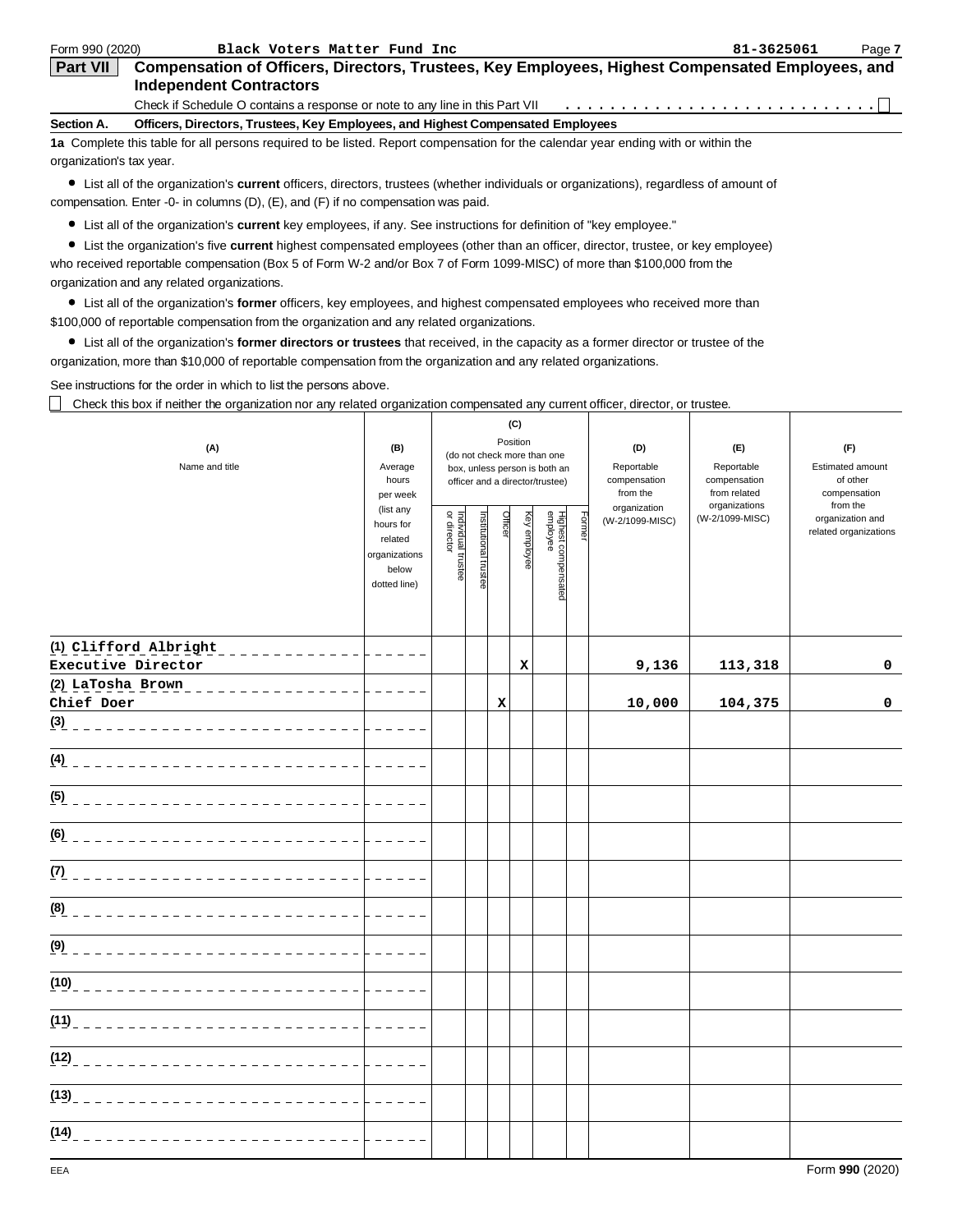# **Part 990 (2020)**

Form 990 (2020) Page **8 Black Voters Matter Fund Inc 81-3625061**

| <b>Part VII</b> | Section A. Officers, Directors, Trustees, Key Employees, and Highest Compensated Employees (continued)                                                                                                                                                 |                                                                                                                                                    |                                   |                      | (C)     |                                                 |       |                                 |                 |                                                             |                                                                 |                                           |         |
|-----------------|--------------------------------------------------------------------------------------------------------------------------------------------------------------------------------------------------------------------------------------------------------|----------------------------------------------------------------------------------------------------------------------------------------------------|-----------------------------------|----------------------|---------|-------------------------------------------------|-------|---------------------------------|-----------------|-------------------------------------------------------------|-----------------------------------------------------------------|-------------------------------------------|---------|
|                 | (A)<br>Name and title                                                                                                                                                                                                                                  | Position<br>(B)<br>(do not check more than one<br>Average<br>box, unless person is both an<br>hours<br>officer and a director/trustee)<br>per week |                                   |                      |         |                                                 |       |                                 |                 | Reportable<br>compensation<br>from related<br>organizations | (F)<br>Estimated amount<br>of other<br>compensation<br>from the |                                           |         |
|                 |                                                                                                                                                                                                                                                        | (list any<br>hours for<br>related<br>organizations<br>below<br>dotted line)                                                                        | Individual trustee<br>or director | nstitutional trustee | Officer | Highest compensated<br>employee<br>Key employee | Forme | organization<br>(W-2/1099-MISC) | (W-2/1099-MISC) |                                                             |                                                                 | organization and<br>related organizations |         |
| (15)            | ____________________________                                                                                                                                                                                                                           |                                                                                                                                                    |                                   |                      |         |                                                 |       |                                 |                 |                                                             |                                                                 |                                           |         |
| (16)            | ____________________________                                                                                                                                                                                                                           |                                                                                                                                                    |                                   |                      |         |                                                 |       |                                 |                 |                                                             |                                                                 |                                           |         |
| (17)            | ____________________________                                                                                                                                                                                                                           |                                                                                                                                                    |                                   |                      |         |                                                 |       |                                 |                 |                                                             |                                                                 |                                           |         |
| (18)            | ____________________________                                                                                                                                                                                                                           |                                                                                                                                                    |                                   |                      |         |                                                 |       |                                 |                 |                                                             |                                                                 |                                           |         |
| (19)            | ____________________________                                                                                                                                                                                                                           |                                                                                                                                                    |                                   |                      |         |                                                 |       |                                 |                 |                                                             |                                                                 |                                           |         |
|                 |                                                                                                                                                                                                                                                        |                                                                                                                                                    |                                   |                      |         |                                                 |       |                                 |                 |                                                             |                                                                 |                                           |         |
|                 |                                                                                                                                                                                                                                                        |                                                                                                                                                    |                                   |                      |         |                                                 |       |                                 |                 |                                                             |                                                                 |                                           |         |
|                 |                                                                                                                                                                                                                                                        |                                                                                                                                                    |                                   |                      |         |                                                 |       |                                 |                 |                                                             |                                                                 |                                           |         |
|                 |                                                                                                                                                                                                                                                        |                                                                                                                                                    |                                   |                      |         |                                                 |       |                                 |                 |                                                             |                                                                 |                                           |         |
| (24)            | ___________________________                                                                                                                                                                                                                            |                                                                                                                                                    |                                   |                      |         |                                                 |       |                                 |                 |                                                             |                                                                 |                                           |         |
| (25)            |                                                                                                                                                                                                                                                        |                                                                                                                                                    |                                   |                      |         |                                                 |       |                                 |                 |                                                             |                                                                 |                                           |         |
| 1b<br>c<br>d    | Subtotal<br>Total from continuation sheets to Part VII, Section A<br>Total (add lines 1b and 1c) $\ldots \ldots \ldots \ldots \ldots \ldots \ldots \ldots \ldots$                                                                                      |                                                                                                                                                    | .                                 |                      |         |                                                 |       | 19,136                          | 217,693         |                                                             |                                                                 |                                           | 0       |
| 2.              | Total number of individuals (including but not limited to those listed above) who received more than \$100,000 of<br>reportable compensation from the organization ▶                                                                                   |                                                                                                                                                    |                                   |                      |         |                                                 |       |                                 |                 |                                                             |                                                                 |                                           | 0       |
| 3               | Did the organization list any former officer, director, trustee, key employee, or highest compensated                                                                                                                                                  |                                                                                                                                                    |                                   |                      |         |                                                 |       |                                 |                 |                                                             | 3                                                               | Yes                                       | No<br>х |
| 4               | For any individual listed on line 1a, is the sum of reportable compensation and other compensation from the<br>organization and related organizations greater than \$150,000? If "Yes," complete Schedule J for such                                   |                                                                                                                                                    |                                   |                      |         |                                                 |       |                                 |                 |                                                             | 4                                                               |                                           | x       |
| 5               | Did any person listed on line 1a receive or accrue compensation from any unrelated organization or individual<br>for services rendered to the organization? If "Yes," complete Schedule J for such person                                              |                                                                                                                                                    |                                   |                      |         |                                                 |       |                                 |                 |                                                             | 5                                                               |                                           | x       |
|                 | <b>Section B. Independent Contractors</b>                                                                                                                                                                                                              |                                                                                                                                                    |                                   |                      |         |                                                 |       |                                 |                 |                                                             |                                                                 |                                           |         |
| 1               | Complete this table for your five highest compensated independent contractors that received more than \$100,000 of<br>compensation from the organization. Report compensation for the calendar year ending with or within the organization's tax year. |                                                                                                                                                    |                                   |                      |         |                                                 |       |                                 |                 |                                                             |                                                                 |                                           |         |
|                 | (A)<br>Name and business address                                                                                                                                                                                                                       |                                                                                                                                                    |                                   |                      |         |                                                 |       | (B)<br>Description of services  |                 |                                                             | (C)<br>Compensation                                             |                                           |         |
|                 |                                                                                                                                                                                                                                                        |                                                                                                                                                    |                                   |                      |         |                                                 |       |                                 |                 |                                                             |                                                                 |                                           |         |
|                 |                                                                                                                                                                                                                                                        |                                                                                                                                                    |                                   |                      |         |                                                 |       |                                 |                 |                                                             |                                                                 |                                           |         |
| 2               | Total number of independent contractors (including but not limited to those listed above) who                                                                                                                                                          |                                                                                                                                                    |                                   |                      |         |                                                 |       |                                 |                 |                                                             |                                                                 |                                           |         |

 $\blacktriangleright$ 

Form **990** (2020)

received more than \$100,000 of compensation from the organization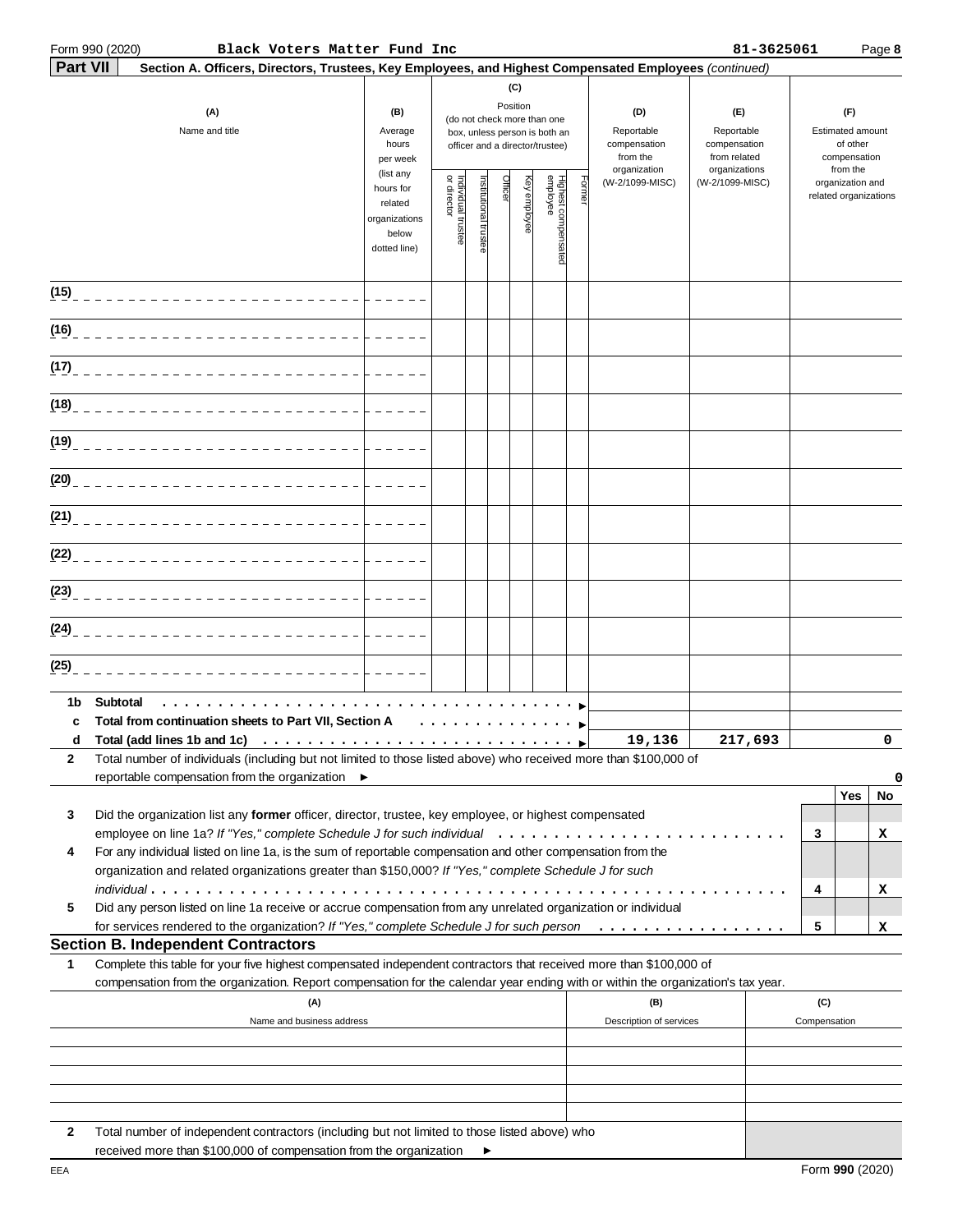| Form 990 (2020)                                                            |     |                                                                                                                      |    |                |                 | Black Voters Matter Fund Inc                                                                                                                       |                      |                                              | 81-3625061                           | Page 9                                                        |
|----------------------------------------------------------------------------|-----|----------------------------------------------------------------------------------------------------------------------|----|----------------|-----------------|----------------------------------------------------------------------------------------------------------------------------------------------------|----------------------|----------------------------------------------|--------------------------------------|---------------------------------------------------------------|
| <b>Part VIII</b>                                                           |     | <b>Statement of Revenue</b>                                                                                          |    |                |                 |                                                                                                                                                    |                      |                                              |                                      |                                                               |
|                                                                            |     | Check if Schedule O contains a response or note to any line in this Part VIII                                        |    |                |                 |                                                                                                                                                    |                      |                                              |                                      |                                                               |
|                                                                            |     |                                                                                                                      |    |                |                 |                                                                                                                                                    | (A)<br>Total revenue | (B)<br>Related or exempt<br>function revenue | (C)<br>Unrelated<br>business revenue | (D)<br>Revenue excluded<br>from tax under<br>sections 512-514 |
|                                                                            | 1a  | Federated campaigns                                                                                                  |    |                | 1a              |                                                                                                                                                    |                      |                                              |                                      |                                                               |
|                                                                            | b   | Membership dues $\dots \dots \dots$                                                                                  |    |                | 1b              |                                                                                                                                                    |                      |                                              |                                      |                                                               |
| Gifts, Grants<br>Contributions, Gifts, Grants<br>and Other Similar Amounts | с   | Fundraising events                                                                                                   |    |                | 1c              |                                                                                                                                                    |                      |                                              |                                      |                                                               |
|                                                                            | d   | Related organizations                                                                                                |    |                | 1d              |                                                                                                                                                    |                      |                                              |                                      |                                                               |
|                                                                            | е   | Government grants (contributions)                                                                                    |    |                | 1е              |                                                                                                                                                    |                      |                                              |                                      |                                                               |
|                                                                            | f   | All other contributions, gifts, grants,                                                                              |    |                |                 |                                                                                                                                                    |                      |                                              |                                      |                                                               |
|                                                                            |     | and similar amounts not included above                                                                               |    |                | 1f              | 10,246,354                                                                                                                                         |                      |                                              |                                      |                                                               |
|                                                                            | g   | Noncash contributions included in                                                                                    |    |                |                 |                                                                                                                                                    |                      |                                              |                                      |                                                               |
|                                                                            |     | lines 1a-1f $\ldots$ , $\ldots$ , $\ldots$ , $\ldots$                                                                |    |                | $1g \mid$ \$    |                                                                                                                                                    |                      |                                              |                                      |                                                               |
|                                                                            | h.  |                                                                                                                      |    |                |                 |                                                                                                                                                    | 10,246,354           |                                              |                                      |                                                               |
|                                                                            |     |                                                                                                                      |    |                |                 | <b>Business Code</b>                                                                                                                               |                      |                                              |                                      |                                                               |
|                                                                            | 2a  |                                                                                                                      |    |                |                 |                                                                                                                                                    |                      |                                              |                                      |                                                               |
|                                                                            | b   |                                                                                                                      |    |                |                 |                                                                                                                                                    |                      |                                              |                                      |                                                               |
|                                                                            | с   |                                                                                                                      |    |                |                 |                                                                                                                                                    |                      |                                              |                                      |                                                               |
|                                                                            | d   |                                                                                                                      |    |                |                 |                                                                                                                                                    |                      |                                              |                                      |                                                               |
| Program Service<br>Revenue                                                 | е   |                                                                                                                      |    |                |                 |                                                                                                                                                    |                      |                                              |                                      |                                                               |
|                                                                            |     | f All other program service revenue $\ldots \ldots$                                                                  |    |                |                 |                                                                                                                                                    |                      |                                              |                                      |                                                               |
|                                                                            |     |                                                                                                                      |    |                |                 |                                                                                                                                                    |                      |                                              |                                      |                                                               |
|                                                                            | 3   | Investment income (including dividends, interest, and<br>other similar amounts) $\ldots \ldots \ldots \ldots \ldots$ |    |                |                 |                                                                                                                                                    |                      |                                              |                                      |                                                               |
|                                                                            | 4   | Income from investment of tax-exempt bond proceeds                                                                   |    |                |                 |                                                                                                                                                    |                      |                                              |                                      |                                                               |
|                                                                            | 5   |                                                                                                                      |    |                |                 |                                                                                                                                                    |                      |                                              |                                      |                                                               |
|                                                                            |     |                                                                                                                      |    | (i) Real       |                 | (ii) Personal                                                                                                                                      |                      |                                              |                                      |                                                               |
|                                                                            | 6a  | Gross rents                                                                                                          | 6a |                |                 |                                                                                                                                                    |                      |                                              |                                      |                                                               |
|                                                                            |     | <b>b</b> Less: rental expenses                                                                                       | 6b |                |                 |                                                                                                                                                    |                      |                                              |                                      |                                                               |
|                                                                            |     | c Rental income or (loss)                                                                                            | 6с |                |                 |                                                                                                                                                    |                      |                                              |                                      |                                                               |
|                                                                            |     | <b>d</b> Net rental income or (loss)                                                                                 |    |                |                 | .<br>▶                                                                                                                                             |                      |                                              |                                      |                                                               |
|                                                                            |     |                                                                                                                      |    | (i) Securities |                 | (ii) Other                                                                                                                                         |                      |                                              |                                      |                                                               |
|                                                                            |     | 7a Gross amount from<br>sales of assets                                                                              |    |                |                 |                                                                                                                                                    |                      |                                              |                                      |                                                               |
|                                                                            |     | other than inventory                                                                                                 | 7a |                |                 |                                                                                                                                                    |                      |                                              |                                      |                                                               |
|                                                                            |     | <b>b</b> Less: cost or other basis                                                                                   |    |                |                 |                                                                                                                                                    |                      |                                              |                                      |                                                               |
|                                                                            |     | and sales expenses 7b                                                                                                |    |                |                 |                                                                                                                                                    |                      |                                              |                                      |                                                               |
|                                                                            |     | <b>c</b> Gain or (loss) $\ldots$ 7 <b>c</b>                                                                          |    |                |                 |                                                                                                                                                    |                      |                                              |                                      |                                                               |
|                                                                            |     |                                                                                                                      |    |                |                 | ▶                                                                                                                                                  |                      |                                              |                                      |                                                               |
| <b>Other Revenue</b>                                                       |     | 8a Gross income from fundraising                                                                                     |    |                |                 |                                                                                                                                                    |                      |                                              |                                      |                                                               |
|                                                                            |     | events (not including \$                                                                                             |    |                |                 |                                                                                                                                                    |                      |                                              |                                      |                                                               |
|                                                                            |     | of contributions reported on line                                                                                    |    |                |                 |                                                                                                                                                    |                      |                                              |                                      |                                                               |
|                                                                            |     | 1c). See Part IV, line $18 \ldots \ldots$                                                                            |    |                | 8a              |                                                                                                                                                    |                      |                                              |                                      |                                                               |
|                                                                            |     | <b>b</b> Less: direct expenses                                                                                       |    |                | 8b              |                                                                                                                                                    |                      |                                              |                                      |                                                               |
|                                                                            |     | c Net income or (loss) from fundraising events                                                                       |    |                |                 | $\begin{array}{cccccccccccccc} \bullet & \bullet & \bullet & \bullet & \bullet & \bullet & \bullet & \bullet & \bullet & \bullet \end{array}$<br>▸ |                      |                                              |                                      |                                                               |
|                                                                            |     | 9a Gross income from gaming                                                                                          |    |                |                 |                                                                                                                                                    |                      |                                              |                                      |                                                               |
|                                                                            |     | activities, See Part IV, line 19                                                                                     |    |                | 9a              |                                                                                                                                                    |                      |                                              |                                      |                                                               |
|                                                                            |     | <b>b</b> Less: direct expenses                                                                                       |    |                | 9 <sub>b</sub>  |                                                                                                                                                    |                      |                                              |                                      |                                                               |
|                                                                            |     | c Net income or (loss) from gaming activities                                                                        |    |                |                 | .<br>▶                                                                                                                                             |                      |                                              |                                      |                                                               |
|                                                                            |     | 10a Gross sales of inventory, less                                                                                   |    |                |                 |                                                                                                                                                    |                      |                                              |                                      |                                                               |
|                                                                            |     | returns and allowances                                                                                               |    |                | 10a             |                                                                                                                                                    |                      |                                              |                                      |                                                               |
|                                                                            |     | <b>b</b> Less: $cost$ of goods sold $\ldots \ldots \ldots$                                                           |    |                | 10 <sub>b</sub> |                                                                                                                                                    |                      |                                              |                                      |                                                               |
|                                                                            |     | <b>c</b> Net income or (loss) from sales of inventory $\dots \dots$                                                  |    |                |                 | ▶                                                                                                                                                  |                      |                                              |                                      |                                                               |
|                                                                            |     |                                                                                                                      |    |                |                 | <b>Business Code</b>                                                                                                                               |                      |                                              |                                      |                                                               |
| <b>Miscellanous</b><br>Revenue                                             | 11a | <u> 1989 - Johann Barn, fransk politik (d. 1989)</u>                                                                 |    |                |                 |                                                                                                                                                    |                      |                                              |                                      |                                                               |
|                                                                            | b   |                                                                                                                      |    |                |                 |                                                                                                                                                    |                      |                                              |                                      |                                                               |
|                                                                            | c   | <u> 1980 - Andrea Station, professor et al. (</u>                                                                    |    |                |                 |                                                                                                                                                    |                      |                                              |                                      |                                                               |
|                                                                            |     | <b>d</b> All other revenue $\ldots$ , $\ldots$ , $\ldots$ , $\ldots$                                                 |    |                |                 |                                                                                                                                                    |                      |                                              |                                      |                                                               |
|                                                                            |     |                                                                                                                      |    |                |                 |                                                                                                                                                    |                      |                                              |                                      |                                                               |
|                                                                            |     | 12 Total revenue. See instructions   10, 246, 354                                                                    |    |                |                 |                                                                                                                                                    |                      | 0                                            | 0                                    | 0                                                             |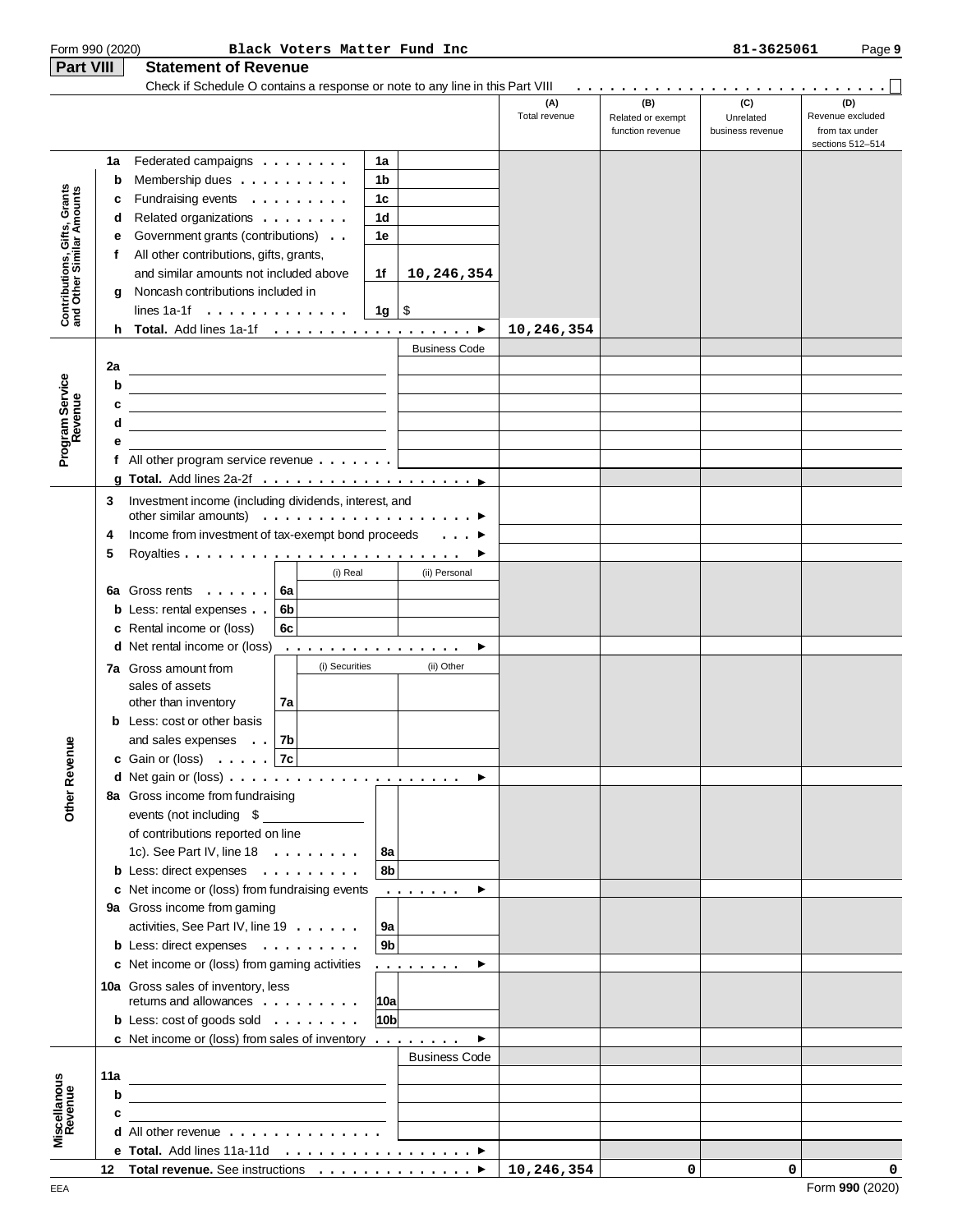**Part IX Statement of Functional Expenses**

Section 501(c)(3) and 501(c)(4) organizations must complete all columns. All other organizations must complete column (A).

|              | Check if Schedule O contains a response or note to any line in this Part IX                 |                       |                        |                  |                    |  |  |  |  |  |  |
|--------------|---------------------------------------------------------------------------------------------|-----------------------|------------------------|------------------|--------------------|--|--|--|--|--|--|
|              | Do not include amounts reported on lines 6b, 7b,                                            | (A)<br>Total expenses | (B)<br>Program service | Management and   | (D)<br>Fundraising |  |  |  |  |  |  |
|              | 8b, 9b, and 10b of Part VIII.                                                               |                       | expenses               | general expenses | expenses           |  |  |  |  |  |  |
| 1            | Grants and other assistance to domestic organizations                                       |                       |                        |                  |                    |  |  |  |  |  |  |
|              | and domestic governments. See Part IV, line 21<br>.                                         | 3,605,897             | 3,605,897              |                  |                    |  |  |  |  |  |  |
| $\mathbf{2}$ | Grants and other assistance to domestic                                                     |                       |                        |                  |                    |  |  |  |  |  |  |
|              | individuals. See Part IV, line $22 \ldots \ldots$                                           |                       |                        |                  |                    |  |  |  |  |  |  |
| 3            | Grants and other assistance to foreign                                                      |                       |                        |                  |                    |  |  |  |  |  |  |
|              | organizations, foreign governments, and                                                     |                       |                        |                  |                    |  |  |  |  |  |  |
|              | foreign individuals. See Part IV, lines 15 and 16                                           |                       |                        |                  |                    |  |  |  |  |  |  |
| 4            | Benefits paid to or for members                                                             |                       |                        |                  |                    |  |  |  |  |  |  |
| 5            | Compensation of current officers, directors,                                                |                       |                        |                  |                    |  |  |  |  |  |  |
|              | trustees, and key employees<br>.                                                            | 184,146               | 92,073                 | 92,073           |                    |  |  |  |  |  |  |
| 6            | Compensation not included above, to disqualified                                            |                       |                        |                  |                    |  |  |  |  |  |  |
|              | persons (as defined under section 4958(f)(1)) and                                           |                       |                        |                  |                    |  |  |  |  |  |  |
|              | persons described in section $4958(c)(3)(B) \ldots \ldots$                                  |                       |                        |                  |                    |  |  |  |  |  |  |
| 7            | Other salaries and wages<br>.                                                               | 1,045,028             | 606,432                | 350,900          | 87,696             |  |  |  |  |  |  |
| 8            | Pension plan accruals and contributions (include                                            |                       |                        |                  |                    |  |  |  |  |  |  |
|              | section 401(k) and 403(b) employer contributions)<br>$\ddot{\phantom{0}}$                   |                       |                        |                  |                    |  |  |  |  |  |  |
| 9            | Other employee benefits                                                                     | (13, 620)             | (4, 724)               | (7, 923)         | (973)              |  |  |  |  |  |  |
| 10           |                                                                                             | 92,346                | 52,637                 | 33,245           | 6,464              |  |  |  |  |  |  |
| 11           | Fees for services (nonemployees):                                                           |                       |                        |                  |                    |  |  |  |  |  |  |
| a            |                                                                                             | 2,086,251             | 2,086,251              |                  |                    |  |  |  |  |  |  |
| b            |                                                                                             | 45,000                | 45,000                 |                  |                    |  |  |  |  |  |  |
| с            | Accounting $\ldots \ldots \ldots \ldots \ldots \ldots$                                      | (6, 300)              |                        | (6, 300)         |                    |  |  |  |  |  |  |
| d            |                                                                                             |                       |                        |                  |                    |  |  |  |  |  |  |
| e            | Professional fundraising services. See Part IV, line 17 .                                   |                       |                        |                  |                    |  |  |  |  |  |  |
| f            | Investment management fees $\dots \dots \dots \dots$                                        |                       |                        |                  |                    |  |  |  |  |  |  |
| q            | Other. (If line 11g amount exceeds 10% of line 25, column                                   |                       |                        |                  |                    |  |  |  |  |  |  |
|              | (A) amount, list line 11g expenses on Schedule O.)                                          | 661,950               | 661,950                |                  |                    |  |  |  |  |  |  |
| 12           | Advertising and promotion                                                                   | 1,349,483             | 1,349,483              |                  |                    |  |  |  |  |  |  |
| 13           |                                                                                             | 97,627                | 44,948                 | 52,679           |                    |  |  |  |  |  |  |
| 14           | Information technology                                                                      | 16,241                | 8,115                  | 8,126            |                    |  |  |  |  |  |  |
| 15           |                                                                                             |                       |                        |                  |                    |  |  |  |  |  |  |
| 16           |                                                                                             | 1,366                 | 1,366                  |                  |                    |  |  |  |  |  |  |
| 17           |                                                                                             | 2,133,979             | 2,133,979              |                  |                    |  |  |  |  |  |  |
| 18           | Payments of travel or entertainment expenses                                                |                       |                        |                  |                    |  |  |  |  |  |  |
|              | for any federal, state, or local public officials                                           |                       |                        |                  |                    |  |  |  |  |  |  |
| 19           | Conferences, conventions, and meetings                                                      |                       |                        |                  |                    |  |  |  |  |  |  |
| 20           |                                                                                             |                       |                        |                  |                    |  |  |  |  |  |  |
| 21           | Payments to affiliates                                                                      |                       |                        |                  |                    |  |  |  |  |  |  |
| 22           | Depreciation, depletion, and amortization                                                   |                       |                        |                  |                    |  |  |  |  |  |  |
| 23           | Insquare:                                                                                   | 141                   |                        | 141              |                    |  |  |  |  |  |  |
| 24           | Other expenses. Itemize expenses not covered                                                |                       |                        |                  |                    |  |  |  |  |  |  |
|              | above (List miscellaneous expenses on line 24e. If                                          |                       |                        |                  |                    |  |  |  |  |  |  |
|              | line 24e amount exceeds 10% of line 25, column                                              |                       |                        |                  |                    |  |  |  |  |  |  |
|              | (A) amount, list line 24e expenses on Schedule O.)                                          |                       |                        |                  |                    |  |  |  |  |  |  |
| a            | Events                                                                                      | 1,278,562             | 1,278,562              |                  |                    |  |  |  |  |  |  |
| b            | Digital Media                                                                               | 345,270               | 345,270                |                  |                    |  |  |  |  |  |  |
| c            | Meals                                                                                       | 15,764                | 15,764                 |                  |                    |  |  |  |  |  |  |
| d            | Postage and Shipping                                                                        | 78,278                | 78,278                 |                  |                    |  |  |  |  |  |  |
| е            | All other expenses                                                                          | 2,158                 | 2,158                  |                  |                    |  |  |  |  |  |  |
| 25           | Total functional expenses. Add lines 1 through 24e. .                                       | 13,019,567            | 12,403,439             | 522,941          | 93,187             |  |  |  |  |  |  |
| 26           | Joint costs. Complete this line only if the                                                 |                       |                        |                  |                    |  |  |  |  |  |  |
|              | organization reported in column (B) joint costs<br>from a combined educational campaign and |                       |                        |                  |                    |  |  |  |  |  |  |
|              | fundraising solicitation. Check here $\longrightarrow$ $\Box$ if                            |                       |                        |                  |                    |  |  |  |  |  |  |
|              | following SOP 98-2 (ASC 958-720)                                                            |                       |                        |                  |                    |  |  |  |  |  |  |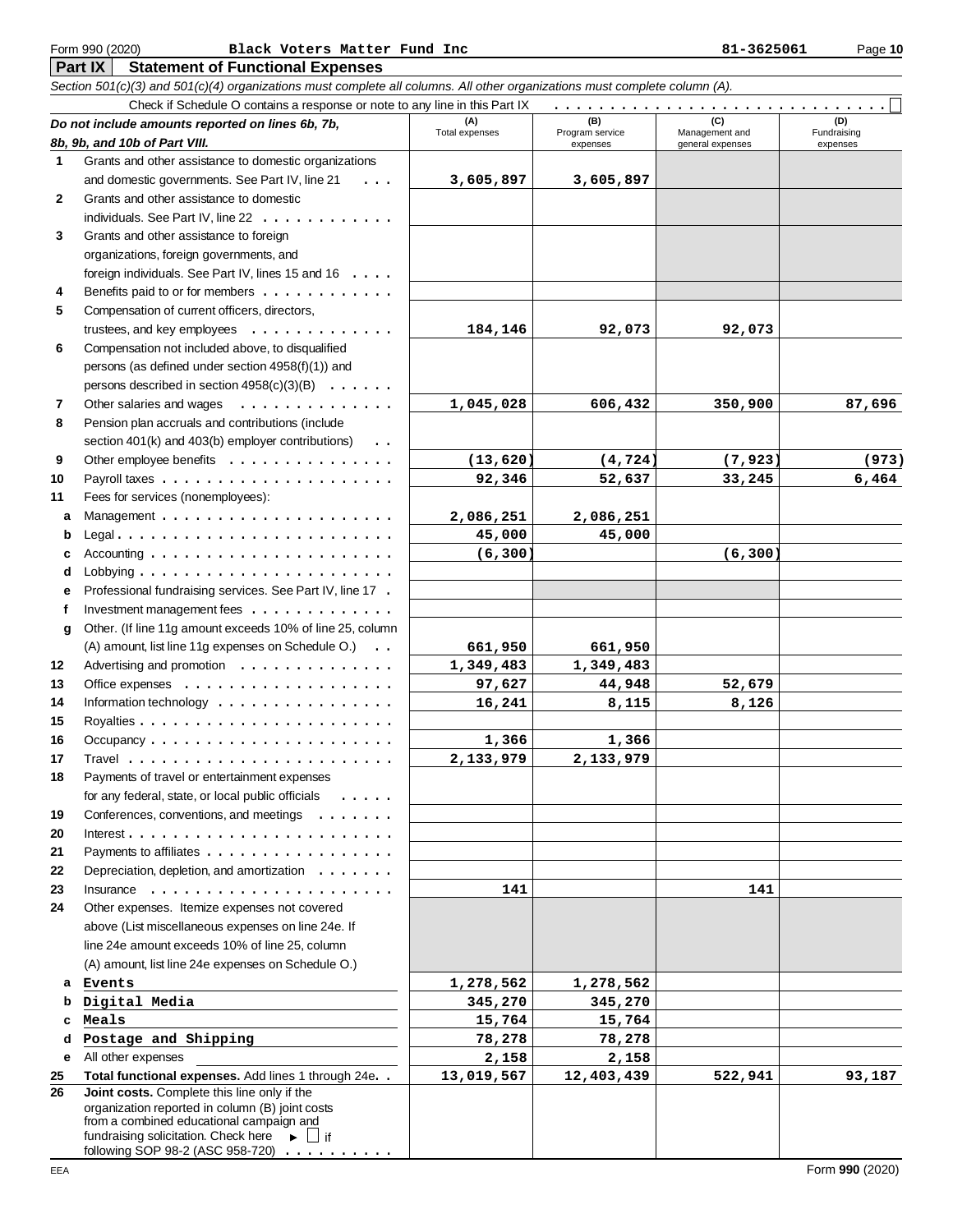|                             | Form 990 (2020) | Black Voters Matter Fund Inc                                                                     |                   | 81-3625061     | Page 11     |
|-----------------------------|-----------------|--------------------------------------------------------------------------------------------------|-------------------|----------------|-------------|
| Part X                      |                 | <b>Balance Sheet</b>                                                                             |                   |                |             |
|                             |                 |                                                                                                  |                   |                |             |
|                             |                 |                                                                                                  | (A)               |                | (B)         |
|                             |                 |                                                                                                  | Beginning of year |                | End of year |
|                             | 1               | Cash - non-interest-bearing                                                                      | 4,574,853         | 1              | 1,866,647   |
|                             | 2               | Savings and temporary cash investments $\dots \dots \dots \dots \dots \dots \dots \dots$         |                   | $\mathbf{2}$   |             |
|                             | 3               |                                                                                                  |                   | 3              |             |
|                             | 4               |                                                                                                  |                   | 4              | 416,463     |
|                             | 5               | Loans and other receivables from any current or former officer, director,                        |                   |                |             |
|                             |                 | trustee, key employee, creator or founder, substantial contributor, or 35%                       |                   |                |             |
|                             |                 | controlled entity or family member of any of these persons<br>.                                  |                   | 5              |             |
|                             | 6               | Loans and other receivables from other disqualified persons (as defined                          |                   |                |             |
|                             |                 | under section 4958(f)(1)), and persons described in section $4958(c)(3)(B) \ldots \ldots$        |                   | 6              |             |
|                             | 7               | Notes and loans receivable, net $\ldots \ldots \ldots \ldots \ldots \ldots \ldots \ldots \ldots$ |                   | $\overline{7}$ |             |
|                             | 8               | Inventories for sale or use $\ldots \ldots \ldots \ldots \ldots \ldots \ldots \ldots \ldots$     |                   | 8              |             |
| Assets                      | 9               |                                                                                                  |                   | 9              |             |
|                             | 10a             | Land, buildings, and equipment: cost or other                                                    |                   |                |             |
|                             |                 | basis. Complete Part VI of Schedule D   10a  <br>46,073                                          |                   |                |             |
|                             | b               | Less: accumulated depreciation $\ldots \ldots \ldots \ldots$   10b  <br>450                      | 5,017             | 10c            | 45,623      |
|                             | 11              |                                                                                                  |                   | 11             |             |
|                             | 12              | Investments - other securities. See Part IV, line 11                                             |                   | 12             |             |
|                             | 13              | Investments - program-related. See Part IV, line 11                                              |                   | 13             |             |
|                             | 14              |                                                                                                  |                   | 14             |             |
|                             | 15              |                                                                                                  |                   | 15             |             |
|                             | 16              | <b>Total assets.</b> Add lines 1 through 15 (must equal line 33) $\dots \dots \dots \dots \dots$ | 4,579,870         | 16             | 2,328,733   |
|                             | 17              | Accounts payable and accrued expenses $\ldots \ldots \ldots \ldots \ldots \ldots \ldots$         | 20,000            | 17             | 542,076     |
|                             | 18              | Grants payable $\ldots \ldots \ldots \ldots \ldots \ldots \ldots \ldots \ldots \ldots \ldots$    |                   | 18             |             |
|                             | 19              |                                                                                                  |                   | 19             |             |
|                             | 20              |                                                                                                  |                   | 20             |             |
|                             | 21              | Escrow or custodial account liability. Complete Part IV of Schedule D                            |                   | 21             |             |
|                             | 22              | Loans and other payables to any current or former officer, director,                             |                   |                |             |
|                             |                 | trustee, key employee, creator or founder, substantial contributor, or 35%                       |                   |                |             |
| Liabilities                 |                 | controlled entity or family member of any of these persons<br>.                                  |                   | 22             |             |
|                             | 23              | Secured mortgages and notes payable to unrelated third parties                                   |                   | 23             |             |
|                             | 24              | Unsecured notes and loans payable to unrelated third parties                                     |                   | 24             |             |
|                             | 25              | Other liabilities (including federal income tax, payables to related third                       |                   |                |             |
|                             |                 | parties, and other liabilities not included on lines 17-24). Complete Part X                     |                   |                |             |
|                             |                 | of Schedule D                                                                                    |                   | 25             |             |
|                             | 26              |                                                                                                  | 20,000            | 26             | 542,076     |
|                             |                 | $\triangleright$ X<br>Organizations that follow FASB ASC 958, check here                         |                   |                |             |
|                             |                 | and complete lines 27, 28, 32, and 33.                                                           |                   |                |             |
|                             | 27              |                                                                                                  | 4,559,870         | 27             | 1,786,657   |
|                             | 28              | Net assets with donor restrictions                                                               |                   | 28             |             |
|                             |                 | Organizations that do not follow FASB ASC 958, check here<br>$\blacktriangleright$ $\perp$       |                   |                |             |
|                             |                 | and complete lines 29 through 33.                                                                |                   |                |             |
|                             | 29              | Capital stock or trust principal, or current funds                                               |                   | 29             |             |
|                             | 30              | Paid-in or capital surplus, or land, building, or equipment fund<br>.                            |                   | 30             |             |
| Net Assets or Fund Balances | 31              | Retained earnings, endowment, accumulated income, or other funds<br>$\cdots$                     |                   | 31             |             |
|                             | 32              |                                                                                                  | 4,559,870         | 32             | 1,786,657   |
|                             | 33              |                                                                                                  | 4,579,870         | 33             | 2,328,733   |

EEA Form **990** (2020)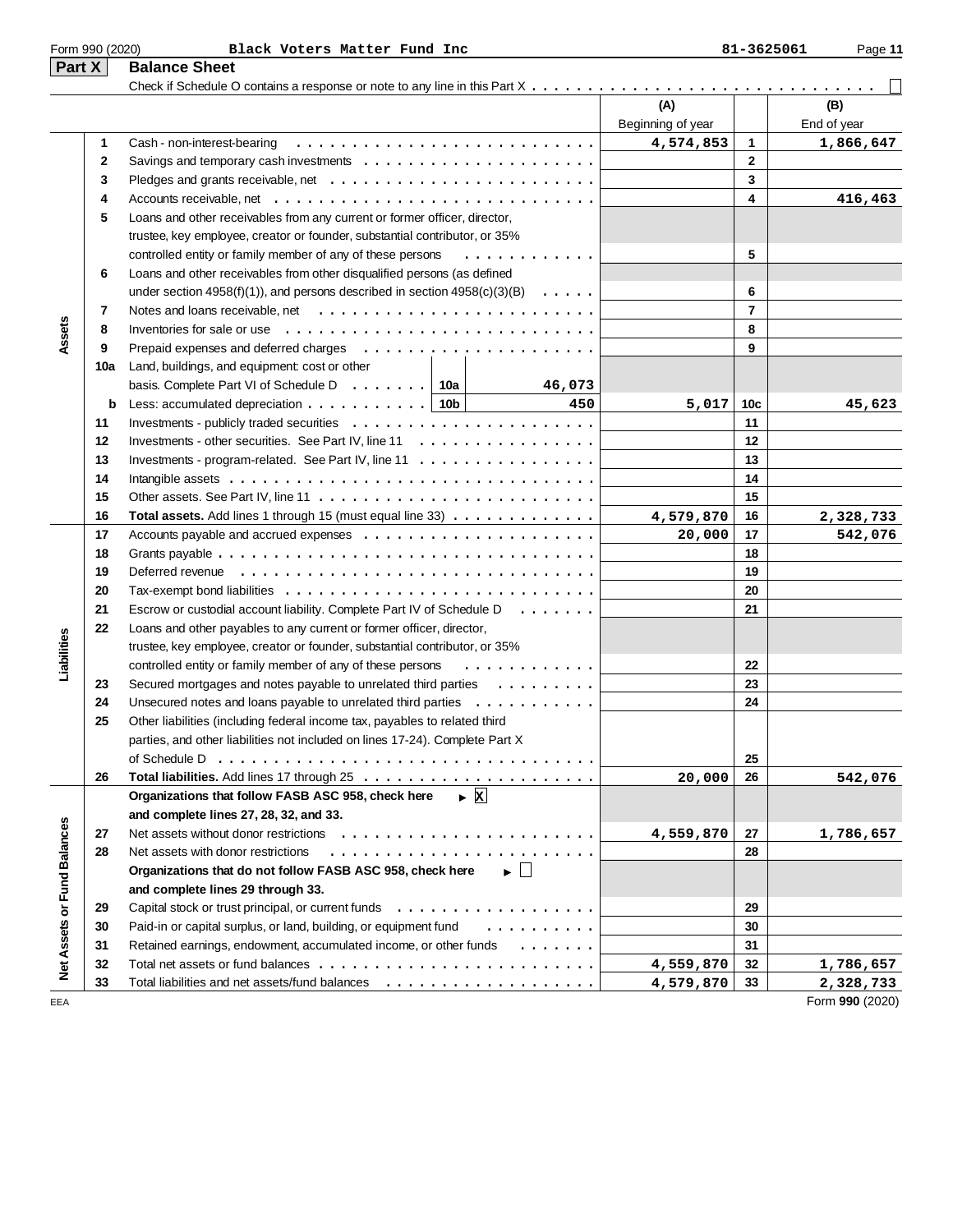|     | Form 990 (2020)<br>Black Voters Matter Fund Inc                                                                                                                                                                                                                      | 81-3625061     |                 |     | Page 12       |
|-----|----------------------------------------------------------------------------------------------------------------------------------------------------------------------------------------------------------------------------------------------------------------------|----------------|-----------------|-----|---------------|
|     | Part XI<br><b>Reconciliation of Net Assets</b>                                                                                                                                                                                                                       |                |                 |     |               |
|     |                                                                                                                                                                                                                                                                      |                |                 |     |               |
| 1   |                                                                                                                                                                                                                                                                      | $\mathbf{1}$   |                 |     | 10,246,354    |
| 2   |                                                                                                                                                                                                                                                                      | $\mathbf{2}$   |                 |     | 13,019,567    |
| 3   |                                                                                                                                                                                                                                                                      | 3              |                 |     | (2, 773, 213) |
| 4   | Net assets or fund balances at beginning of year (must equal Part X, line 32, column (A)) $\dots \dots \dots \dots$                                                                                                                                                  | 4              |                 |     | 4,559,870     |
| 5   |                                                                                                                                                                                                                                                                      | 5              |                 |     |               |
| 6   |                                                                                                                                                                                                                                                                      | 6              |                 |     |               |
| 7   | Investment expenses                                                                                                                                                                                                                                                  | $\overline{7}$ |                 |     |               |
| 8   |                                                                                                                                                                                                                                                                      | 8              |                 |     |               |
| 9   |                                                                                                                                                                                                                                                                      | 9              |                 |     | 0             |
| 10  | Net assets or fund balances at end of year. Combine lines 3 through 9 (must equal Part X, line                                                                                                                                                                       |                |                 |     |               |
|     | 32, column (B))                                                                                                                                                                                                                                                      | 10             |                 |     | 1,786,657     |
|     | Part XII<br><b>Financial Statements and Reporting</b>                                                                                                                                                                                                                |                |                 |     |               |
|     |                                                                                                                                                                                                                                                                      |                |                 |     |               |
|     |                                                                                                                                                                                                                                                                      |                |                 | Yes | No            |
| 1   | $\vert x \vert$ Accrual<br>Accounting method used to prepare the Form 990:<br>Other<br>II Cash                                                                                                                                                                       |                |                 |     |               |
|     | If the organization changed its method of accounting from a prior year or checked "Other," explain in                                                                                                                                                                |                |                 |     |               |
|     | Schedule O.                                                                                                                                                                                                                                                          |                |                 |     |               |
|     | 2a Were the organization's financial statements compiled or reviewed by an independent accountant?                                                                                                                                                                   |                | 2a              |     | x             |
|     | If "Yes," check a box below to indicate whether the financial statements for the year were compiled or                                                                                                                                                               |                |                 |     |               |
|     | reviewed on a separate basis, consolidated basis, or both:                                                                                                                                                                                                           |                |                 |     |               |
|     | <b>Consolidated basis</b><br>Separate basis<br>$\Box$<br>$\perp$<br>Both consolidated and separate basis                                                                                                                                                             |                |                 |     |               |
|     | <b>b</b> Were the organization's financial statements audited by an independent accountant?<br>.                                                                                                                                                                     |                | 2 <sub>b</sub>  |     | x             |
|     | If "Yes," check a box below to indicate whether the financial statements for the year were audited on a                                                                                                                                                              |                |                 |     |               |
|     | separate basis, consolidated basis, or both:                                                                                                                                                                                                                         |                |                 |     |               |
|     | $\perp$<br><b>Consolidated basis</b><br>Both consolidated and separate basis<br>Separate basis<br>$\perp$                                                                                                                                                            |                |                 |     |               |
|     | c If "Yes" to line 2a or 2b, does the organization have a committee that assumes responsibility for oversight of                                                                                                                                                     |                |                 |     |               |
|     | the audit, review, or compilation of its financial statements and selection of an independent accountant?<br>$\begin{array}{cccccccccccccc} \bullet & \bullet & \bullet & \bullet & \bullet & \bullet & \bullet & \bullet & \bullet & \bullet & \bullet \end{array}$ |                | 2c              |     |               |
|     | If the organization changed either its oversight process or selection process during the tax year, explain on                                                                                                                                                        |                |                 |     |               |
|     | Schedule O.                                                                                                                                                                                                                                                          |                |                 |     |               |
|     | 3a As a result of a federal award, was the organization required to undergo an audit or audits as set forth in the                                                                                                                                                   |                |                 |     |               |
|     | Single Audit Act and OMB Circular A-133?                                                                                                                                                                                                                             |                | 3a              |     | x             |
|     | <b>b</b> If "Yes," did the organization undergo the required audit or audits? If the organization did not undergo the                                                                                                                                                |                |                 |     |               |
|     | required audit or audits, explain why on Schedule O and describe any steps taken to undergo such audits<br>.                                                                                                                                                         |                | 3 <sub>b</sub>  |     |               |
| EEA |                                                                                                                                                                                                                                                                      |                | Form 990 (2020) |     |               |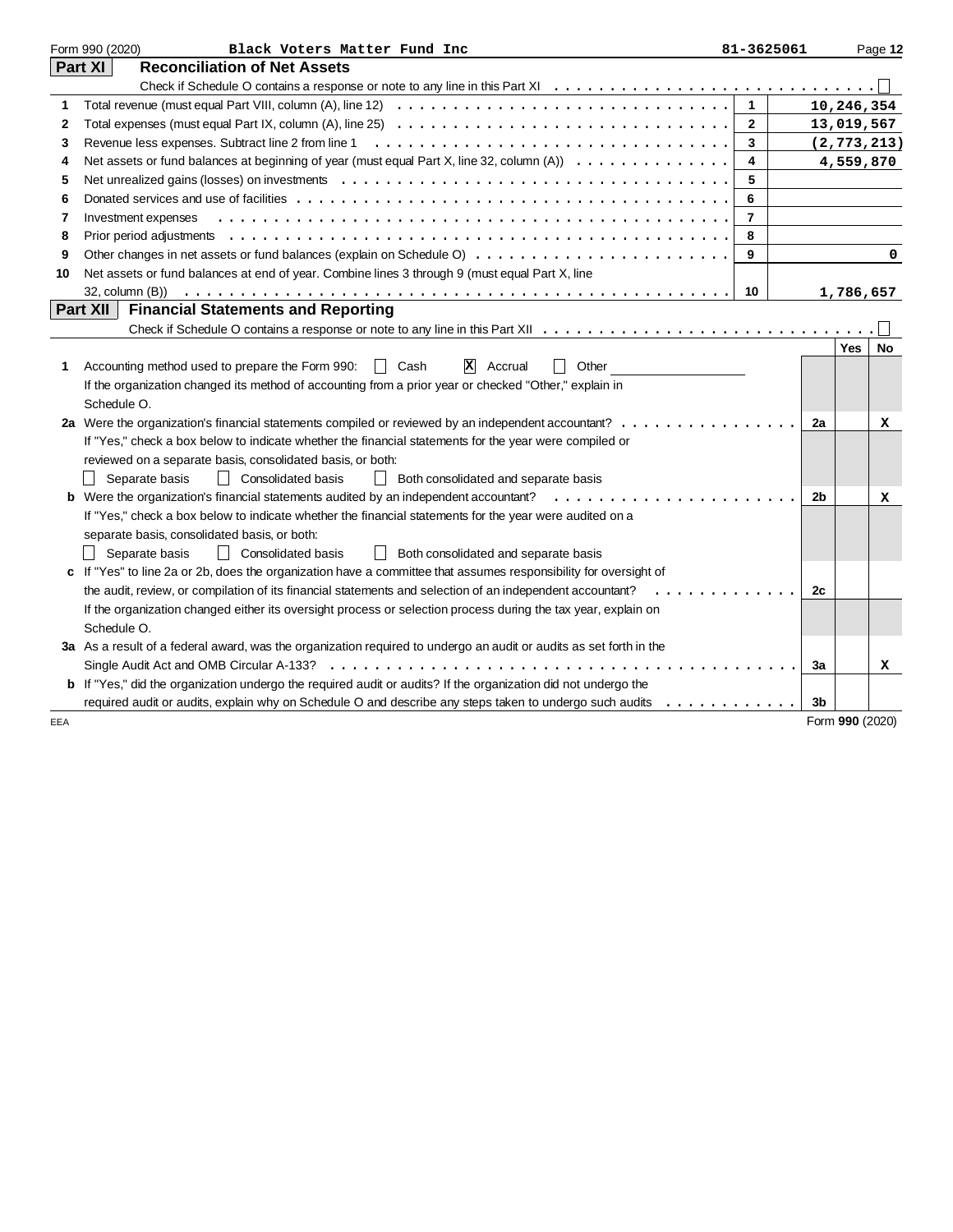**(Form 990, 990-EZ,**

Internal Revenue Service

# **Schedule B Schedule of Contributors**

OMB No. 1545-0047

| or 990-PF)                 | Attach to Form 990. Form 990-EZ, or Form 990-PF.        |
|----------------------------|---------------------------------------------------------|
| Department of the Treasury |                                                         |
| Internal Revenue Service   | ► Go to www.irs.gov/Form990 for the latest information. |

# **2020**

| Name of the organization              | <b>Employer identification number</b> |  |  |
|---------------------------------------|---------------------------------------|--|--|
| Black Voters Matter Fund Inc          | 81-3625061                            |  |  |
| <b>Organization type</b> (check one): |                                       |  |  |

| Filers of:         | Section:                                                                    |
|--------------------|-----------------------------------------------------------------------------|
| Form 990 or 990-EZ | $ \mathbf{X} $ 501(c)(4) (enter number) organization                        |
|                    | $4947(a)(1)$ nonexempt charitable trust not treated as a private foundation |
|                    | 527 political organization                                                  |
| Form 990-PF        | $501(c)(3)$ exempt private foundation                                       |
|                    | 4947(a)(1) nonexempt charitable trust treated as a private foundation       |
|                    | 501(c)(3) taxable private foundation                                        |
|                    |                                                                             |

#### Check if your organization is covered by the **General Rule** or a **Special Rule.**

**Note:** Only a section 501(c)(7), (8), or (10) organization can check boxes for both the General Rule and a Special Rule. See instructions.

#### **General Rule**

For an organization filing Form 990, 990-EZ, or 990-PF that received, during the year, contributions totaling \$5,000 **X**or more (in money or property) from any one contributor. Complete Parts I and II. See instructions for determining a contributor's total contributions.

#### **Special Rules**

- For an organization described in section  $501(c)(3)$  filing Form 990 or 990-EZ that met the 33 1/3% support test of the regulations under sections 509(a)(1) and 170(b)(1)(A)(vi), that checked Schedule A (Form 990 or 990-EZ), Part II, line 13, 16a, or 16b, and that received from any one contributor, during the year, total contributions of the greater of **(1)** \$5,000; or **(2)** 2% of the amount on (i) Form 990, Part VIII, line 1h; or (ii) Form 990-EZ, line 1. Complete Parts I and II.
- For an organization described in section 501(c)(7),  $(8)$ , or (10) filing Form 990 or 990-EZ that received from any one contributor, during the year, total contributions of more than \$1,000 exclusively for religious, charitable, scientific, literary, or educational purposes, or for the prevention of cruelty to children or animals. Complete Parts I (entering "N/A" in column (b) instead of the contributor name and address), II, and III.
- For an organization described in section 501(c)(7),  $(8)$ , or (10) filing Form 990 or 990-EZ that received from any one contributor, during the year, contributions exclusively for religious, charitable, etc., purposes, but no such contributions totaled more than \$1,000. If this box is checked, enter here the total contributions that were received during the year for an exclusively religious, charitable, etc., purpose. Don't complete any of the parts unless the **General Rule** applies to this organization because it received nonexclusively religious, charitable, etc., contributions totaling \$5,000 or more during the year \$ .................................

**Caution:** An organization that isn't covered by the General Rule and/or the Special Rules doesn't file Schedule B (Form 990, 990-EZ, or 990-PF), but it **must** answer "No" on Part IV, line 2, of its Form 990; or check the box on line H of its Form 990-EZ or on its Form 990-PF, Part I, line 2, to certify that it doesn't meet the filing requirements of Schedule B (Form 990, 990-EZ, or 990-PF).

**For Paperwork Reduction Act Notice, see the Instructions for Form 990, 990-EZ, or 990-PF. Schedule B (Form 990, 990-EZ, or 990-PF) (2020)**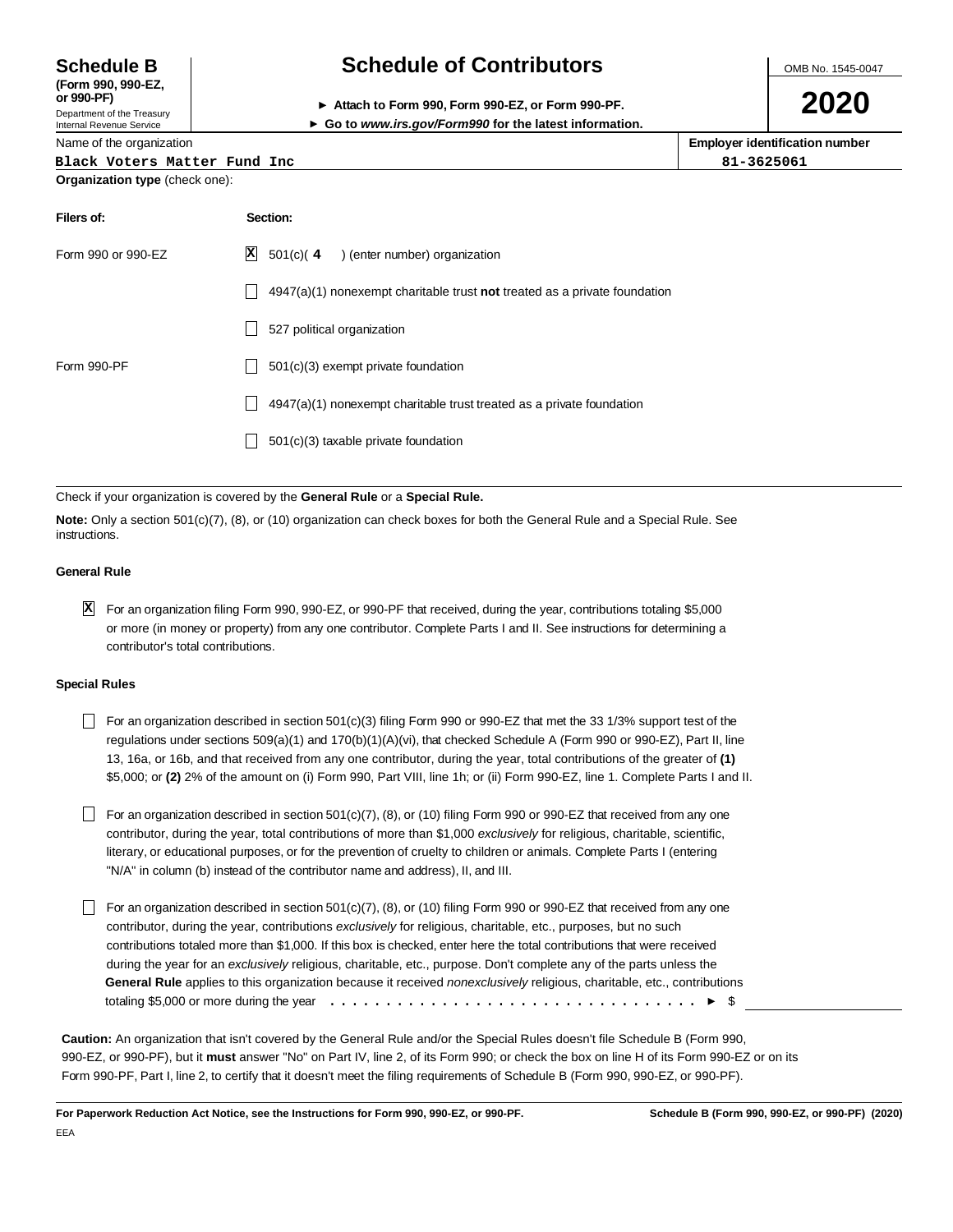| Part I                  | <b>Contributors</b> (see instructions). Use duplicate copies of Part I if additional space is needed. |                                   |                                                                                                                                                      |
|-------------------------|-------------------------------------------------------------------------------------------------------|-----------------------------------|------------------------------------------------------------------------------------------------------------------------------------------------------|
| (a)<br>No.              | (b)<br>Name, address, and ZIP + 4                                                                     | (c)<br><b>Total contributions</b> | (d)<br><b>Type of contribution</b>                                                                                                                   |
| $\mathbf{1}$            | N/A<br>N/A                                                                                            | \$<br>65,000                      | <b>Person</b><br>x<br><b>Payroll</b><br>$\Box$<br><b>Noncash</b><br>$\Box$<br>(Complete Part II for<br>noncash contributions.)                       |
| (a)<br>No.              | (b)<br>Name, address, and ZIP + 4                                                                     | (c)<br><b>Total contributions</b> | (d)<br>Type of contribution                                                                                                                          |
| $\mathbf{2}$            | N/A<br>N/A                                                                                            | \$<br>25,000                      | <b>Person</b><br>x<br>Payroll<br>$\Box$<br><b>Noncash</b><br>$\Box$<br>(Complete Part II for<br>noncash contributions.)                              |
| (a)<br>No.              | (b)<br>Name, address, and ZIP + 4                                                                     | (c)<br><b>Total contributions</b> | (d)<br><b>Type of contribution</b>                                                                                                                   |
| 3 <sub>z</sub>          | N/A<br>N/A                                                                                            | \$<br>20,000                      | <b>Person</b><br>x<br>Payroll<br>$\Box$<br><b>Noncash</b><br>$\Box$<br>(Complete Part II for<br>noncash contributions.)                              |
| (a)<br>No.              | (b)<br>Name, address, and ZIP + 4                                                                     | (c)<br><b>Total contributions</b> | (d)<br><b>Type of contribution</b>                                                                                                                   |
| $\overline{\mathbf{4}}$ | N/A<br>N/A                                                                                            | \$<br>50,000                      | <b>Person</b><br>x<br>Payroll<br>$\Box$<br><b>Noncash</b><br>$\Box$<br>(Complete Part II for<br>noncash contributions.)                              |
| (a)<br>No.              | (b)<br>Name, address, and ZIP + 4                                                                     | (c)<br><b>Total contributions</b> | (d)<br><b>Type of contribution</b>                                                                                                                   |
| 5 <sub>1</sub>          | N/A<br>N/A                                                                                            | \$<br>19,500                      | <b>Person</b><br>x<br><b>Payroll</b><br>Π<br><b>Noncash</b><br>(Complete Part II for<br>noncash contributions.)                                      |
| (a)<br>No.              | (b)<br>Name, address, and ZIP + 4                                                                     | (c)<br><b>Total contributions</b> | (d)<br>Type of contribution                                                                                                                          |
| 6 <sup>1</sup>          | N/A<br>N/A                                                                                            | \$<br>375,000                     | <b>Person</b><br>$\mathbf{x}$<br><b>Payroll</b><br>$\Box$<br><b>Noncash</b><br>$\vert \ \ \vert$<br>(Complete Part II for<br>noncash contributions.) |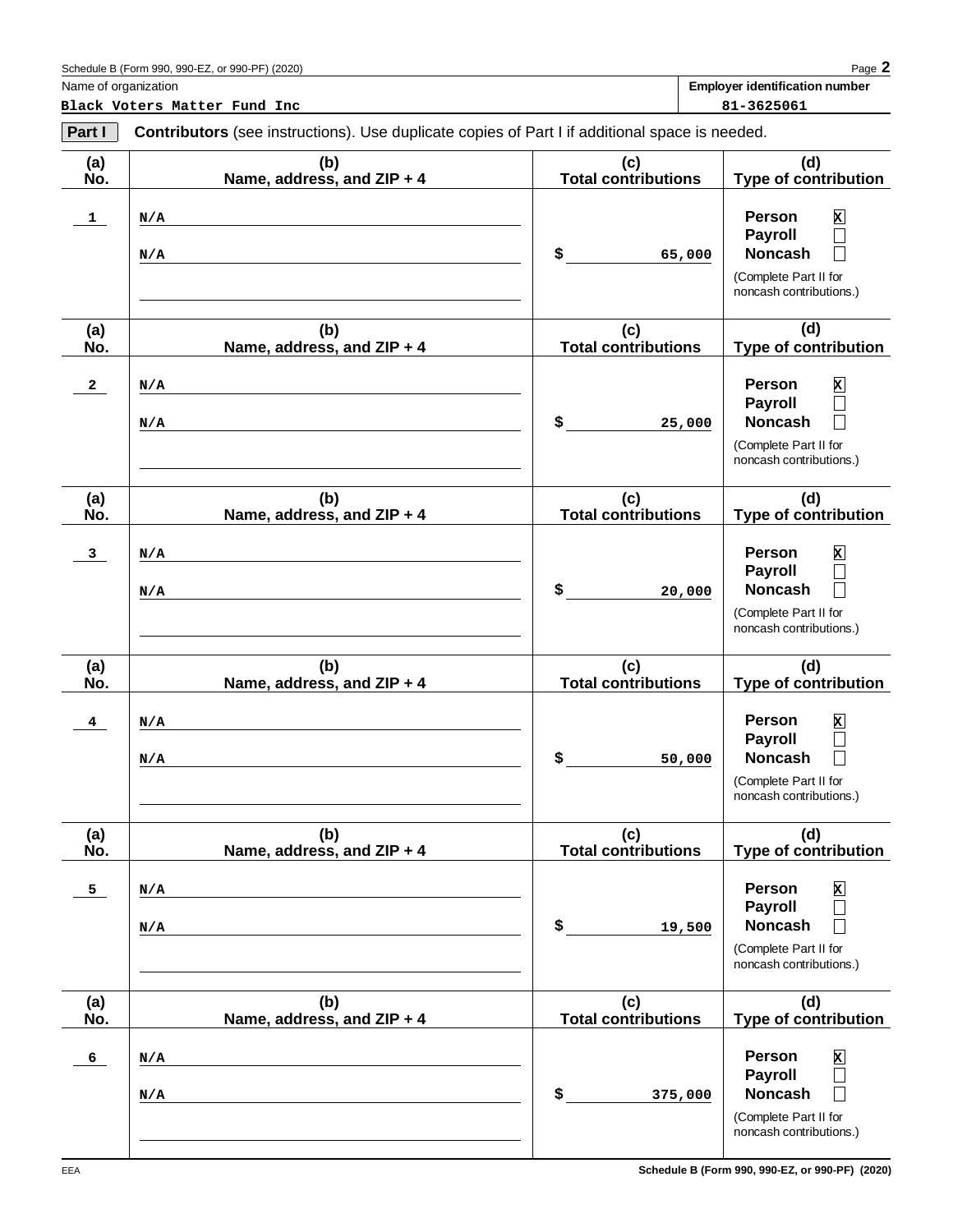Name of organization **Employer identification number**

| Part I     | <b>Contributors</b> (see instructions). Use duplicate copies of Part I if additional space is needed. |                                   |                                                                                                                                           |  |
|------------|-------------------------------------------------------------------------------------------------------|-----------------------------------|-------------------------------------------------------------------------------------------------------------------------------------------|--|
| (a)<br>No. | (b)<br>Name, address, and ZIP + 4                                                                     | (c)<br><b>Total contributions</b> | (d)<br><b>Type of contribution</b>                                                                                                        |  |
| 7          | N/A<br>N/A                                                                                            | $\sim$<br>200,000                 | Person<br>$\mathbf{x}$<br><b>Payroll</b><br>$\Box$<br><b>Noncash</b><br>$\Box$<br>(Complete Part II for<br>noncash contributions.)        |  |
| (a)<br>No. | (b)<br>Name, address, and ZIP + 4                                                                     | (c)<br><b>Total contributions</b> | (d)<br>Type of contribution                                                                                                               |  |
| 8          | N/A<br>N/A                                                                                            | $\sim$<br>25,955                  | Person<br>$\mathbf{x}$<br><b>Payroll</b><br>$\Box$<br><b>Noncash</b><br>$\Box$<br>(Complete Part II for<br>noncash contributions.)        |  |
| (a)<br>No. | (b)<br>Name, address, and ZIP + 4                                                                     | (c)<br><b>Total contributions</b> | (d)<br><b>Type of contribution</b>                                                                                                        |  |
| 9          | N/A<br>N/A                                                                                            | \$<br>5,000                       | Person<br>$\mathbf{x}$<br>$\Box$<br><b>Payroll</b><br><b>Noncash</b><br>$\Box$<br>(Complete Part II for<br>noncash contributions.)        |  |
| (a)<br>No. | (b)<br>Name, address, and ZIP + 4                                                                     | (c)<br><b>Total contributions</b> | (d)<br><b>Type of contribution</b>                                                                                                        |  |
| 10         | N/A<br>N/A                                                                                            | $\sim$<br>239,128                 | Person<br>$\mathbf{x}$<br><b>Payroll</b><br>$\Box$<br><b>Noncash</b><br>$\Box$<br>(Complete Part II for<br>noncash contributions.)        |  |
| (a)<br>No. | (b)<br>Name, address, and ZIP + 4                                                                     | (c)<br><b>Total contributions</b> | (d)<br><b>Type of contribution</b>                                                                                                        |  |
| 11         | N/A<br>N/A                                                                                            | \$<br>10,000                      | <b>Person</b><br>$\mathbf{x}$<br><b>Payroll</b><br><b>Noncash</b><br>П<br>(Complete Part II for<br>noncash contributions.)                |  |
| (a)<br>No. | (b)<br>Name, address, and ZIP + 4                                                                     | (c)<br><b>Total contributions</b> | (d)<br><b>Type of contribution</b>                                                                                                        |  |
| 12         | N/A<br>N/A                                                                                            | \$<br>20,000                      | <b>Person</b><br>$\mathbf{x}$<br><b>Payroll</b><br>$\Box$<br><b>Noncash</b><br>$\Box$<br>(Complete Part II for<br>noncash contributions.) |  |

**Schedule B (Form 990, 990-EZ, or 990-PF) (2020)**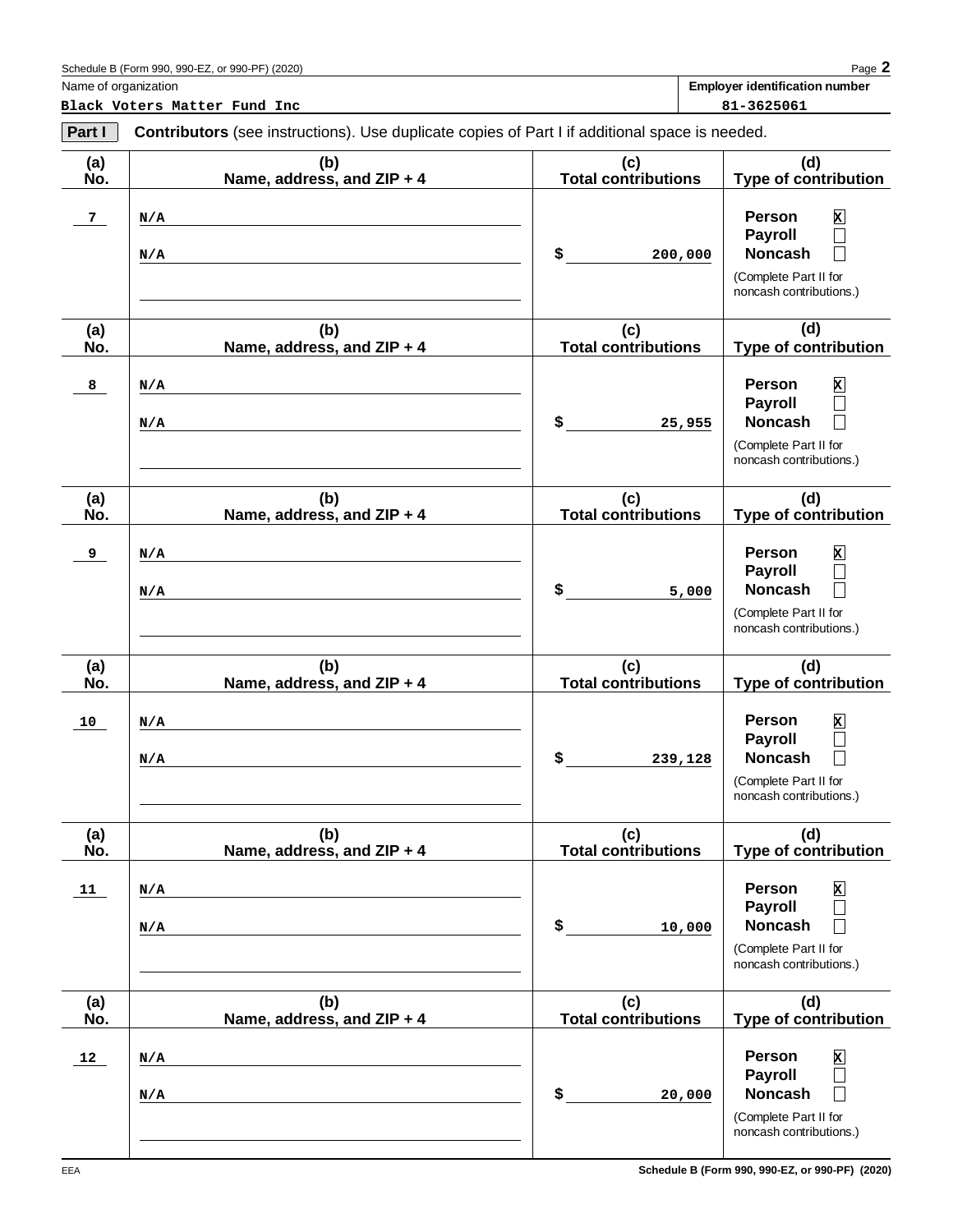Name of organization **Employer identification number**

| Part I     | <b>Contributors</b> (see instructions). Use duplicate copies of Part I if additional space is needed. |                                   |                                                                                                                                                                   |  |
|------------|-------------------------------------------------------------------------------------------------------|-----------------------------------|-------------------------------------------------------------------------------------------------------------------------------------------------------------------|--|
| (a)<br>No. | (b)<br>Name, address, and ZIP + 4                                                                     | (c)<br><b>Total contributions</b> | (d)<br><b>Type of contribution</b>                                                                                                                                |  |
| 13         | N/A<br>N/A                                                                                            | $\sim$<br>25,000                  | <b>Person</b><br>$\mathbf{x}$<br><b>Payroll</b><br>$\Box$<br><b>Noncash</b><br>$\Box$<br>(Complete Part II for<br>noncash contributions.)                         |  |
| (a)<br>No. | (b)<br>Name, address, and ZIP + 4                                                                     | (c)<br><b>Total contributions</b> | (d)<br><b>Type of contribution</b>                                                                                                                                |  |
| 14         | N/A<br>N/A                                                                                            | $\sim$<br>215,277                 | <b>Person</b><br>$\mathbf{x}$<br><b>Payroll</b><br>$\Box$<br><b>Noncash</b><br>$\vert \ \ \vert$<br>(Complete Part II for<br>noncash contributions.)              |  |
| (a)<br>No. | (b)<br>Name, address, and ZIP + 4                                                                     | (c)<br><b>Total contributions</b> | (d)<br><b>Type of contribution</b>                                                                                                                                |  |
| 15         | N/A<br>N/A                                                                                            | $\sim$<br>50,000                  | <b>Person</b><br>$\mathbf{x}$<br><b>Payroll</b><br>$\Box$<br><b>Noncash</b><br>$\Box$<br>(Complete Part II for<br>noncash contributions.)                         |  |
| (a)<br>No. | (b)<br>Name, address, and ZIP + 4                                                                     | (c)<br><b>Total contributions</b> | (d)<br><b>Type of contribution</b>                                                                                                                                |  |
| 16         | N/A<br>N/A                                                                                            | \$<br>10,000                      | <b>Person</b><br>$\mathbf{x}$<br><b>Payroll</b><br>$\Box$<br><b>Noncash</b><br>$\Box$<br>(Complete Part II for<br>noncash contributions.)                         |  |
| (a)<br>No. | (b)<br>Name, address, and ZIP + 4                                                                     | (c)<br><b>Total contributions</b> | (d)<br><b>Type of contribution</b>                                                                                                                                |  |
| 17         | N/A<br>N/A                                                                                            | \$<br>18,000                      | Person<br>$\mathbf{x}$<br><b>Payroll</b><br>$\overline{\phantom{0}}$<br><b>Noncash</b><br>(Complete Part II for<br>noncash contributions.)                        |  |
| (a)<br>No. | (b)<br>Name, address, and ZIP + 4                                                                     | (c)<br><b>Total contributions</b> | (d)<br>Type of contribution                                                                                                                                       |  |
| <b>18</b>  | N/A<br>N/A                                                                                            | \$<br>130,000                     | <b>Person</b><br>$\mathbf{x}$<br><b>Payroll</b><br>$\overline{\phantom{0}}$<br><b>Noncash</b><br>$\mathbf{I}$<br>(Complete Part II for<br>noncash contributions.) |  |

**Schedule B (Form 990, 990-EZ, or 990-PF) (2020)**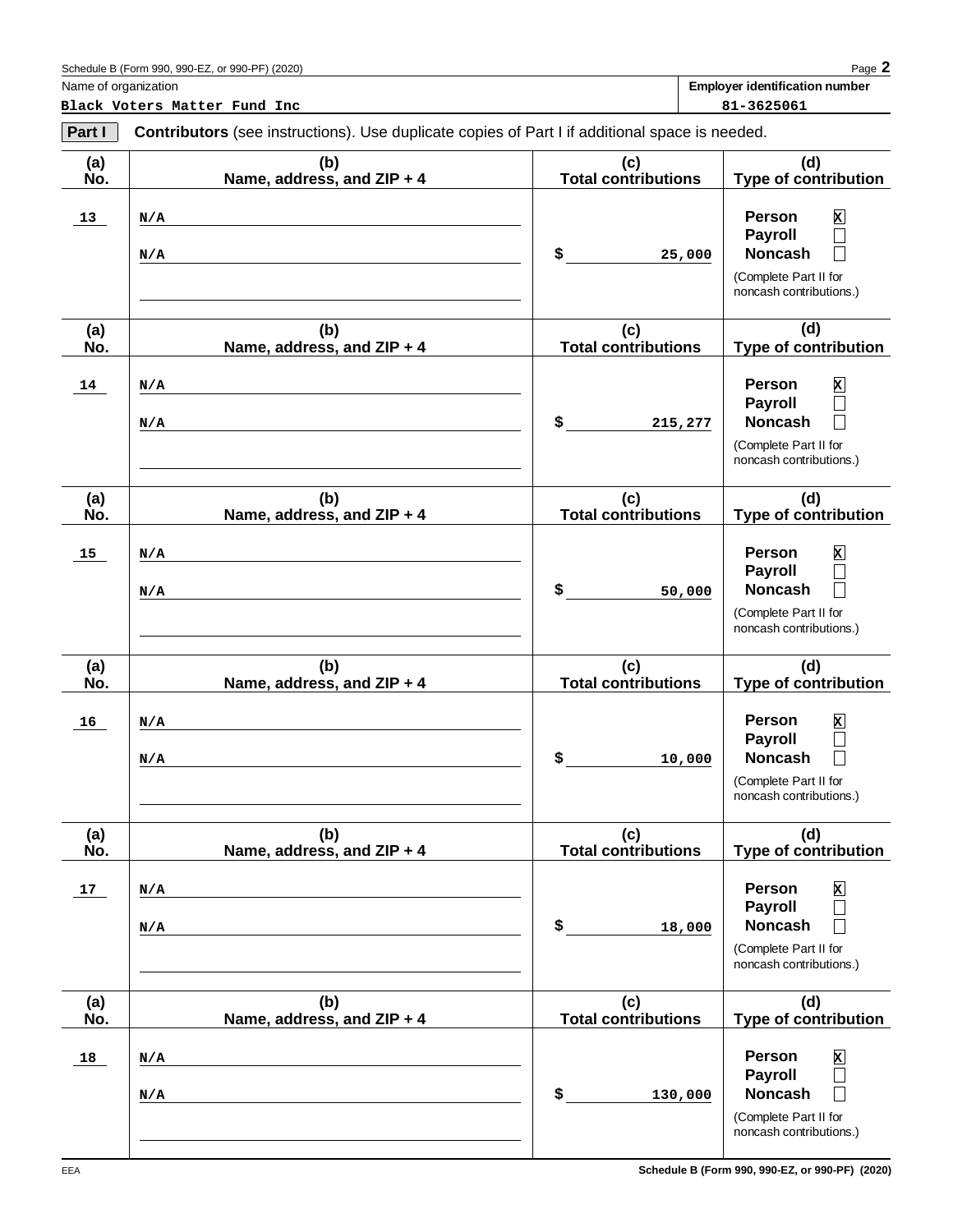EEA

**Black Voters Matter Fund Inc 81-3625061** 

| Part I     | <b>Contributors</b> (see instructions). Use duplicate copies of Part I if additional space is needed. |                                   |                                                                                                                                                      |  |
|------------|-------------------------------------------------------------------------------------------------------|-----------------------------------|------------------------------------------------------------------------------------------------------------------------------------------------------|--|
| (a)<br>No. | (b)<br>Name, address, and ZIP + 4                                                                     | (c)<br><b>Total contributions</b> | (d)<br><b>Type of contribution</b>                                                                                                                   |  |
| 19         | N/A<br>N/A                                                                                            | \$<br>5,000                       | <b>Person</b><br>x<br><b>Payroll</b><br>$\Box$<br><b>Noncash</b><br>$\Box$<br>(Complete Part II for<br>noncash contributions.)                       |  |
| (a)<br>No. | (b)<br>Name, address, and ZIP + 4                                                                     | (c)<br><b>Total contributions</b> | (d)<br>Type of contribution                                                                                                                          |  |
| 20         | N/A<br>N/A                                                                                            | \$<br>250,000                     | <b>Person</b><br>x<br>Payroll<br>$\Box$<br><b>Noncash</b><br>$\Box$<br>(Complete Part II for<br>noncash contributions.)                              |  |
| (a)<br>No. | (b)<br>Name, address, and ZIP + 4                                                                     | (c)<br><b>Total contributions</b> | (d)<br><b>Type of contribution</b>                                                                                                                   |  |
| 21         | N/A<br>N/A                                                                                            | \$<br>540,000                     | <b>Person</b><br>x<br><b>Payroll</b><br>$\Box$<br><b>Noncash</b><br>$\Box$<br>(Complete Part II for<br>noncash contributions.)                       |  |
| (a)<br>No. | (b)<br>Name, address, and ZIP + 4                                                                     | (c)<br><b>Total contributions</b> | (d)<br><b>Type of contribution</b>                                                                                                                   |  |
| 22         | N/A<br>N/A                                                                                            | \$<br>18,000                      | <b>Person</b><br>x<br>Payroll<br>$\Box$<br><b>Noncash</b><br>$\Box$<br>(Complete Part II for<br>noncash contributions.)                              |  |
| (a)<br>No. | (b)<br>Name, address, and ZIP + 4                                                                     | (c)<br><b>Total contributions</b> | (d)<br><b>Type of contribution</b>                                                                                                                   |  |
| 23         | N/A<br>N/A                                                                                            | \$<br>100,000                     | <b>Person</b><br>x<br><b>Payroll</b><br>Π<br><b>Noncash</b><br>(Complete Part II for<br>noncash contributions.)                                      |  |
| (a)<br>No. | (b)<br>Name, address, and ZIP + 4                                                                     | (c)<br><b>Total contributions</b> | (d)<br>Type of contribution                                                                                                                          |  |
| 24         | N/A<br>N/A                                                                                            | \$<br>30,000                      | <b>Person</b><br>$\mathbf{x}$<br><b>Payroll</b><br>$\Box$<br><b>Noncash</b><br>$\vert \ \ \vert$<br>(Complete Part II for<br>noncash contributions.) |  |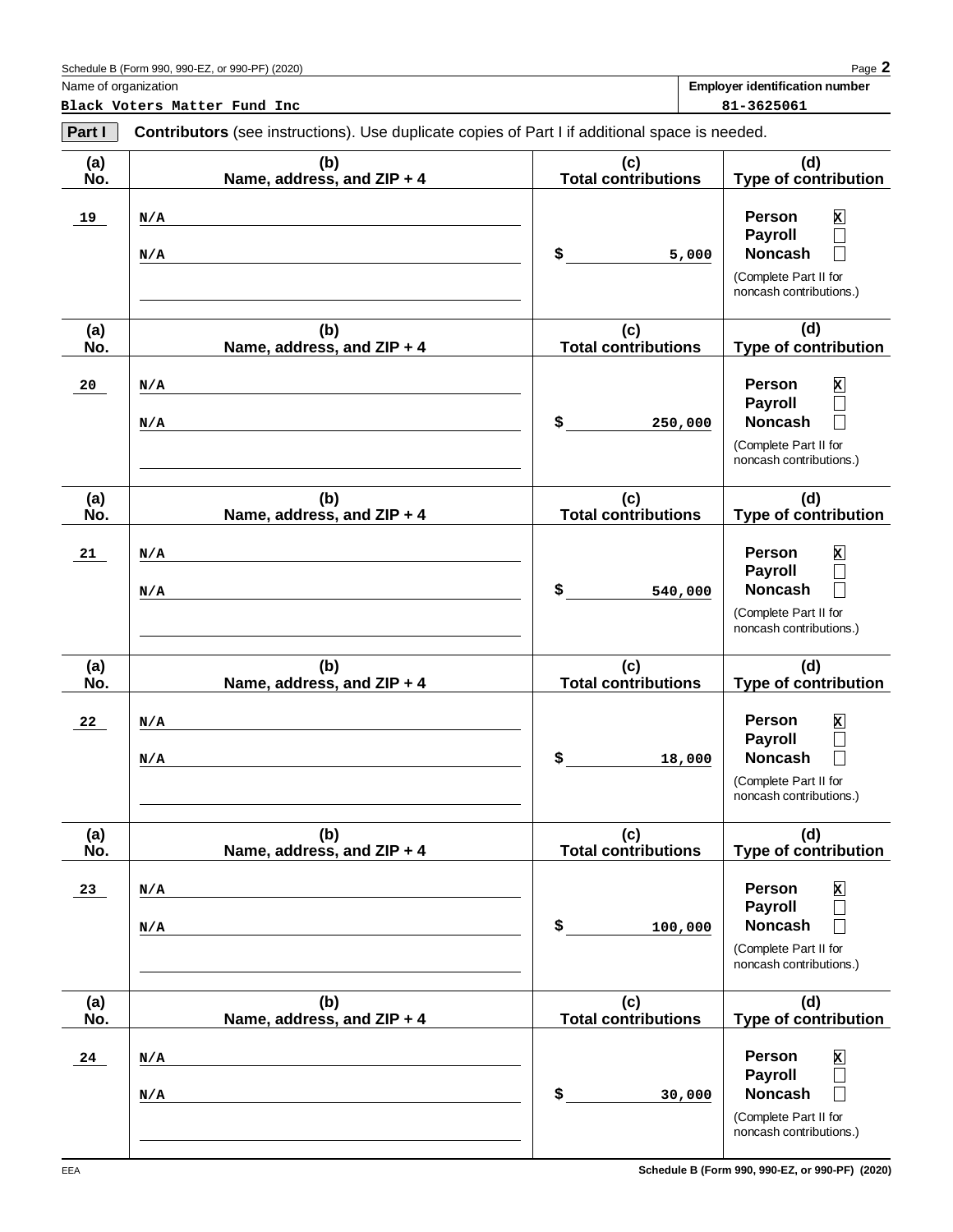| Part I     | <b>Contributors</b> (see instructions). Use duplicate copies of Part I if additional space is needed. |                                   |                                                                                                                                                                   |  |
|------------|-------------------------------------------------------------------------------------------------------|-----------------------------------|-------------------------------------------------------------------------------------------------------------------------------------------------------------------|--|
| (a)<br>No. | (b)<br>Name, address, and ZIP + 4                                                                     | (c)<br><b>Total contributions</b> | (d)<br><b>Type of contribution</b>                                                                                                                                |  |
| 25         | N/A<br>N/A                                                                                            | $\sim$<br>75,000                  | <b>Person</b><br>$\mathbf{x}$<br><b>Payroll</b><br>$\Box$<br><b>Noncash</b><br>$\mathsf{L}$<br>(Complete Part II for<br>noncash contributions.)                   |  |
| (a)<br>No. | (b)<br>Name, address, and ZIP + 4                                                                     | (c)<br><b>Total contributions</b> | (d)<br><b>Type of contribution</b>                                                                                                                                |  |
| 26         | N/A<br>N/A                                                                                            | \$<br>50,000                      | <b>Person</b><br>$\mathbf{x}$<br><b>Payroll</b><br>$\Box$<br><b>Noncash</b><br>$\vert \ \ \vert$<br>(Complete Part II for<br>noncash contributions.)              |  |
| (a)<br>No. | (b)<br>Name, address, and ZIP + 4                                                                     | (c)<br><b>Total contributions</b> | (d)<br><b>Type of contribution</b>                                                                                                                                |  |
| 27         | N/A<br>N/A                                                                                            | $\sim$<br>25,000                  | <b>Person</b><br>$\mathbf{x}$<br><b>Payroll</b><br>$\Box$<br><b>Noncash</b><br>$\Box$<br>(Complete Part II for<br>noncash contributions.)                         |  |
| (a)<br>No. | (b)<br>Name, address, and ZIP + 4                                                                     | (c)<br><b>Total contributions</b> | (d)<br><b>Type of contribution</b>                                                                                                                                |  |
| 28         | N/A<br>N/A                                                                                            | \$<br>5,000                       | <b>Person</b><br>$\mathbf{x}$<br><b>Payroll</b><br>$\Box$<br><b>Noncash</b><br>$\Box$<br>(Complete Part II for<br>noncash contributions.)                         |  |
| (a)<br>No. | (b)<br>Name, address, and ZIP + 4                                                                     | (c)<br><b>Total contributions</b> | (d)<br><b>Type of contribution</b>                                                                                                                                |  |
| 29         | N/A<br>N/A                                                                                            | \$<br>20,000                      | Person<br>$\mathbf{x}$<br><b>Payroll</b><br><b>Noncash</b><br>(Complete Part II for<br>noncash contributions.)                                                    |  |
| (a)<br>No. | (b)<br>Name, address, and ZIP + 4                                                                     | (c)<br><b>Total contributions</b> | (d)<br>Type of contribution                                                                                                                                       |  |
| 30         | N/A<br>N/A                                                                                            | \$<br>10,000                      | <b>Person</b><br>$\mathbf{x}$<br><b>Payroll</b><br>$\overline{\phantom{0}}$<br><b>Noncash</b><br>$\mathbf{I}$<br>(Complete Part II for<br>noncash contributions.) |  |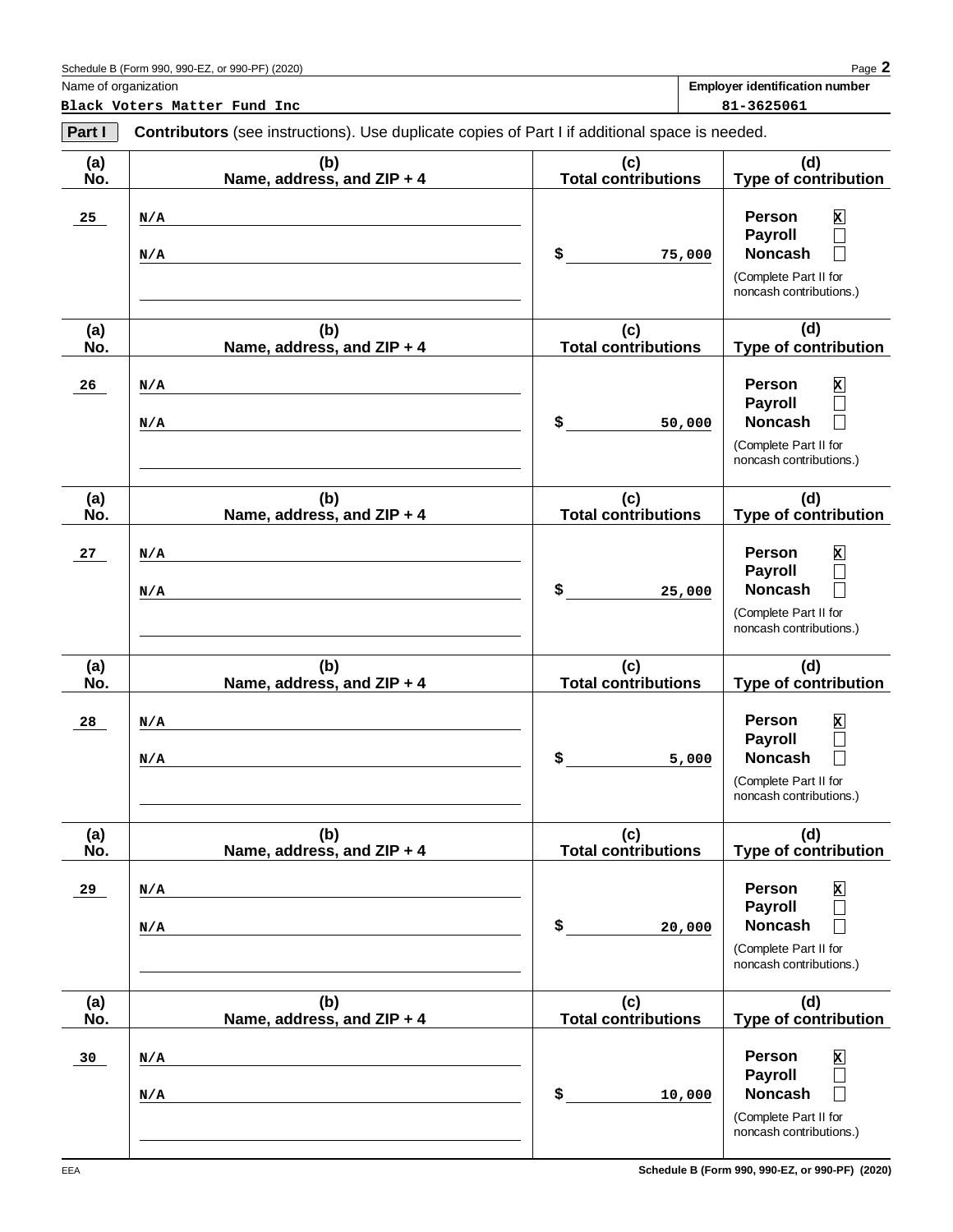| Part I     | <b>Contributors</b> (see instructions). Use duplicate copies of Part I if additional space is needed. |                                   |                                                                                                                                 |
|------------|-------------------------------------------------------------------------------------------------------|-----------------------------------|---------------------------------------------------------------------------------------------------------------------------------|
| (a)<br>No. | (b)<br>Name, address, and ZIP + 4                                                                     | (c)<br><b>Total contributions</b> | (d)<br><b>Type of contribution</b>                                                                                              |
| 31         | N/A<br>N/A                                                                                            | \$<br>11,000                      | <b>Person</b><br>$\mathbf{x}$<br><b>Payroll</b><br>$\Box$<br><b>Noncash</b><br>(Complete Part II for<br>noncash contributions.) |
| (a)<br>No. | (b)<br>Name, address, and ZIP + 4                                                                     | (c)<br><b>Total contributions</b> | (d)<br>Type of contribution                                                                                                     |
| 32         | N/A<br>N/A                                                                                            | \$<br>50,000                      | Person<br>$\mathbf{x}$<br><b>Payroll</b><br>$\Box$<br><b>Noncash</b><br>(Complete Part II for<br>noncash contributions.)        |
| (a)<br>No. | (b)<br>Name, address, and ZIP + 4                                                                     | (c)<br><b>Total contributions</b> | (d)<br><b>Type of contribution</b>                                                                                              |
| 33         | N/A<br>N/A                                                                                            | \$<br>13,000                      | <b>Person</b><br>$\mathbf{x}$<br><b>Payroll</b><br>$\Box$<br><b>Noncash</b><br>(Complete Part II for<br>noncash contributions.) |
| (a)<br>No. | (b)<br>Name, address, and ZIP + 4                                                                     | (c)<br><b>Total contributions</b> | (d)<br><b>Type of contribution</b>                                                                                              |
| 34         | N/A<br>N/A                                                                                            | \$<br>50,000                      | <b>Person</b><br>$\mathbf{x}$<br><b>Payroll</b><br><b>Noncash</b><br>(Complete Part II for<br>noncash contributions.)           |
| (a)<br>No. | (b)<br>Name, address, and ZIP + 4                                                                     | (c)<br><b>Total contributions</b> | (d)<br><b>Type of contribution</b>                                                                                              |
| 35         | N/A<br>N/A                                                                                            | \$<br>64,285                      | <b>Person</b><br>$\mathbf{x}$<br><b>Payroll</b><br><b>Noncash</b><br>(Complete Part II for<br>noncash contributions.)           |
| (a)<br>No. | (b)<br>Name, address, and ZIP + 4                                                                     | (c)<br><b>Total contributions</b> | (d)<br>Type of contribution                                                                                                     |
| 36         | N/A<br>N/A                                                                                            | \$<br>100,000                     | <b>Person</b><br>$\mathbf{x}$<br><b>Payroll</b><br><b>Noncash</b><br>(Complete Part II for<br>noncash contributions.)           |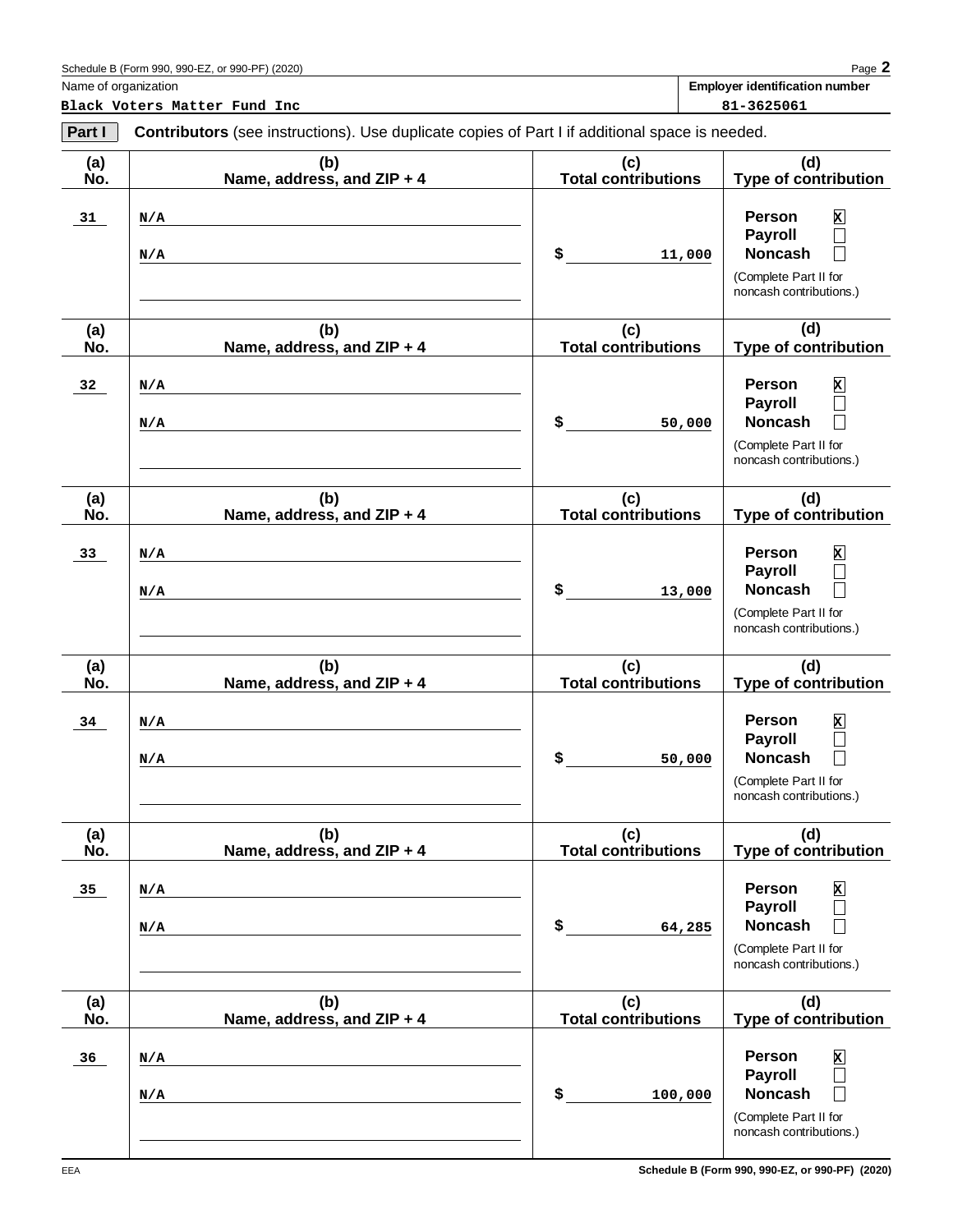| Part I     | <b>Contributors</b> (see instructions). Use duplicate copies of Part I if additional space is needed. |                                   |                                                                                                                                                                       |  |
|------------|-------------------------------------------------------------------------------------------------------|-----------------------------------|-----------------------------------------------------------------------------------------------------------------------------------------------------------------------|--|
| (a)<br>No. | (b)<br>Name, address, and ZIP + 4                                                                     | (c)<br><b>Total contributions</b> | (d)<br><b>Type of contribution</b>                                                                                                                                    |  |
| 37         | N/A<br>N/A                                                                                            | $\sim$<br>190,000                 | $\mathbf{x}$<br><b>Person</b><br>Payroll<br>$\Box$<br><b>Noncash</b><br>$\Box$<br>(Complete Part II for<br>noncash contributions.)                                    |  |
| (a)<br>No. | (b)<br>Name, address, and ZIP + 4                                                                     | (c)<br><b>Total contributions</b> | (d)<br><b>Type of contribution</b>                                                                                                                                    |  |
| 38         | N/A<br>N/A                                                                                            | \$<br>50,000                      | $\mathbf{x}$<br><b>Person</b><br>Payroll<br>$\Box$<br><b>Noncash</b><br>$\Box$<br>(Complete Part II for<br>noncash contributions.)                                    |  |
| (a)<br>No. | (b)<br>Name, address, and ZIP + 4                                                                     | (c)<br><b>Total contributions</b> | (d)<br><b>Type of contribution</b>                                                                                                                                    |  |
| 39         | N/A<br>N/A                                                                                            | $\mathsf{s}$<br>184,077           | $\mathbf{x}$<br><b>Person</b><br><b>Payroll</b><br>$\Box$<br><b>Noncash</b><br>$\Box$<br>(Complete Part II for<br>noncash contributions.)                             |  |
| (a)<br>No. | (b)<br>Name, address, and ZIP + 4                                                                     | (c)<br><b>Total contributions</b> | (d)<br><b>Type of contribution</b>                                                                                                                                    |  |
| 40         | N/A<br>N/A                                                                                            | \$<br>10,000                      | <b>Person</b><br>$\mathbf{x}$<br>Payroll<br>$\Box$<br><b>Noncash</b><br>$\Box$<br>(Complete Part II for<br>noncash contributions.)                                    |  |
| (a)<br>No. | (b)<br>Name, address, and ZIP + 4                                                                     | (c)<br><b>Total contributions</b> | (d)<br><b>Type of contribution</b>                                                                                                                                    |  |
| 41         | N/A<br>N/A                                                                                            | \$<br>500,000                     | Person<br>x<br><b>Payroll</b><br>$\overline{\phantom{a}}$<br><b>Noncash</b><br>$\overline{\phantom{0}}$<br>(Complete Part II for<br>noncash contributions.)           |  |
| (a)<br>No. | (b)<br>Name, address, and ZIP + 4                                                                     | (c)<br><b>Total contributions</b> | (d)<br><b>Type of contribution</b>                                                                                                                                    |  |
| 42         | N/A<br>N/A                                                                                            | \$<br>100,000                     | $\mathbf x$<br>Person<br><b>Payroll</b><br>$\overline{\phantom{0}}$<br><b>Noncash</b><br>$\overline{\phantom{0}}$<br>(Complete Part II for<br>noncash contributions.) |  |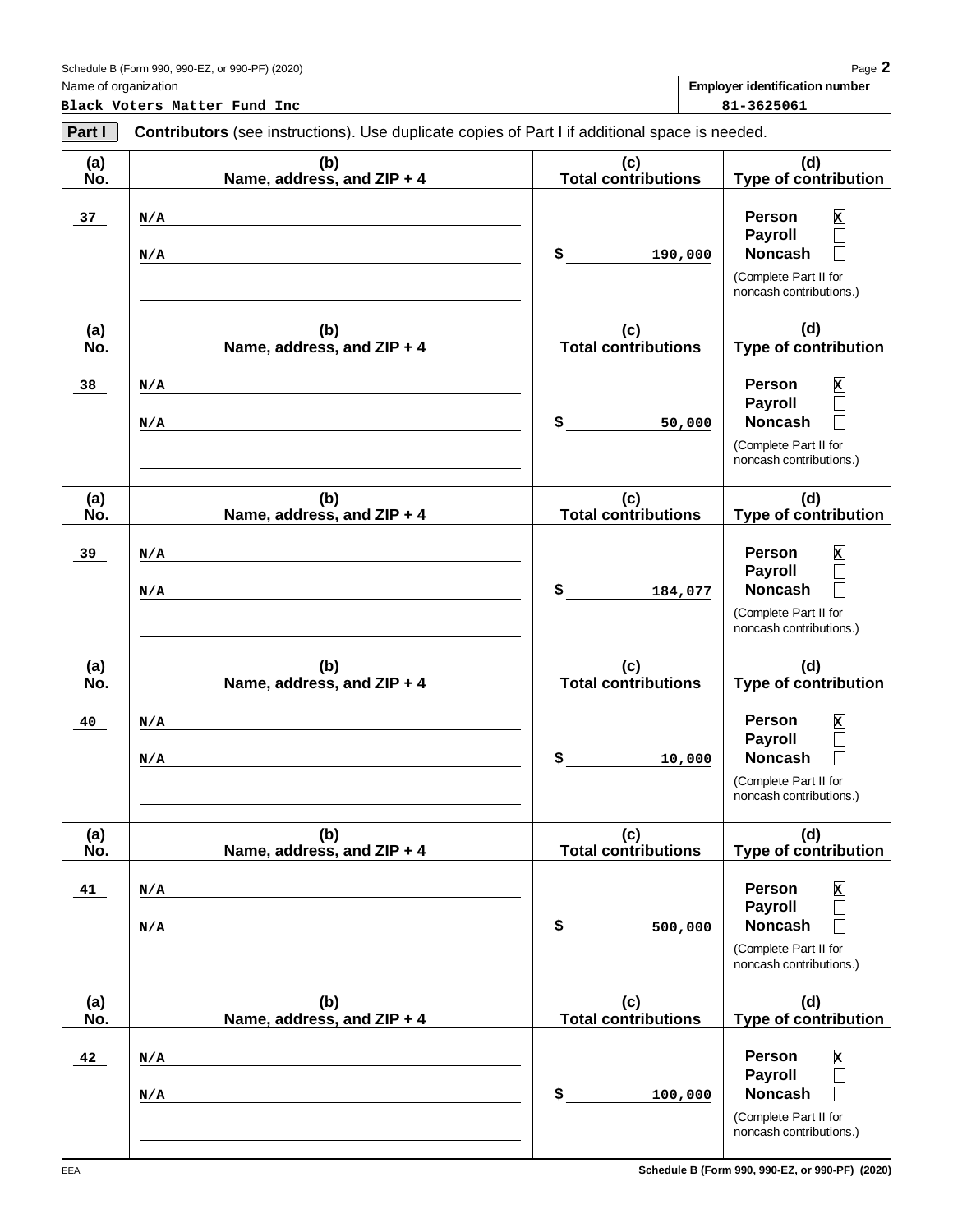| Part I     | <b>Contributors</b> (see instructions). Use duplicate copies of Part I if additional space is needed. |                                   |                                                                                                                                                                   |
|------------|-------------------------------------------------------------------------------------------------------|-----------------------------------|-------------------------------------------------------------------------------------------------------------------------------------------------------------------|
| (a)<br>No. | (b)<br>Name, address, and ZIP + 4                                                                     | (c)<br><b>Total contributions</b> | (d)<br><b>Type of contribution</b>                                                                                                                                |
| 43         | N/A<br>N/A                                                                                            | $\sim$<br>50,000                  | <b>Person</b><br>$\mathbf{x}$<br><b>Payroll</b><br>$\Box$<br><b>Noncash</b><br>$\Box$<br>(Complete Part II for<br>noncash contributions.)                         |
| (a)<br>No. | (b)<br>Name, address, and ZIP + 4                                                                     | (c)<br><b>Total contributions</b> | (d)<br><b>Type of contribution</b>                                                                                                                                |
| 44         | N/A<br>N/A                                                                                            | $\sim$<br>100,000                 | <b>Person</b><br>$\mathbf{x}$<br><b>Payroll</b><br>$\Box$<br><b>Noncash</b><br>$\vert \ \ \vert$<br>(Complete Part II for<br>noncash contributions.)              |
| (a)<br>No. | (b)<br>Name, address, and ZIP + 4                                                                     | (c)<br><b>Total contributions</b> | (d)<br><b>Type of contribution</b>                                                                                                                                |
| 45         | N/A<br>N/A                                                                                            | \$<br>80,000                      | <b>Person</b><br>$\mathbf{x}$<br><b>Payroll</b><br>$\Box$<br><b>Noncash</b><br>$\Box$<br>(Complete Part II for<br>noncash contributions.)                         |
| (a)<br>No. | (b)<br>Name, address, and ZIP + 4                                                                     | (c)<br><b>Total contributions</b> | (d)<br><b>Type of contribution</b>                                                                                                                                |
| 46         | N/A<br>N/A                                                                                            | \$<br>275,000                     | <b>Person</b><br>$\mathbf{x}$<br><b>Payroll</b><br>$\Box$<br><b>Noncash</b><br>$\Box$<br>(Complete Part II for<br>noncash contributions.)                         |
| (a)<br>No. | (b)<br>Name, address, and ZIP + 4                                                                     | (c)<br><b>Total contributions</b> | (d)<br><b>Type of contribution</b>                                                                                                                                |
| 47         | N/A<br>N/A                                                                                            | \$<br>10,000                      | <b>Person</b><br>$\mathbf{x}$<br><b>Payroll</b><br><b>Noncash</b><br>(Complete Part II for<br>noncash contributions.)                                             |
| (a)<br>No. | (b)<br>Name, address, and ZIP + 4                                                                     | (c)<br><b>Total contributions</b> | (d)<br>Type of contribution                                                                                                                                       |
| 48         | N/A<br>N/A                                                                                            | \$<br>300,000                     | <b>Person</b><br>$\mathbf{x}$<br><b>Payroll</b><br>$\overline{\phantom{0}}$<br><b>Noncash</b><br>$\mathbf{I}$<br>(Complete Part II for<br>noncash contributions.) |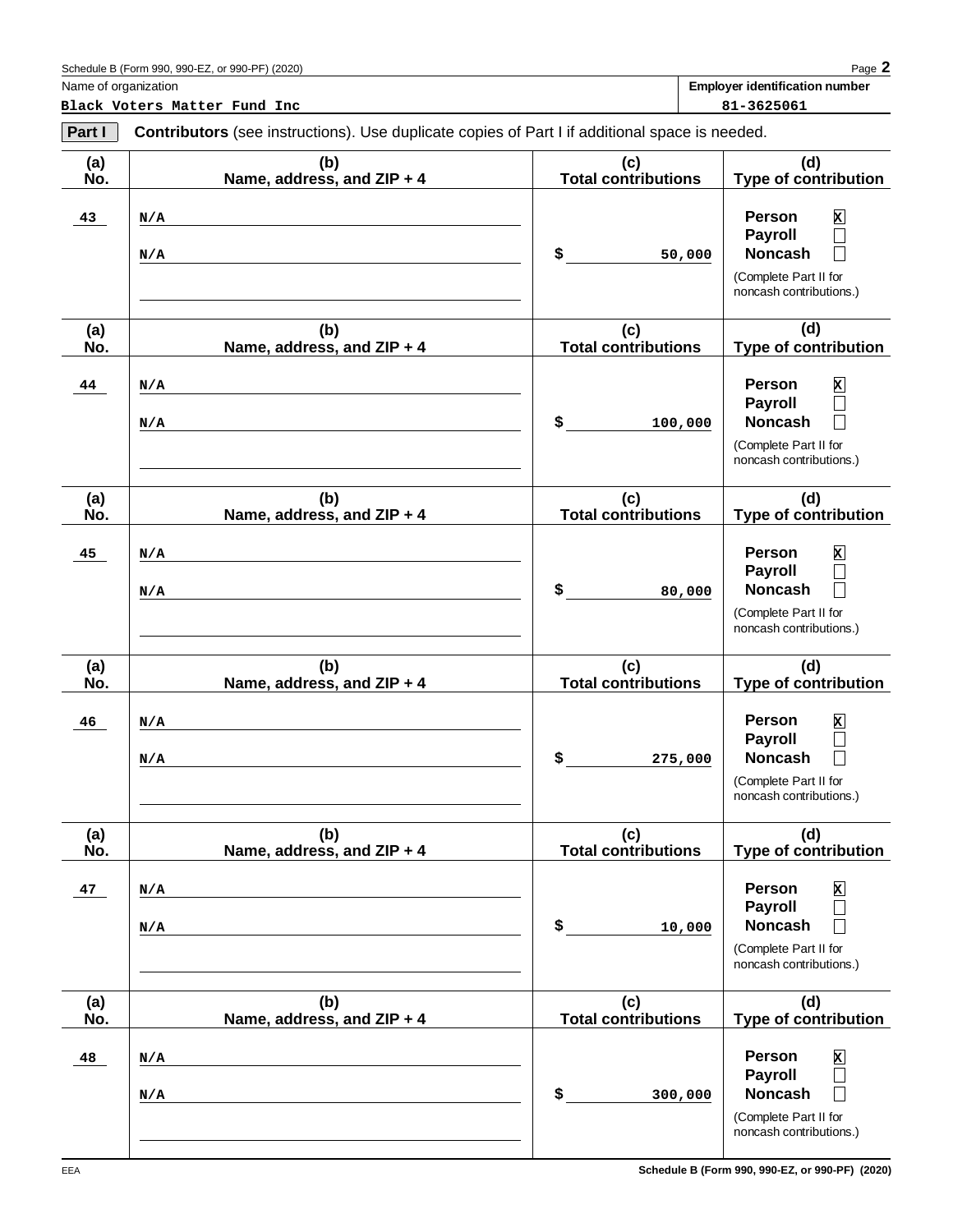| Part I     | <b>Contributors</b> (see instructions). Use duplicate copies of Part I if additional space is needed. |                                   |                                                                                                                                         |  |  |  |
|------------|-------------------------------------------------------------------------------------------------------|-----------------------------------|-----------------------------------------------------------------------------------------------------------------------------------------|--|--|--|
| (a)<br>No. | (b)<br>Name, address, and ZIP + 4                                                                     | (c)<br><b>Total contributions</b> | (d)<br><b>Type of contribution</b>                                                                                                      |  |  |  |
| 49         | N/A<br>N/A                                                                                            | \$<br>100,000                     | Person<br>$\mathbf{x}$<br><b>Payroll</b><br>$\Box$<br><b>Noncash</b><br>$\Box$<br>(Complete Part II for<br>noncash contributions.)      |  |  |  |
| (a)<br>No. | (b)<br>Name, address, and ZIP + 4                                                                     | (c)<br><b>Total contributions</b> | (d)<br>Type of contribution                                                                                                             |  |  |  |
| 50         | N/A<br>N/A                                                                                            | \$<br>200,000                     | Person<br>$\mathbf{x}$<br>Payroll<br>$\Box$<br><b>Noncash</b><br>$\Box$<br>(Complete Part II for<br>noncash contributions.)             |  |  |  |
| (a)<br>No. | (b)<br>Name, address, and ZIP + 4                                                                     | (c)<br><b>Total contributions</b> | (d)<br><b>Type of contribution</b>                                                                                                      |  |  |  |
| 51         | N/A<br>N/A                                                                                            | \$<br>15,000                      | Person<br>$\mathbf{x}$<br>Payroll<br>$\Box$<br><b>Noncash</b><br>$\Box$<br>(Complete Part II for<br>noncash contributions.)             |  |  |  |
| (a)<br>No. | (b)<br>Name, address, and ZIP + 4                                                                     | (c)<br><b>Total contributions</b> | (d)<br><b>Type of contribution</b>                                                                                                      |  |  |  |
| 52         | N/A<br>N/A                                                                                            | \$<br>10,000                      | Person<br>$\mathbf{x}$<br>Payroll<br>$\Box$<br><b>Noncash</b><br>$\Box$<br>(Complete Part II for<br>noncash contributions.)             |  |  |  |
| (a)<br>No. | (b)<br>Name, address, and ZIP + 4                                                                     | (c)<br><b>Total contributions</b> | (d)<br><b>Type of contribution</b>                                                                                                      |  |  |  |
| 53         | N/A<br>N/A                                                                                            | \$<br>100,000                     | <b>Person</b><br>$\mathbf{x}$<br><b>Payroll</b><br><b>Noncash</b><br>(Complete Part II for<br>noncash contributions.)                   |  |  |  |
| (a)<br>No. | (b)<br>Name, address, and ZIP + 4                                                                     | (c)<br><b>Total contributions</b> | (d)<br>Type of contribution                                                                                                             |  |  |  |
| 54         | N/A<br>N/A                                                                                            | \$<br>7,000                       | <b>Person</b><br>$\mathbf{x}$<br><b>Payroll</b><br><b>Noncash</b><br>$\mathbb{R}^2$<br>(Complete Part II for<br>noncash contributions.) |  |  |  |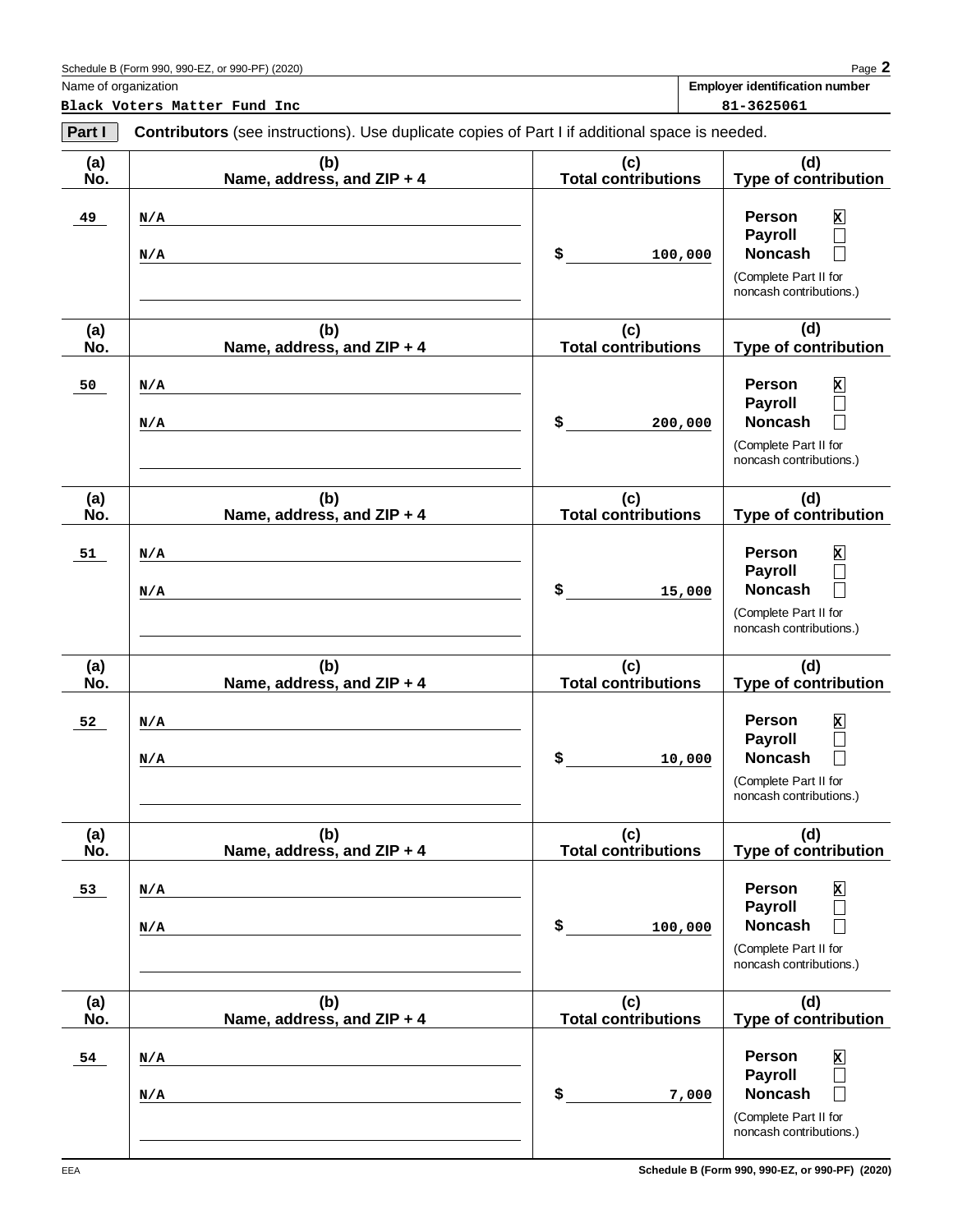| Part I     | <b>Contributors</b> (see instructions). Use duplicate copies of Part I if additional space is needed. |                                   |                                                                                                                                                                       |  |  |  |  |
|------------|-------------------------------------------------------------------------------------------------------|-----------------------------------|-----------------------------------------------------------------------------------------------------------------------------------------------------------------------|--|--|--|--|
| (a)<br>No. | (b)<br>Name, address, and ZIP + 4                                                                     | (c)<br><b>Total contributions</b> | (d)<br><b>Type of contribution</b>                                                                                                                                    |  |  |  |  |
| 55         | N/A<br>N/A                                                                                            | \$<br>25,000                      | $\mathbf{x}$<br><b>Person</b><br>Payroll<br>$\Box$<br><b>Noncash</b><br>$\Box$<br>(Complete Part II for<br>noncash contributions.)                                    |  |  |  |  |
| (a)<br>No. | (b)<br>Name, address, and ZIP + 4                                                                     | (c)<br><b>Total contributions</b> | (d)<br><b>Type of contribution</b>                                                                                                                                    |  |  |  |  |
| 56         | N/A<br>N/A                                                                                            | \$<br>912,500                     | $\mathbf{x}$<br><b>Person</b><br>Payroll<br>$\Box$<br><b>Noncash</b><br>$\Box$<br>(Complete Part II for<br>noncash contributions.)                                    |  |  |  |  |
| (a)<br>No. | (b)<br>Name, address, and ZIP + 4                                                                     | (c)<br><b>Total contributions</b> | (d)<br><b>Type of contribution</b>                                                                                                                                    |  |  |  |  |
| 57         | N/A<br>N/A                                                                                            | \$<br>100,000                     | $\mathbf{x}$<br><b>Person</b><br>Payroll<br>$\Box$<br><b>Noncash</b><br>$\Box$<br>(Complete Part II for<br>noncash contributions.)                                    |  |  |  |  |
| (a)<br>No. | (b)<br>Name, address, and ZIP + 4                                                                     | (c)<br><b>Total contributions</b> | (d)<br><b>Type of contribution</b>                                                                                                                                    |  |  |  |  |
| 58         | N/A<br>N/A                                                                                            | \$<br>252,500                     | <b>Person</b><br>$\mathbf{x}$<br><b>Payroll</b><br>$\Box$<br><b>Noncash</b><br>$\Box$<br>(Complete Part II for<br>noncash contributions.)                             |  |  |  |  |
| (a)<br>No. | (b)<br>Name, address, and ZIP + 4                                                                     | (c)<br><b>Total contributions</b> | (d)<br><b>Type of contribution</b>                                                                                                                                    |  |  |  |  |
| 59         | N/A<br>N/A                                                                                            | \$<br>81,050                      | <b>Person</b><br>x<br><b>Payroll</b><br>$\overline{\phantom{a}}$<br><b>Noncash</b><br>$\overline{\phantom{0}}$<br>(Complete Part II for<br>noncash contributions.)    |  |  |  |  |
| (a)<br>No. | (b)<br>Name, address, and ZIP + 4                                                                     | (c)<br><b>Total contributions</b> | (d)<br><b>Type of contribution</b>                                                                                                                                    |  |  |  |  |
| 60         | N/A<br>N/A                                                                                            | \$<br>30,000                      | $\mathbf x$<br>Person<br><b>Payroll</b><br>$\overline{\phantom{0}}$<br><b>Noncash</b><br>$\overline{\phantom{0}}$<br>(Complete Part II for<br>noncash contributions.) |  |  |  |  |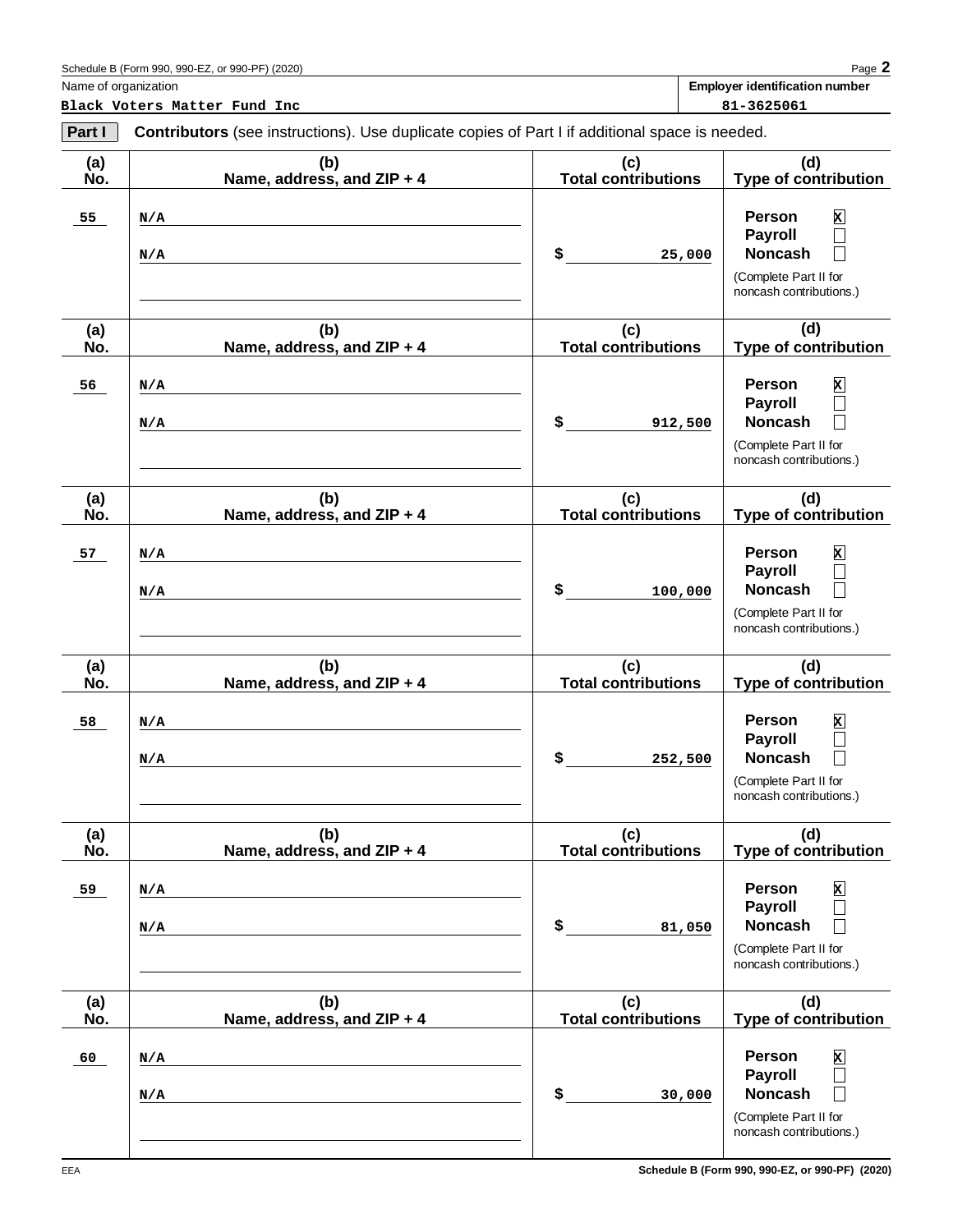| Part I     | <b>Contributors</b> (see instructions). Use duplicate copies of Part I if additional space is needed. |                                   |                                                                                                                                    |  |  |  |
|------------|-------------------------------------------------------------------------------------------------------|-----------------------------------|------------------------------------------------------------------------------------------------------------------------------------|--|--|--|
| (a)<br>No. | (b)<br>Name, address, and ZIP + 4                                                                     | (c)<br><b>Total contributions</b> | (d)<br><b>Type of contribution</b>                                                                                                 |  |  |  |
| 61         | N/A<br>N/A                                                                                            | \$<br>5,000                       | Person<br>$\mathbf{x}$<br><b>Payroll</b><br>$\Box$<br><b>Noncash</b><br>$\Box$<br>(Complete Part II for<br>noncash contributions.) |  |  |  |
| (a)<br>No. | (b)<br>Name, address, and ZIP + 4                                                                     | (c)<br><b>Total contributions</b> | (d)<br><b>Type of contribution</b>                                                                                                 |  |  |  |
| 62         | N/A<br>N/A                                                                                            | \$<br>300,000                     | Person<br>$\mathbf{x}$<br><b>Payroll</b><br>$\Box$<br><b>Noncash</b><br>П<br>(Complete Part II for<br>noncash contributions.)      |  |  |  |
| (a)<br>No. | (b)<br>Name, address, and ZIP + 4                                                                     | (c)<br><b>Total contributions</b> | (d)<br><b>Type of contribution</b>                                                                                                 |  |  |  |
| 63         | N/A<br>N/A                                                                                            | \$<br>5,000                       | Person<br>x<br><b>Payroll</b><br>$\Box$<br><b>Noncash</b><br>П<br>(Complete Part II for<br>noncash contributions.)                 |  |  |  |
| (a)<br>No. | (b)<br>Name, address, and ZIP + 4                                                                     | (c)<br><b>Total contributions</b> | (d)<br><b>Type of contribution</b>                                                                                                 |  |  |  |
| 64         | N/A<br>N/A                                                                                            | \$<br>5,000                       | Person<br>x<br><b>Payroll</b><br>$\Box$<br><b>Noncash</b><br>$\Box$<br>(Complete Part II for<br>noncash contributions.)            |  |  |  |
| (a)<br>No. | (b)<br>Name, address, and ZIP + 4                                                                     | (c)<br><b>Total contributions</b> | (d)<br><b>Type of contribution</b>                                                                                                 |  |  |  |
| 65         | N/A<br>N/A                                                                                            | \$<br>5,000                       | Person<br>x<br><b>Payroll</b><br><b>Noncash</b><br>(Complete Part II for<br>noncash contributions.)                                |  |  |  |
| (a)<br>No. | (b)<br>Name, address, and ZIP + 4                                                                     | (c)<br><b>Total contributions</b> | (d)<br>Type of contribution                                                                                                        |  |  |  |
| 66         | N/A<br>N/A                                                                                            | \$<br>5,000                       | Person<br>x<br><b>Payroll</b><br>$\Box$<br><b>Noncash</b><br>(Complete Part II for<br>noncash contributions.)                      |  |  |  |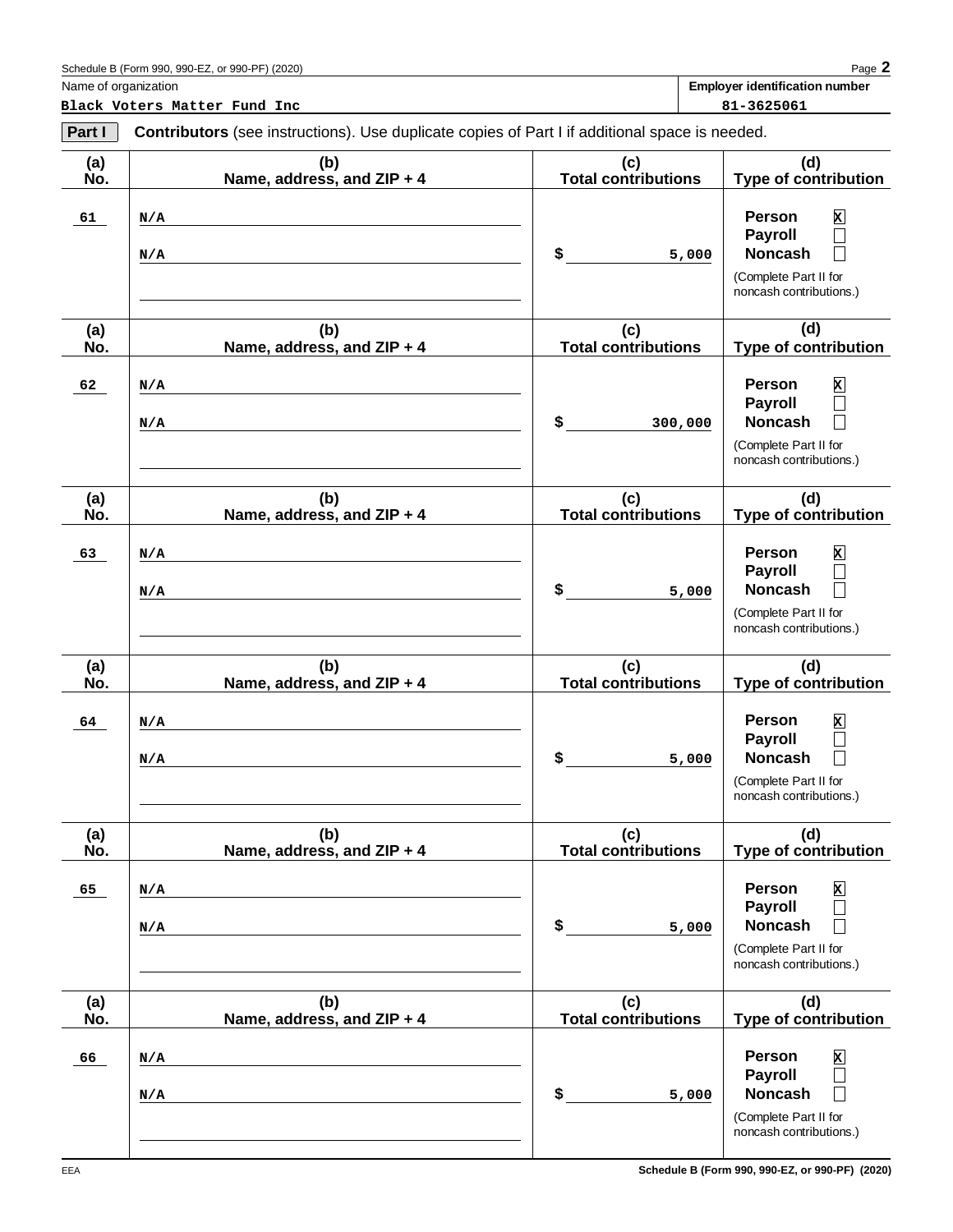| Part I     | <b>Contributors</b> (see instructions). Use duplicate copies of Part I if additional space is needed. |                                   |                                                                                                                                                |  |  |  |  |
|------------|-------------------------------------------------------------------------------------------------------|-----------------------------------|------------------------------------------------------------------------------------------------------------------------------------------------|--|--|--|--|
| (a)<br>No. | (b)<br>Name, address, and ZIP + 4                                                                     | (c)<br><b>Total contributions</b> | (d)<br><b>Type of contribution</b>                                                                                                             |  |  |  |  |
| 67         | N/A<br>N/A                                                                                            | \$<br>7,875                       | <b>Person</b><br>$\mathbf x$<br><b>Payroll</b><br>$\Box$<br><b>Noncash</b><br>$\Box$<br>(Complete Part II for<br>noncash contributions.)       |  |  |  |  |
| (a)<br>No. | (b)<br>Name, address, and ZIP + 4                                                                     | (c)<br><b>Total contributions</b> | (d)<br><b>Type of contribution</b>                                                                                                             |  |  |  |  |
| 68         | N/A<br>N/A                                                                                            | \$<br>5,000                       | <b>Person</b><br>$\mathbf x$<br><b>Payroll</b><br>$\Box$<br><b>Noncash</b><br>П<br>(Complete Part II for<br>noncash contributions.)            |  |  |  |  |
| (a)<br>No. | (b)<br>Name, address, and ZIP + 4                                                                     | (c)<br><b>Total contributions</b> | (d)<br><b>Type of contribution</b>                                                                                                             |  |  |  |  |
|            |                                                                                                       | \$                                | <b>Person</b><br>$\vert \ \ \vert$<br><b>Payroll</b><br>$\Box$<br><b>Noncash</b><br>$\Box$<br>(Complete Part II for<br>noncash contributions.) |  |  |  |  |
| (a)<br>No. | (b)<br>Name, address, and ZIP + 4                                                                     | (c)<br><b>Total contributions</b> | (d)<br><b>Type of contribution</b>                                                                                                             |  |  |  |  |
|            |                                                                                                       | \$                                | <b>Person</b><br>$\vert \ \ \vert$<br>Payroll<br>$\Box$<br><b>Noncash</b><br>$\Box$<br>(Complete Part II for<br>noncash contributions.)        |  |  |  |  |
| (a)<br>No. | (b)<br>Name, address, and ZIP + 4                                                                     | (c)<br><b>Total contributions</b> | (d)<br><b>Type of contribution</b>                                                                                                             |  |  |  |  |
|            |                                                                                                       | \$                                | Person<br>Payroll<br><b>Noncash</b><br>(Complete Part II for<br>noncash contributions.)                                                        |  |  |  |  |
| (a)<br>No. | (b)<br>Name, address, and ZIP + 4                                                                     | (c)<br><b>Total contributions</b> | (d)<br><b>Type of contribution</b>                                                                                                             |  |  |  |  |
|            |                                                                                                       | \$                                | <b>Person</b><br><b>Payroll</b><br><b>Noncash</b><br>(Complete Part II for<br>noncash contributions.)                                          |  |  |  |  |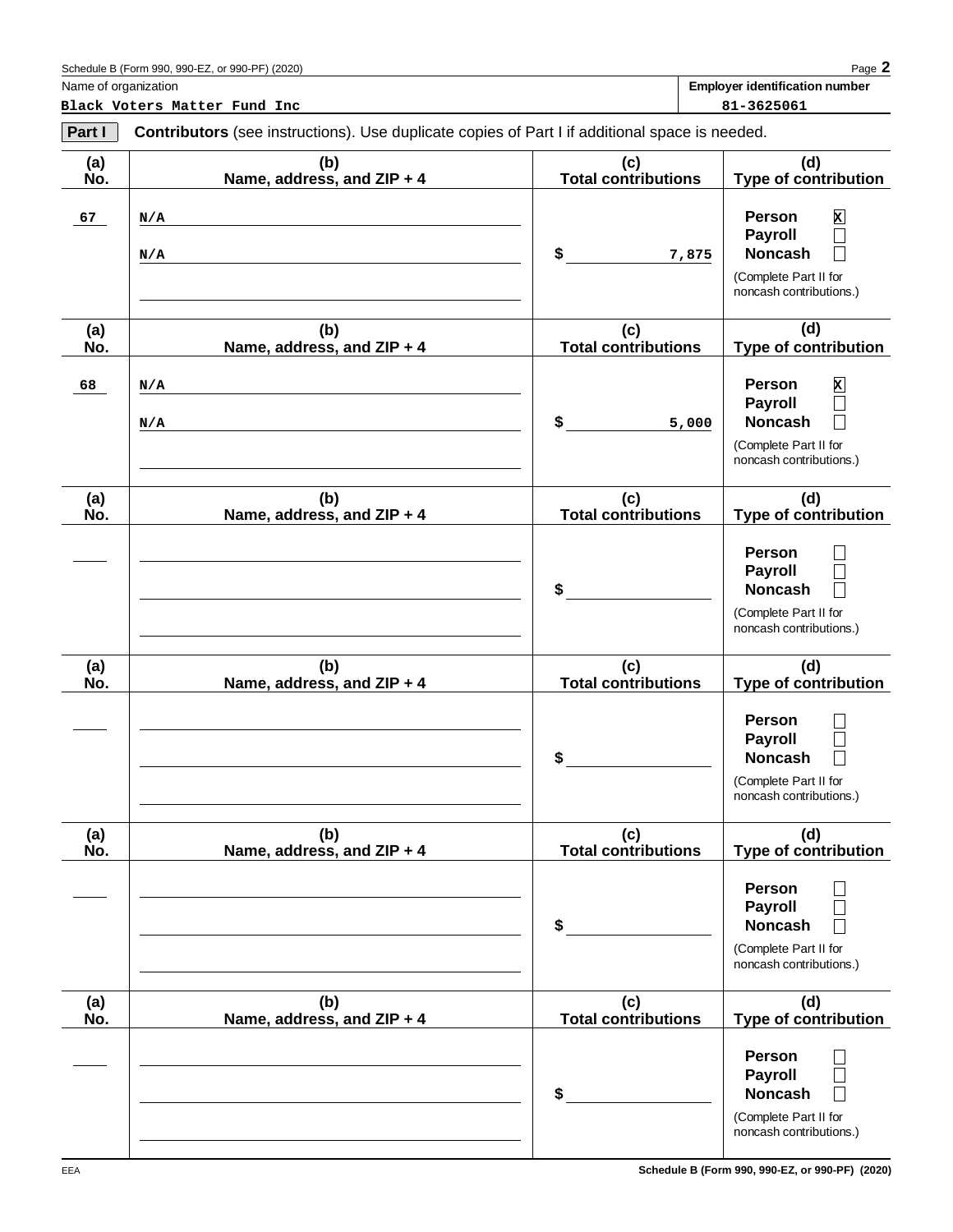| <b>SCHEDULE D</b> |  |
|-------------------|--|
| (Form 990)        |  |

## **Supplemental Financial Statements**

**Complete if the organization answered "Yes" on Form 990,**

**Part IV, line 6, 7, 8, 9, 10, 11a, 11b, 11c, 11d, 11e, 11f, 12a, or 12b.**

OMB No. 1545-0047

|                                                                                                                                                           | Department of the Treasury      |                                                                                                                                           | ► Attach to Form 990.   |                                                    |                                                | Open to Public                  |    |
|-----------------------------------------------------------------------------------------------------------------------------------------------------------|---------------------------------|-------------------------------------------------------------------------------------------------------------------------------------------|-------------------------|----------------------------------------------------|------------------------------------------------|---------------------------------|----|
|                                                                                                                                                           | Internal Revenue Service        | ► Go to www.irs.gov/Form990 for instructions and the latest information.                                                                  |                         |                                                    |                                                | Inspection                      |    |
|                                                                                                                                                           | Name of the organization        |                                                                                                                                           |                         |                                                    | <b>Employer identification number</b>          |                                 |    |
| Part I                                                                                                                                                    | Black Voters Matter Fund Inc    | Organizations Maintaining Donor Advised Funds or Other Similar Funds or Accounts.                                                         |                         |                                                    | 81-3625061                                     |                                 |    |
|                                                                                                                                                           |                                 | Complete if the organization answered "Yes" on Form 990, Part IV, line 6.                                                                 |                         |                                                    |                                                |                                 |    |
|                                                                                                                                                           |                                 |                                                                                                                                           |                         |                                                    |                                                |                                 |    |
|                                                                                                                                                           |                                 |                                                                                                                                           | (a) Donor advised funds |                                                    |                                                | (b) Funds and other accounts    |    |
| 1<br>2                                                                                                                                                    |                                 | Total number at end of year $\ldots \ldots \ldots \ldots \ldots$<br>Aggregate value of contributions to (during year)                     |                         |                                                    |                                                |                                 |    |
| 3                                                                                                                                                         |                                 | Aggregate value of grants from (during year) $\ldots \ldots$                                                                              |                         |                                                    |                                                |                                 |    |
| 4                                                                                                                                                         |                                 | Aggregate value at end of year $\dots \dots \dots \dots$                                                                                  |                         |                                                    |                                                |                                 |    |
| 5                                                                                                                                                         |                                 | Did the organization inform all donors and donor advisors in writing that the assets held in donor advised                                |                         |                                                    |                                                |                                 |    |
|                                                                                                                                                           |                                 | funds are the organization's property, subject to the organization's exclusive legal control?                                             |                         |                                                    | .                                              | Yes                             | No |
| 6                                                                                                                                                         |                                 | Did the organization inform all grantees, donors, and donor advisors in writing that grant funds can be used                              |                         |                                                    |                                                |                                 |    |
|                                                                                                                                                           |                                 |                                                                                                                                           |                         |                                                    |                                                |                                 |    |
| only for charitable purposes and not for the benefit of the donor or donor advisor, or for any other purpose<br>conferring impermissible private benefit? |                                 |                                                                                                                                           |                         |                                                    | Yes                                            | No                              |    |
|                                                                                                                                                           | <b>Part II</b>                  | <b>Conservation Easements.</b>                                                                                                            |                         |                                                    |                                                |                                 |    |
|                                                                                                                                                           |                                 | Complete if the organization answered "Yes" on Form 990, Part IV, line 7.                                                                 |                         |                                                    |                                                |                                 |    |
| 1                                                                                                                                                         |                                 | Purpose(s) of conservation easements held by the organization (check all that apply).                                                     |                         |                                                    |                                                |                                 |    |
|                                                                                                                                                           |                                 | Preservation of land for public use (e.g., recreation or education)                                                                       |                         | Preservation of a historically important land area |                                                |                                 |    |
|                                                                                                                                                           | Protection of natural habitat   |                                                                                                                                           |                         |                                                    | Preservation of a certified historic structure |                                 |    |
|                                                                                                                                                           | Preservation of open space      |                                                                                                                                           |                         |                                                    |                                                |                                 |    |
| $\mathbf{2}$                                                                                                                                              |                                 | Complete lines 2a through 2d if the organization held a qualified conservation contribution in the form of a conservation                 |                         |                                                    |                                                |                                 |    |
|                                                                                                                                                           |                                 | easement on the last day of the tax year.                                                                                                 |                         |                                                    |                                                | Held at the End of the Tax Year |    |
| а                                                                                                                                                         |                                 | Total number of conservation easements                                                                                                    |                         |                                                    | 2a                                             |                                 |    |
| b                                                                                                                                                         |                                 | Total acreage restricted by conservation easements                                                                                        |                         |                                                    | 2b                                             |                                 |    |
| с                                                                                                                                                         |                                 | Number of conservation easements on a certified historic structure included in (a)                                                        |                         | .                                                  | 2c                                             |                                 |    |
| d                                                                                                                                                         |                                 | Number of conservation easements included in (c) acquired after 7/25/06, and not on a                                                     |                         |                                                    |                                                |                                 |    |
|                                                                                                                                                           |                                 | historic structure listed in the National Register                                                                                        |                         |                                                    | 2d                                             |                                 |    |
| 3                                                                                                                                                         |                                 | Number of conservation easements modified, transferred, released, extinguished, or terminated by the organization during the              |                         |                                                    |                                                |                                 |    |
|                                                                                                                                                           | tax year $\blacktriangleright$  |                                                                                                                                           |                         |                                                    |                                                |                                 |    |
| 4                                                                                                                                                         |                                 | Number of states where property subject to conservation easement is located ▶                                                             |                         |                                                    |                                                |                                 |    |
| 5                                                                                                                                                         |                                 | Does the organization have a written policy regarding the periodic monitoring, inspection, handling of                                    |                         |                                                    |                                                |                                 |    |
|                                                                                                                                                           |                                 | violations, and enforcement of the conservation easements it holds?                                                                       |                         |                                                    |                                                | Yes                             | No |
| 6                                                                                                                                                         |                                 | Staff and volunteer hours devoted to monitoring, inspecting, handling of violations, and enforcing conservation easements during the year |                         |                                                    |                                                |                                 |    |
|                                                                                                                                                           |                                 |                                                                                                                                           |                         |                                                    |                                                |                                 |    |
| 7                                                                                                                                                         |                                 | Amount of expenses incurred in monitoring, inspecting, handling of violations, and enforcing conservation easements during the year       |                         |                                                    |                                                |                                 |    |
|                                                                                                                                                           | ► \$                            |                                                                                                                                           |                         |                                                    |                                                |                                 |    |
| 8                                                                                                                                                         |                                 | Does each conservation easement reported on line 2(d) above satisfy the requirements of section 170(h)(4)(B)(i)                           |                         |                                                    |                                                |                                 |    |
|                                                                                                                                                           | and section $170(h)(4)(B)(ii)?$ |                                                                                                                                           |                         |                                                    |                                                | ∣ Yes                           | No |
| 9                                                                                                                                                         |                                 | In Part XIII, describe how the organization reports conservation easements in its revenue and expense statement and                       |                         |                                                    |                                                |                                 |    |
|                                                                                                                                                           |                                 | balance sheet, and include, if applicable, the text of the footnote to the organization's financial statements that describes the         |                         |                                                    |                                                |                                 |    |
|                                                                                                                                                           |                                 | organization's accounting for conservation easements.                                                                                     |                         |                                                    |                                                |                                 |    |
|                                                                                                                                                           | Part III                        | Organizations Maintaining Collections of Art, Historical Treasures, or Other Similar Assets.                                              |                         |                                                    |                                                |                                 |    |
|                                                                                                                                                           |                                 | Complete if the organization answered "Yes" on Form 990, Part IV, line 8.                                                                 |                         |                                                    |                                                |                                 |    |
| 1a                                                                                                                                                        |                                 | If the organization elected, as permitted under FASB ASC 958, not to report in its revenue statement and balance sheet works              |                         |                                                    |                                                |                                 |    |
|                                                                                                                                                           |                                 | of art, historical treasures, or other similar assets held for public exhibition, education, or research in furtherance of public         |                         |                                                    |                                                |                                 |    |
|                                                                                                                                                           |                                 | service, provide, in Part XIII the text of the footnote to its financial statements that describes these items.                           |                         |                                                    |                                                |                                 |    |
| b                                                                                                                                                         |                                 | If the organization elected, as permitted under FASB ASC 958, to report in its revenue statement and balance sheet works of               |                         |                                                    |                                                |                                 |    |
|                                                                                                                                                           |                                 | art, historical treasures, or other similar assets held for public exhibition, education, or research in furtherance of public service,   |                         |                                                    |                                                |                                 |    |
|                                                                                                                                                           |                                 | provide the following amounts relating to these items:                                                                                    |                         |                                                    |                                                |                                 |    |
|                                                                                                                                                           | $\left( 1\right)$               | Revenue included on Form 990, Part VIII, line 1 $\ldots \ldots \ldots \ldots \ldots \ldots \ldots \ldots \ldots \ldots \ldots$            |                         |                                                    |                                                |                                 |    |
|                                                                                                                                                           | (ii)                            |                                                                                                                                           |                         |                                                    |                                                |                                 |    |
| 2                                                                                                                                                         |                                 | If the organization received or held works of art, historical treasures, or other similar assets for financial gain, provide the          |                         |                                                    |                                                |                                 |    |
|                                                                                                                                                           |                                 | following amounts required to be reported under FASB ASC 958 relating to these items:                                                     |                         |                                                    |                                                |                                 |    |
| а                                                                                                                                                         |                                 |                                                                                                                                           |                         |                                                    |                                                |                                 |    |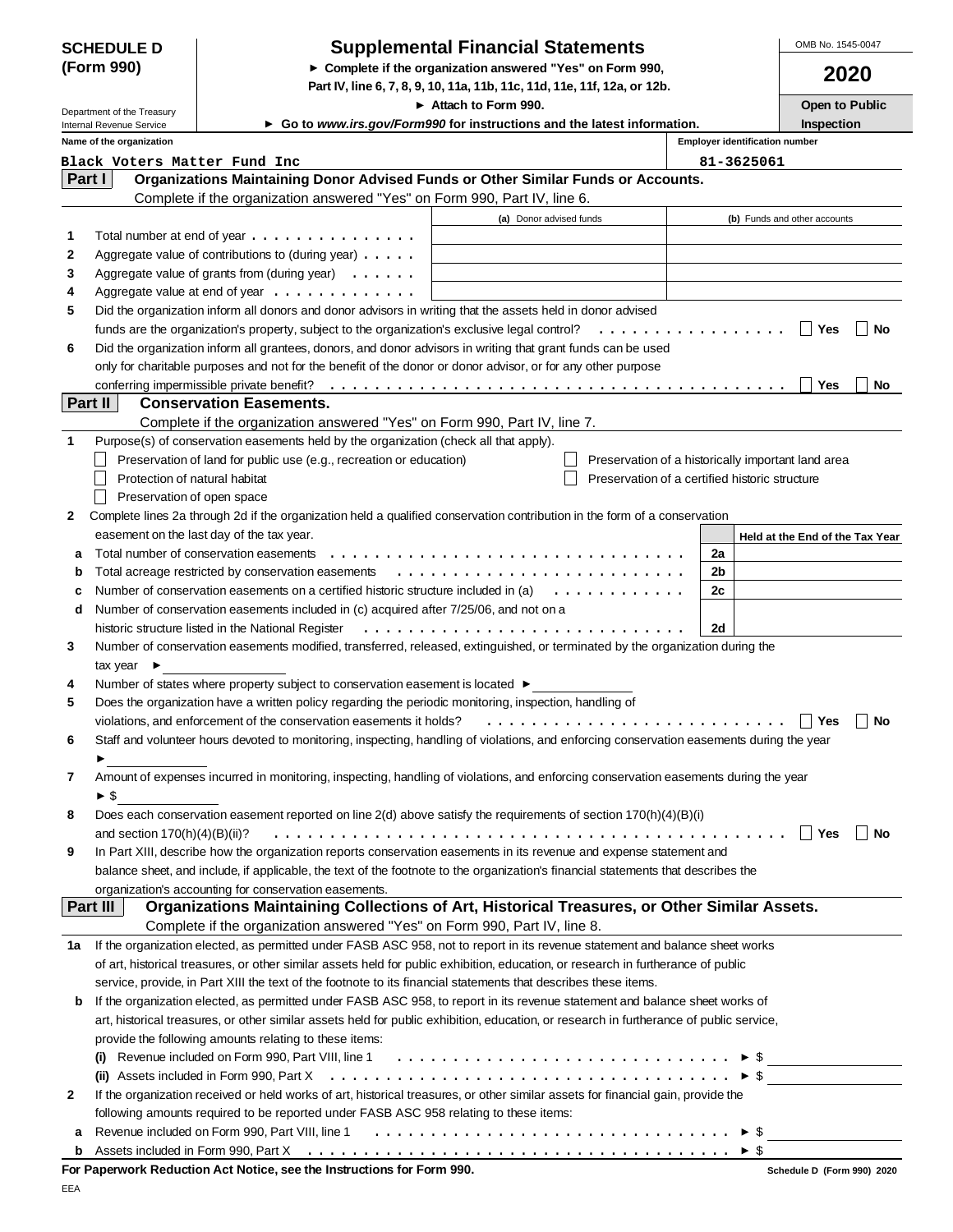|              | Black Voters Matter Fund Inc<br>Schedule D (Form 990) 2020                                                                      |                         |                |       |                           |    | 81-3625061           |                     |            | Page 2    |
|--------------|---------------------------------------------------------------------------------------------------------------------------------|-------------------------|----------------|-------|---------------------------|----|----------------------|---------------------|------------|-----------|
|              | Organizations Maintaining Collections of Art, Historical Treasures, or Other Similar Assets (continued)<br><b>Part III</b>      |                         |                |       |                           |    |                      |                     |            |           |
| 3            | Using the organization's acquisition, accession, and other records, check any of the following that make significant use of its |                         |                |       |                           |    |                      |                     |            |           |
|              | collection items (check all that apply):                                                                                        |                         |                |       |                           |    |                      |                     |            |           |
| а            | Public exhibition                                                                                                               |                         | d              |       | Loan or exchange programs |    |                      |                     |            |           |
| b            | Scholarly research                                                                                                              |                         | е              | Other |                           |    |                      |                     |            |           |
| c            | Preservation for future generations                                                                                             |                         |                |       |                           |    |                      |                     |            |           |
| 4            | Provide a description of the organization's collections and explain how they further the organization's exempt purpose in Part  |                         |                |       |                           |    |                      |                     |            |           |
|              | XIII.                                                                                                                           |                         |                |       |                           |    |                      |                     |            |           |
|              |                                                                                                                                 |                         |                |       |                           |    |                      |                     |            |           |
| 5            | During the year, did the organization solicit or receive donations of art, historical treasures, or other similar               |                         |                |       |                           |    |                      |                     |            |           |
|              | assets to be sold to raise funds rather than to be maintained as part of the organization's collection?.                        |                         |                |       |                           |    |                      | Yes                 |            | No        |
|              | Part IV<br><b>Escrow and Custodial Arrangements.</b>                                                                            |                         |                |       |                           |    |                      |                     |            |           |
|              | Complete if the organization answered "Yes" on Form 990, Part IV, line 9, or reported an amount on Form                         |                         |                |       |                           |    |                      |                     |            |           |
|              | 990, Part X, line 21.                                                                                                           |                         |                |       |                           |    |                      |                     |            |           |
| 1а           | Is the organization an agent, trustee, custodian or other intermediary for contributions or other assets not                    |                         |                |       |                           |    |                      |                     |            |           |
|              | included on Form 990, Part X?                                                                                                   |                         |                |       |                           |    |                      |                     |            | ∣ No      |
| b            | If "Yes," explain the arrangement in Part XIII and complete the following table:                                                |                         |                |       |                           |    |                      |                     |            |           |
|              |                                                                                                                                 |                         |                |       |                           |    |                      | Amount              |            |           |
| c            | Beginning balance                                                                                                               |                         |                |       |                           | 1c |                      |                     |            |           |
| d            |                                                                                                                                 |                         |                |       |                           | 1d |                      |                     |            |           |
| е            | Distributions during the year $\dots \dots \dots \dots \dots \dots \dots \dots \dots \dots \dots \dots \dots$                   |                         |                |       |                           | 1e |                      |                     |            |           |
| f            | Ending balance                                                                                                                  |                         |                |       |                           | 1f |                      |                     |            |           |
| 2a           |                                                                                                                                 |                         |                |       |                           |    |                      |                     |            | $\Box$ No |
| b            |                                                                                                                                 |                         |                |       |                           |    |                      |                     |            |           |
|              | <b>Endowment Funds.</b><br>Part V                                                                                               |                         |                |       |                           |    |                      |                     |            |           |
|              | Complete if the organization answered "Yes" on Form 990, Part IV, line 10.                                                      |                         |                |       |                           |    |                      |                     |            |           |
|              |                                                                                                                                 | (a) Current year        | (b) Prior year |       | (c) Two years back        |    |                      | (e) Four years back |            |           |
|              |                                                                                                                                 |                         |                |       |                           |    | (d) Three years back |                     |            |           |
| 1a           | Beginning of year balance<br>$\cdots$                                                                                           |                         |                |       |                           |    |                      |                     |            |           |
| b            | Contributions<br>.                                                                                                              |                         |                |       |                           |    |                      |                     |            |           |
| c            | Net investment earnings, gains, and                                                                                             |                         |                |       |                           |    |                      |                     |            |           |
|              | $losses$                                                                                                                        |                         |                |       |                           |    |                      |                     |            |           |
| d            | Grants or scholarships<br>.                                                                                                     |                         |                |       |                           |    |                      |                     |            |           |
| е            | Other expenditures for facilities and                                                                                           |                         |                |       |                           |    |                      |                     |            |           |
|              | programs                                                                                                                        |                         |                |       |                           |    |                      |                     |            |           |
| f            | Administrative expenses<br>$\cdots$                                                                                             |                         |                |       |                           |    |                      |                     |            |           |
| g            | End of year balance<br>.                                                                                                        |                         |                |       |                           |    |                      |                     |            |           |
| $\mathbf{2}$ | Provide the estimated percentage of the current year end balance (line 1g, column (a)) held as:                                 |                         |                |       |                           |    |                      |                     |            |           |
|              | Board designated or quasi-endowment ▶                                                                                           |                         |                |       |                           |    |                      |                     |            |           |
| b            | Permanent endowment ▶<br>%                                                                                                      |                         |                |       |                           |    |                      |                     |            |           |
| c            | $\frac{0}{0}$<br>Term endowment $\blacktriangleright$                                                                           |                         |                |       |                           |    |                      |                     |            |           |
|              | The percentages on lines 2a, 2b, and 2c should equal 100%.                                                                      |                         |                |       |                           |    |                      |                     |            |           |
| За           | Are there endowment funds not in the possession of the organization that are held and administered for the                      |                         |                |       |                           |    |                      |                     |            |           |
|              | organization by:                                                                                                                |                         |                |       |                           |    |                      |                     | <b>Yes</b> | No        |
|              | Unrelated organizations<br>$\left( 1\right)$                                                                                    |                         |                |       |                           |    |                      | 3a(i)               |            |           |
|              | (ii) Related organizations                                                                                                      |                         |                |       |                           |    |                      |                     |            |           |
|              |                                                                                                                                 |                         |                |       |                           |    |                      | 3a(ii)              |            |           |
| b            |                                                                                                                                 |                         |                |       |                           |    |                      | 3b                  |            |           |
| 4            | Describe in Part XIII the intended uses of the organization's endowment funds.                                                  |                         |                |       |                           |    |                      |                     |            |           |
|              | <b>Part VI</b><br>Land, Buildings, and Equipment.                                                                               |                         |                |       |                           |    |                      |                     |            |           |
|              | Complete if the organization answered "Yes" on Form 990, Part IV, line 11a. See Form 990, Part X, line 10.                      |                         |                |       |                           |    |                      |                     |            |           |
|              | Description of property                                                                                                         | (a) Cost or other basis |                |       | (b) Cost or other basis   |    | (c) Accumulated      | (d) Book value      |            |           |
|              |                                                                                                                                 | (investment)            |                |       | (other)                   |    | depreciation         |                     |            |           |
| 1a           | Land<br>.                                                                                                                       |                         |                |       |                           |    |                      |                     |            |           |
| b            | <b>Buildings</b><br>.                                                                                                           |                         |                |       |                           |    |                      |                     |            |           |
| с            | Leasehold improvements<br>.                                                                                                     |                         |                |       |                           |    |                      |                     |            |           |
| d            | Equipment<br>.                                                                                                                  |                         | 14,067         |       |                           |    | 450                  |                     | 13,617     |           |
|              | Other<br>$\ldots$ STMD1E.                                                                                                       |                         | 32,006         |       |                           |    |                      |                     | 32,006     |           |
|              | Total. Add lines 1a through 1e. (Column (d) must equal Form 990, Part X, column (B), line 10c.) ▶                               |                         |                |       |                           |    |                      |                     | 45,623     |           |

**Schedule D (Form 990) 2020**

EEA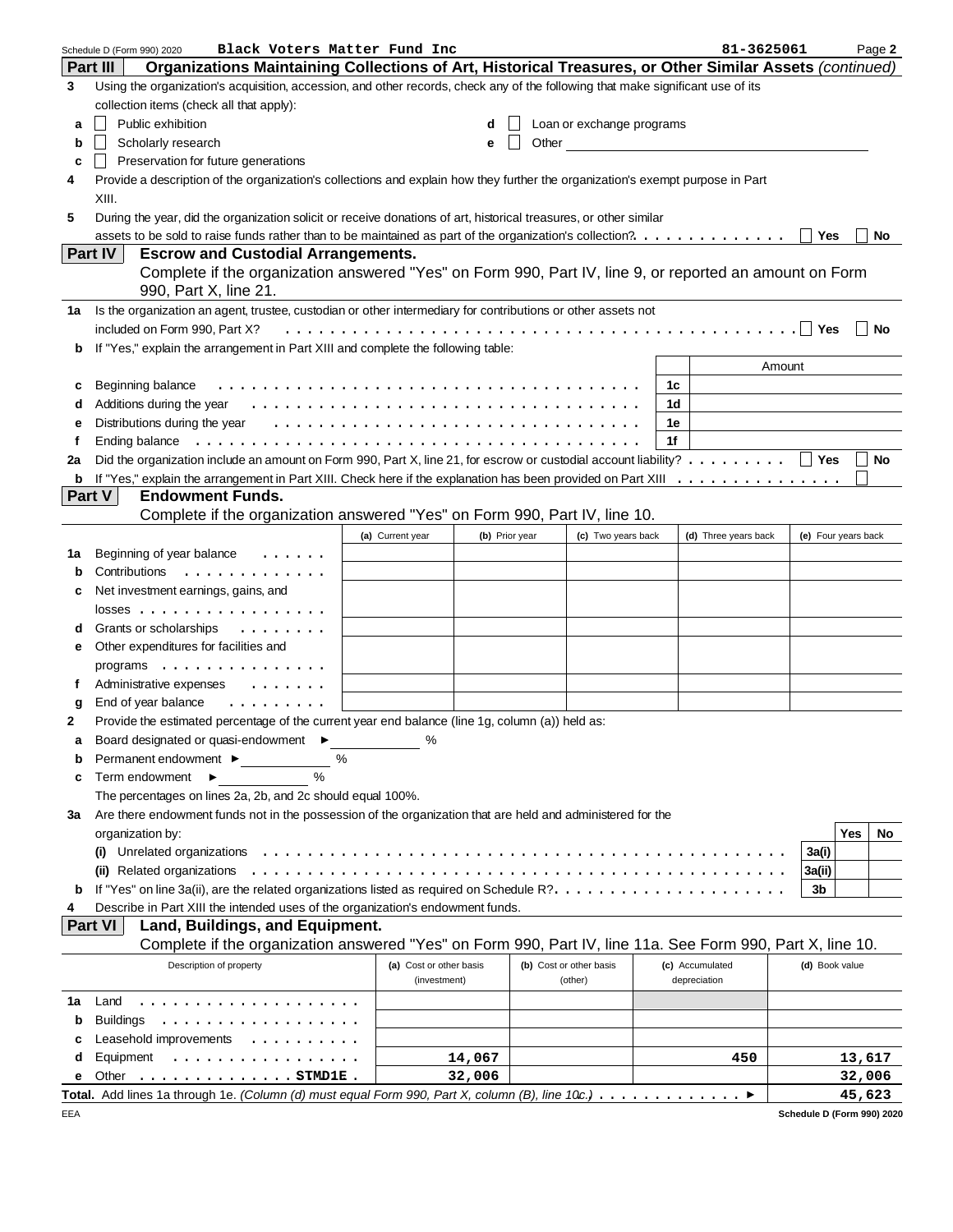| Schedule D (Form 990) 2020 | Black Voters Matter Fund Inc                                                                                                                                                                                                                         |                |                | 81-3625061                                                   | Page 3         |
|----------------------------|------------------------------------------------------------------------------------------------------------------------------------------------------------------------------------------------------------------------------------------------------|----------------|----------------|--------------------------------------------------------------|----------------|
| <b>Part VII</b>            | <b>Investments - Other Securities.</b>                                                                                                                                                                                                               |                |                |                                                              |                |
|                            | Complete if the organization answered "Yes" on Form 990, Part IV, line 11b. See Form 990, Part X, line 12.                                                                                                                                           |                |                |                                                              |                |
|                            | (a) Description of security or category<br>(including name of security)                                                                                                                                                                              |                | (b) Book value | (c) Method of valuation:<br>Cost or end-of-year market value |                |
| (1) Financial derivatives  |                                                                                                                                                                                                                                                      |                |                |                                                              |                |
|                            | (2) Closely-held equity interests $\ldots \ldots \ldots \ldots \ldots$                                                                                                                                                                               |                |                |                                                              |                |
| $(3)$ Other                |                                                                                                                                                                                                                                                      |                |                |                                                              |                |
| (A)                        |                                                                                                                                                                                                                                                      |                |                |                                                              |                |
| (B)                        |                                                                                                                                                                                                                                                      |                |                |                                                              |                |
| (C)                        |                                                                                                                                                                                                                                                      |                |                |                                                              |                |
| (D)                        |                                                                                                                                                                                                                                                      |                |                |                                                              |                |
| (E)                        |                                                                                                                                                                                                                                                      |                |                |                                                              |                |
| (F)                        |                                                                                                                                                                                                                                                      |                |                |                                                              |                |
| (G)                        |                                                                                                                                                                                                                                                      |                |                |                                                              |                |
| (H)                        |                                                                                                                                                                                                                                                      |                |                |                                                              |                |
| <b>Part VIII</b>           | Total. (Column (b) must equal Form 990, Part X, col. (B) line 12.). $\blacktriangleright$                                                                                                                                                            |                |                |                                                              |                |
|                            | <b>Investments - Program Related.</b>                                                                                                                                                                                                                |                |                |                                                              |                |
|                            | Complete if the organization answered "Yes" on Form 990, Part IV, line 11c. See Form 990, Part X, line 13.                                                                                                                                           |                |                |                                                              |                |
|                            | (a) Description of investment                                                                                                                                                                                                                        |                | (b) Book value | (c) Method of valuation:<br>Cost or end-of-year market value |                |
| (1)                        |                                                                                                                                                                                                                                                      |                |                |                                                              |                |
| (2)                        |                                                                                                                                                                                                                                                      |                |                |                                                              |                |
| (3)                        |                                                                                                                                                                                                                                                      |                |                |                                                              |                |
| (4)                        |                                                                                                                                                                                                                                                      |                |                |                                                              |                |
| (5)                        |                                                                                                                                                                                                                                                      |                |                |                                                              |                |
| (6)                        |                                                                                                                                                                                                                                                      |                |                |                                                              |                |
| (7)                        |                                                                                                                                                                                                                                                      |                |                |                                                              |                |
| (8)                        |                                                                                                                                                                                                                                                      |                |                |                                                              |                |
| (9)                        |                                                                                                                                                                                                                                                      |                |                |                                                              |                |
|                            | Total. (Column (b) must equal Form 990, Part X, col. (B) line 13.). $\ldots$ $\blacktriangleright$                                                                                                                                                   |                |                |                                                              |                |
| Part IX                    | <b>Other Assets.</b>                                                                                                                                                                                                                                 |                |                |                                                              |                |
|                            | Complete if the organization answered "Yes" on Form 990, Part IV, line 11d. See Form 990, Part X, line 15.                                                                                                                                           |                |                |                                                              |                |
|                            | (a) Description                                                                                                                                                                                                                                      |                |                |                                                              | (b) Book value |
| (1)                        |                                                                                                                                                                                                                                                      |                |                |                                                              |                |
| (2)                        |                                                                                                                                                                                                                                                      |                |                |                                                              |                |
| (3)                        |                                                                                                                                                                                                                                                      |                |                |                                                              |                |
| (4)                        |                                                                                                                                                                                                                                                      |                |                |                                                              |                |
| (5)                        |                                                                                                                                                                                                                                                      |                |                |                                                              |                |
| (6)                        |                                                                                                                                                                                                                                                      |                |                |                                                              |                |
| (7)                        |                                                                                                                                                                                                                                                      |                |                |                                                              |                |
| (8)                        |                                                                                                                                                                                                                                                      |                |                |                                                              |                |
| (9)                        |                                                                                                                                                                                                                                                      |                |                |                                                              |                |
|                            | Total. (Column (b) must equal Form 990, Part X, col. (B) line 15.). $\dots \dots \dots \dots \dots \dots \dots \dots$                                                                                                                                |                |                |                                                              |                |
| Part X                     | <b>Other Liabilities.</b>                                                                                                                                                                                                                            |                |                |                                                              |                |
|                            | Complete if the organization answered "Yes" on Form 990, Part IV, line 11e or 11f. See Form 990, Part X,<br>line 25.                                                                                                                                 |                |                |                                                              |                |
| 1.                         | (a) Description of liability                                                                                                                                                                                                                         | (b) Book value |                |                                                              |                |
| (1) Federal income taxes   |                                                                                                                                                                                                                                                      |                |                |                                                              |                |
| (2)                        |                                                                                                                                                                                                                                                      |                |                |                                                              |                |
| (3)                        |                                                                                                                                                                                                                                                      |                |                |                                                              |                |
| (4)                        |                                                                                                                                                                                                                                                      |                |                |                                                              |                |
| (5)                        |                                                                                                                                                                                                                                                      |                |                |                                                              |                |
| (6)                        |                                                                                                                                                                                                                                                      |                |                |                                                              |                |
| (7)                        |                                                                                                                                                                                                                                                      |                |                |                                                              |                |
| (8)                        |                                                                                                                                                                                                                                                      |                |                |                                                              |                |
| (9)                        |                                                                                                                                                                                                                                                      |                |                |                                                              |                |
|                            | Total. (Column (b) must equal Form 990, Part X, col. (B) line $25$ .). $\blacktriangleright$<br>2. Liability for uncertain tax positions. In Part XIII, provide the text of the footnote to the organization's financial statements that reports the |                |                |                                                              |                |
|                            |                                                                                                                                                                                                                                                      |                |                |                                                              |                |

organization's liability for uncertain tax positions under FASB ASC 740. Check here if the text of the footnote has been provided in Part XIII. . . . . .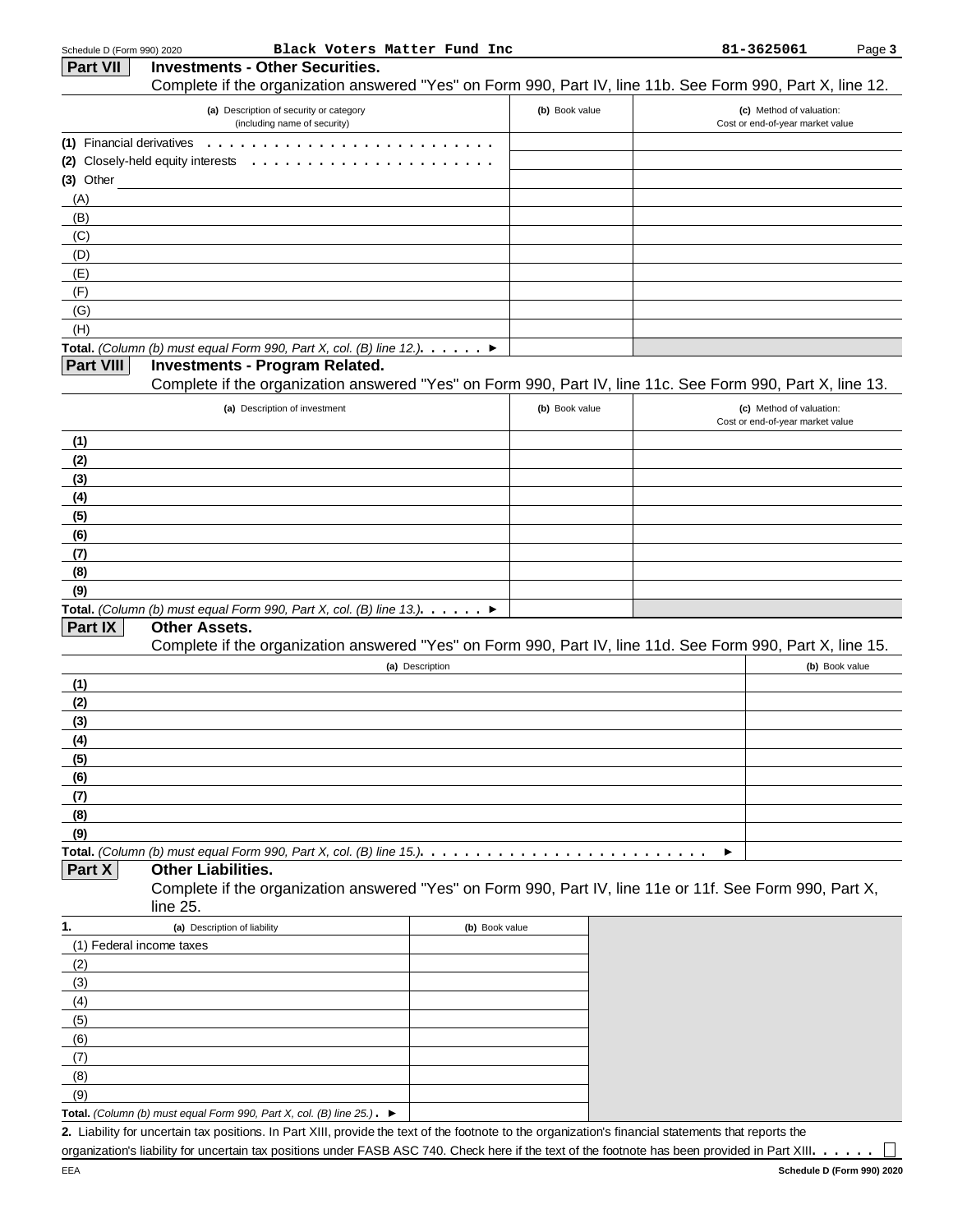|                | Schedule D (Form 990) 2020<br>Black Voters Matter Fund Inc                                                                                                                                                                     | 81-3625061   | Page 4 |
|----------------|--------------------------------------------------------------------------------------------------------------------------------------------------------------------------------------------------------------------------------|--------------|--------|
|                | Reconciliation of Revenue per Audited Financial Statements With Revenue per Return.<br>Part XI                                                                                                                                 |              |        |
|                | Complete if the organization answered "Yes" on Form 990, Part IV, line 12a.                                                                                                                                                    |              |        |
| $\mathbf{1}$   |                                                                                                                                                                                                                                | 1            |        |
| $\overline{2}$ | Amounts included on line 1 but not on Form 990, Part VIII, line 12:                                                                                                                                                            |              |        |
| a              | 2a                                                                                                                                                                                                                             |              |        |
| b              | 2 <sub>b</sub>                                                                                                                                                                                                                 |              |        |
| C              | Recoveries of prior year grants $\dots \dots \dots \dots \dots \dots \dots \dots \dots$<br>2c                                                                                                                                  |              |        |
| d              | <b>2d</b>                                                                                                                                                                                                                      |              |        |
| e              |                                                                                                                                                                                                                                | 2е           |        |
| 3              | Subtract line 2e from line 1 $\dots$ , $\dots$ , $\dots$ , $\dots$ , $\dots$ , $\dots$ , $\dots$ , $\dots$ , $\dots$ , $\dots$ , $\dots$ , $\dots$ , $\dots$ , $\dots$                                                         | 3            |        |
| 4              | Amounts included on Form 990, Part VIII, line 12, but not on line 1:                                                                                                                                                           |              |        |
| a              | Investment expenses not included on Form 990, Part VIII, line 7b<br>4a                                                                                                                                                         |              |        |
| b              | 4 <sub>b</sub>                                                                                                                                                                                                                 |              |        |
| c              | Add lines 4a and 4b entitled to contact the contract of the contract of the contract of the contact of the contact of the contact of the contact of the contact of the contact of the contact of the contact of the contact of | 4c           |        |
| 5              | Total revenue. Add lines 3 and 4c. (This must equal Form 990, Part I, line 12.).                                                                                                                                               | 5            |        |
|                | <b>Part XII</b><br>Reconciliation of Expenses per Audited Financial Statements With Expenses per Return.                                                                                                                       |              |        |
|                | Complete if the organization answered "Yes" on Form 990, Part IV, line 12a.                                                                                                                                                    |              |        |
| $\mathbf{1}$   | Total expenses and losses per audited financial statements                                                                                                                                                                     | $\mathbf{1}$ |        |
| $\mathbf{2}$   | Amounts included on line 1 but not on Form 990, Part IX, line 25:                                                                                                                                                              |              |        |
| a              | 2a                                                                                                                                                                                                                             |              |        |
| b              | 2 <sub>b</sub>                                                                                                                                                                                                                 |              |        |
| c              | Other losses $\ldots \ldots \ldots \ldots \ldots \ldots \ldots \ldots \ldots \ldots \ldots$<br>2c                                                                                                                              |              |        |
| d              | 2d                                                                                                                                                                                                                             |              |        |
| e              |                                                                                                                                                                                                                                | 2е           |        |
| 3              |                                                                                                                                                                                                                                | 3            |        |
| 4              | Amounts included on Form 990, Part IX, line 25, but not on line 1:                                                                                                                                                             |              |        |
| a              | Investment expenses not included on Form 990, Part VIII, line $7b \ldots \ldots$<br>4a                                                                                                                                         |              |        |
| b              | 4b.                                                                                                                                                                                                                            |              |        |
| c              |                                                                                                                                                                                                                                | 4c           |        |
| 5.             | Total expenses. Add lines 3 and 4c. (This must equal Form 990, Part I, line 18.).                                                                                                                                              | 5            |        |
|                | <b>Part XIII</b><br><b>Supplemental Information.</b>                                                                                                                                                                           |              |        |

Provide the descriptions required for Part II, lines 3, 5, and 9; Part III, lines 1a and 4; Part IV, lines 1b and 2b; Part V, line 4; Part X, line 2; Part XI, lines 2d and 4b; and Part XII, lines 2d and 4b. Also complete this part to provide any additional information.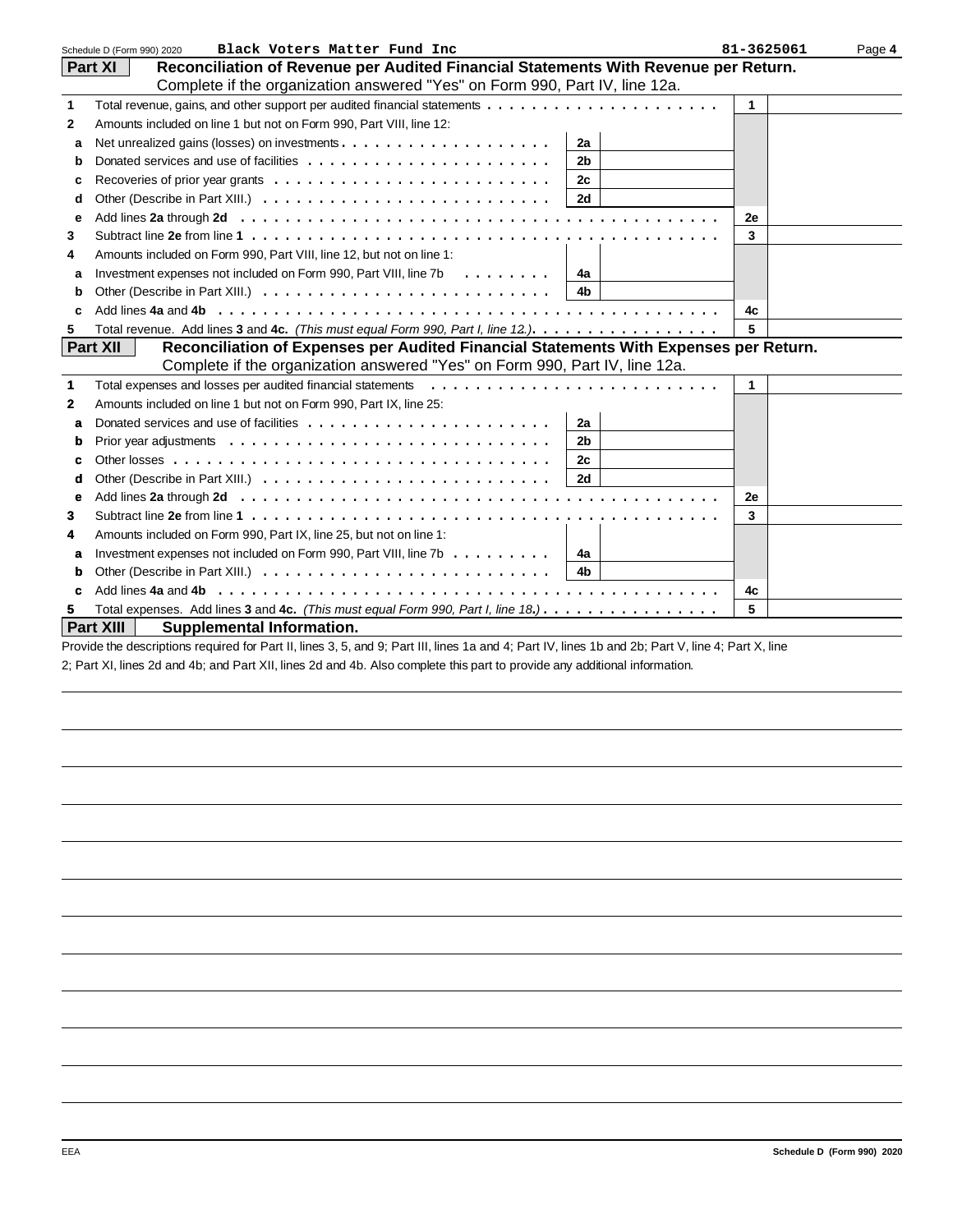|                                                                                    | FOR YOUR RECORDS ONLY<br><b>Federal Supporting Statements</b> |            | 2020          | <b>PG01</b> |  |
|------------------------------------------------------------------------------------|---------------------------------------------------------------|------------|---------------|-------------|--|
| Name(s) as shown on return                                                         |                                                               |            | Tax ID Number |             |  |
| Black Voters Matter Fund Inc                                                       |                                                               |            |               | 81-3625061  |  |
| Form 990 - Schedule D - Part VI - Line 1e<br>Statement #D1e<br>Investments - Other |                                                               |            |               |             |  |
| Description                                                                        | Cost/basis                                                    | Cost/basis |               | <b>Book</b> |  |
| of Investment                                                                      | Investment)                                                   | (Other)    | Depr          | Value       |  |
| Software                                                                           | 32,006                                                        |            |               | 32,006      |  |
| Total                                                                              | 32,006                                                        | 0          |               | 32,006      |  |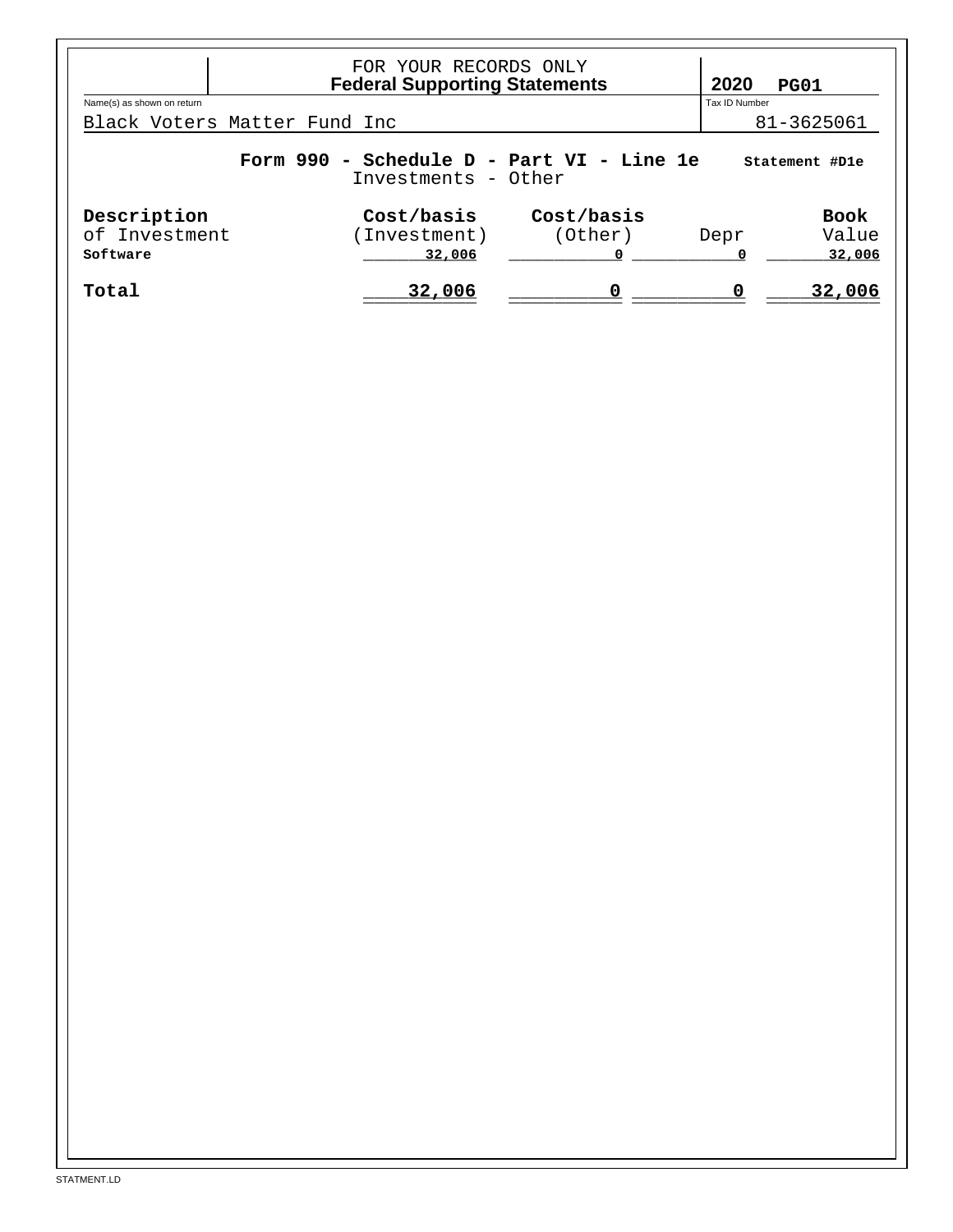| <b>SCHEDULE I</b>                                                                                                                                                         |                                                                                                                                          | <b>Grants and Other Assistance to Organizations,</b>                             |                                                                                                                                 |                                       |                                                   |                                          | OMB No. 1545-0047                     |
|---------------------------------------------------------------------------------------------------------------------------------------------------------------------------|------------------------------------------------------------------------------------------------------------------------------------------|----------------------------------------------------------------------------------|---------------------------------------------------------------------------------------------------------------------------------|---------------------------------------|---------------------------------------------------|------------------------------------------|---------------------------------------|
| (Form 990)                                                                                                                                                                |                                                                                                                                          | Governments, and Individuals in the United States                                |                                                                                                                                 |                                       |                                                   |                                          | 2020                                  |
|                                                                                                                                                                           |                                                                                                                                          | Complete if the organization answered "Yes" on Form 990, Part IV, line 21 or 22. | Attach to Form 990.                                                                                                             |                                       |                                                   |                                          | <b>Open to Public</b>                 |
| Department of the Treasury<br>Internal Revenue Service                                                                                                                    |                                                                                                                                          |                                                                                  | ► Go to www.irs.gov/Form990 for the latest information.                                                                         |                                       |                                                   |                                          | Inspection                            |
| Name of the organization                                                                                                                                                  |                                                                                                                                          |                                                                                  |                                                                                                                                 |                                       |                                                   | <b>Employer identification number</b>    |                                       |
| Black Voters Matter Fund Inc                                                                                                                                              |                                                                                                                                          |                                                                                  |                                                                                                                                 |                                       |                                                   | 81-3625061                               |                                       |
| Part I                                                                                                                                                                    | <b>General Information on Grants and Assistance</b>                                                                                      |                                                                                  |                                                                                                                                 |                                       |                                                   |                                          |                                       |
| Does the organization maintain records to substantiate the amount of the grants or assistance, the grantees' eligibility for the grants or assistance, and<br>$\mathbf 1$ |                                                                                                                                          |                                                                                  |                                                                                                                                 |                                       |                                                   |                                          |                                       |
|                                                                                                                                                                           |                                                                                                                                          |                                                                                  |                                                                                                                                 |                                       |                                                   |                                          | $\mathbf{x}$ Yes<br>∣ ∣No             |
| 2 Describe in Part IV the organization's procedures for monitoring the use of grant funds in the United States.                                                           |                                                                                                                                          |                                                                                  |                                                                                                                                 |                                       |                                                   |                                          |                                       |
| Part II                                                                                                                                                                   | Grants and Other Assistance to Domestic Organizations and Domestic Governments. Complete if the organization answered "Yes" on Form 990, |                                                                                  |                                                                                                                                 |                                       |                                                   |                                          |                                       |
|                                                                                                                                                                           | Part IV, line 21, for any recipient that received more than \$5,000. Part II can be duplicated if additional space is needed.            |                                                                                  |                                                                                                                                 |                                       |                                                   |                                          |                                       |
| (a) Name and address of organization<br>$\mathbf 1$<br>or government                                                                                                      | $(b)$ EIN                                                                                                                                | (c) IRC section<br>(if applicable)                                               | (d) Amount of cash<br>grant                                                                                                     | (e) Amount of non-<br>cash assistance | (f) Method of valuation<br>(book, FMV, appraisal, | (g) Description of<br>noncash assistance | (h) Purpose of grant<br>or assistance |
| $(1)$ <sup>1</sup> Hood Power                                                                                                                                             |                                                                                                                                          |                                                                                  |                                                                                                                                 |                                       | other)                                            |                                          |                                       |
| 3951 Snapfinger Pky                                                                                                                                                       |                                                                                                                                          |                                                                                  |                                                                                                                                 |                                       |                                                   |                                          |                                       |
| Decatur GA 30035                                                                                                                                                          | 85-1461805                                                                                                                               | 501(c)(4)                                                                        | 40,000                                                                                                                          |                                       |                                                   |                                          |                                       |
| $(2)$ <sup>76</sup> Words Corp                                                                                                                                            |                                                                                                                                          |                                                                                  |                                                                                                                                 |                                       |                                                   |                                          |                                       |
|                                                                                                                                                                           |                                                                                                                                          |                                                                                  |                                                                                                                                 |                                       |                                                   |                                          |                                       |
|                                                                                                                                                                           |                                                                                                                                          |                                                                                  | 7,500                                                                                                                           |                                       |                                                   |                                          |                                       |
| (3) A Philip Randolph Institute                                                                                                                                           |                                                                                                                                          |                                                                                  |                                                                                                                                 |                                       |                                                   |                                          |                                       |
|                                                                                                                                                                           |                                                                                                                                          |                                                                                  |                                                                                                                                 |                                       |                                                   |                                          |                                       |
|                                                                                                                                                                           |                                                                                                                                          |                                                                                  | 15,000                                                                                                                          |                                       |                                                   |                                          |                                       |
| (4) ACLU of North Carolinaa                                                                                                                                               |                                                                                                                                          |                                                                                  |                                                                                                                                 |                                       |                                                   |                                          |                                       |
|                                                                                                                                                                           |                                                                                                                                          |                                                                                  |                                                                                                                                 |                                       |                                                   |                                          |                                       |
|                                                                                                                                                                           |                                                                                                                                          |                                                                                  | 5,000                                                                                                                           |                                       |                                                   |                                          |                                       |
| $(5)$ ACT 4 SA                                                                                                                                                            |                                                                                                                                          |                                                                                  |                                                                                                                                 |                                       |                                                   |                                          |                                       |
|                                                                                                                                                                           |                                                                                                                                          |                                                                                  |                                                                                                                                 |                                       |                                                   |                                          |                                       |
|                                                                                                                                                                           |                                                                                                                                          |                                                                                  | 10,000                                                                                                                          |                                       |                                                   |                                          |                                       |
| (6) Action St Louis Power Proje<br>1041 N Vandeventer                                                                                                                     |                                                                                                                                          |                                                                                  |                                                                                                                                 |                                       |                                                   |                                          |                                       |
| Saint Louis MO 63113                                                                                                                                                      | 85-1437933                                                                                                                               | 501(c)(4)                                                                        | 95,000                                                                                                                          |                                       |                                                   |                                          |                                       |
| (7) Advance North Carolina                                                                                                                                                |                                                                                                                                          |                                                                                  |                                                                                                                                 |                                       |                                                   |                                          |                                       |
|                                                                                                                                                                           |                                                                                                                                          |                                                                                  |                                                                                                                                 |                                       |                                                   |                                          |                                       |
|                                                                                                                                                                           |                                                                                                                                          |                                                                                  | 100,000                                                                                                                         |                                       |                                                   |                                          |                                       |
| (8) Alachua County Democratic                                                                                                                                             |                                                                                                                                          |                                                                                  |                                                                                                                                 |                                       |                                                   |                                          |                                       |
|                                                                                                                                                                           |                                                                                                                                          |                                                                                  |                                                                                                                                 |                                       |                                                   |                                          |                                       |
|                                                                                                                                                                           |                                                                                                                                          |                                                                                  | 10,000                                                                                                                          |                                       |                                                   |                                          |                                       |
| (9) All Streets All People                                                                                                                                                |                                                                                                                                          |                                                                                  |                                                                                                                                 |                                       |                                                   |                                          |                                       |
| 4646 Hilry Huckaby III Ave                                                                                                                                                |                                                                                                                                          |                                                                                  |                                                                                                                                 |                                       |                                                   |                                          |                                       |
| Shreveport LA 71107                                                                                                                                                       | 82-1914305                                                                                                                               | 501(c)(3)                                                                        | 11,000                                                                                                                          |                                       |                                                   |                                          |                                       |
| (10) liance for A New Justice                                                                                                                                             |                                                                                                                                          |                                                                                  |                                                                                                                                 |                                       |                                                   |                                          |                                       |
| County Rd                                                                                                                                                                 |                                                                                                                                          |                                                                                  |                                                                                                                                 |                                       |                                                   |                                          |                                       |
| Brazoria TX 77422                                                                                                                                                         |                                                                                                                                          |                                                                                  | 44,000                                                                                                                          |                                       |                                                   |                                          |                                       |
| Enter total number of section 501(c)(3) and government organizations listed in the line 1 table<br>$\mathbf{2}$                                                           |                                                                                                                                          |                                                                                  |                                                                                                                                 |                                       |                                                   |                                          |                                       |
| 3 Enter total number of other organizations listed in the line 1 table                                                                                                    |                                                                                                                                          |                                                                                  | . The contract of the contract of the contract of the contract of the contract of the contract of the contract of $\mathcal{A}$ |                                       |                                                   |                                          |                                       |

**For Paperwork Reduction Act Notice, see the Instructions for Form 990.** EEA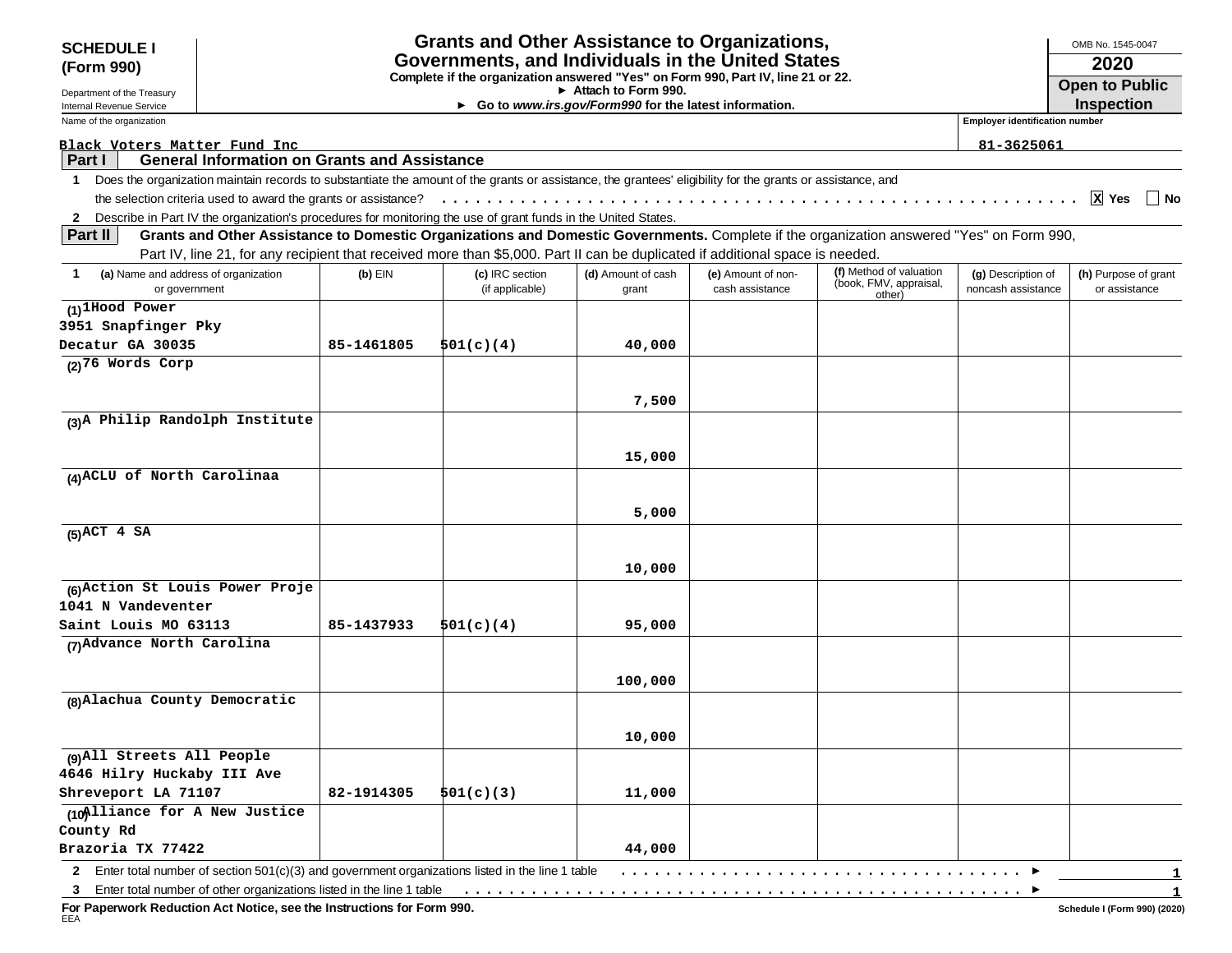| <b>SCHEDULE I</b>                                      |                                                                |            | <b>Grants and Other Assistance to Organizations,</b>                                                                                                       |                                                                                |                    |                                                                                                                                          |                                       | OMB No. 1545-0047     |
|--------------------------------------------------------|----------------------------------------------------------------|------------|------------------------------------------------------------------------------------------------------------------------------------------------------------|--------------------------------------------------------------------------------|--------------------|------------------------------------------------------------------------------------------------------------------------------------------|---------------------------------------|-----------------------|
| (Form 990)                                             |                                                                |            | Governments, and Individuals in the United States                                                                                                          |                                                                                |                    |                                                                                                                                          |                                       | 2020                  |
|                                                        |                                                                |            | Complete if the organization answered "Yes" on Form 990, Part IV, line 21 or 22.                                                                           |                                                                                |                    |                                                                                                                                          |                                       | <b>Open to Public</b> |
| Department of the Treasury<br>Internal Revenue Service |                                                                |            |                                                                                                                                                            | Attach to Form 990.<br>► Go to www.irs.gov/Form990 for the latest information. |                    |                                                                                                                                          |                                       | Inspection            |
| Name of the organization                               |                                                                |            |                                                                                                                                                            |                                                                                |                    |                                                                                                                                          | <b>Employer identification number</b> |                       |
| Black Voters Matter Fund Inc                           |                                                                |            |                                                                                                                                                            |                                                                                |                    |                                                                                                                                          | 81-3625061                            |                       |
| Part I                                                 | <b>General Information on Grants and Assistance</b>            |            |                                                                                                                                                            |                                                                                |                    |                                                                                                                                          |                                       |                       |
| $\mathbf 1$                                            |                                                                |            | Does the organization maintain records to substantiate the amount of the grants or assistance, the grantees' eligibility for the grants or assistance, and |                                                                                |                    |                                                                                                                                          |                                       |                       |
|                                                        | the selection criteria used to award the grants or assistance? |            |                                                                                                                                                            |                                                                                |                    |                                                                                                                                          |                                       | Yes<br>  No           |
|                                                        |                                                                |            | 2 Describe in Part IV the organization's procedures for monitoring the use of grant funds in the United States.                                            |                                                                                |                    |                                                                                                                                          |                                       |                       |
| Part II                                                |                                                                |            |                                                                                                                                                            |                                                                                |                    | Grants and Other Assistance to Domestic Organizations and Domestic Governments. Complete if the organization answered "Yes" on Form 990, |                                       |                       |
|                                                        |                                                                |            | Part IV, line 21, for any recipient that received more than \$5,000. Part II can be duplicated if additional space is needed.                              |                                                                                |                    |                                                                                                                                          |                                       |                       |
| (a) Name and address of organization<br>$\mathbf 1$    |                                                                | $(b)$ EIN  | (c) IRC section                                                                                                                                            | (d) Amount of cash                                                             | (e) Amount of non- | (f) Method of valuation                                                                                                                  | (g) Description of                    | (h) Purpose of grant  |
| or government                                          |                                                                |            | (if applicable)                                                                                                                                            | grant                                                                          | cash assistance    | (book, FMV, appraisal,<br>other)                                                                                                         | noncash assistance                    | or assistance         |
| (1) Alliance for Police Account                        |                                                                |            |                                                                                                                                                            |                                                                                |                    |                                                                                                                                          |                                       |                       |
| 841 California Ave Flr 3                               |                                                                |            |                                                                                                                                                            |                                                                                |                    |                                                                                                                                          |                                       |                       |
| Pittsburgh PA 15212                                    |                                                                | 46-2364929 |                                                                                                                                                            | 10,000                                                                         |                    |                                                                                                                                          |                                       |                       |
| (2) America Votes                                      |                                                                |            |                                                                                                                                                            |                                                                                |                    |                                                                                                                                          |                                       |                       |
|                                                        |                                                                |            |                                                                                                                                                            |                                                                                |                    |                                                                                                                                          |                                       |                       |
|                                                        |                                                                |            |                                                                                                                                                            | 5,000                                                                          |                    |                                                                                                                                          |                                       |                       |
| (3) Beauty and Barber Empowerme                        |                                                                |            |                                                                                                                                                            |                                                                                |                    |                                                                                                                                          |                                       |                       |
| 13800 Shaker Blvd Suite 904                            |                                                                |            |                                                                                                                                                            |                                                                                |                    |                                                                                                                                          |                                       |                       |
| Cleveland OH 44120                                     |                                                                | 61-1788083 |                                                                                                                                                            | 88,000                                                                         |                    |                                                                                                                                          |                                       |                       |
| (4) BEB DR Foundation                                  |                                                                |            |                                                                                                                                                            |                                                                                |                    |                                                                                                                                          |                                       |                       |
|                                                        |                                                                |            |                                                                                                                                                            |                                                                                |                    |                                                                                                                                          |                                       |                       |
|                                                        |                                                                |            |                                                                                                                                                            | 50,000                                                                         |                    |                                                                                                                                          |                                       |                       |
| (5) BEB DR Live Movement                               |                                                                |            |                                                                                                                                                            |                                                                                |                    |                                                                                                                                          |                                       |                       |
|                                                        |                                                                |            |                                                                                                                                                            |                                                                                |                    |                                                                                                                                          |                                       |                       |
|                                                        |                                                                |            |                                                                                                                                                            | 5,000                                                                          |                    |                                                                                                                                          |                                       |                       |
| (6) Bibb Co Voters League Inc                          |                                                                |            |                                                                                                                                                            |                                                                                |                    |                                                                                                                                          |                                       |                       |
| 2594 Saratoga Dr                                       |                                                                |            |                                                                                                                                                            |                                                                                |                    |                                                                                                                                          |                                       |                       |
| Macon GA 31211                                         |                                                                |            |                                                                                                                                                            | 10,000                                                                         |                    |                                                                                                                                          |                                       |                       |
| (7) Black Male Voter Project                           |                                                                |            |                                                                                                                                                            |                                                                                |                    |                                                                                                                                          |                                       |                       |
| 384 Northyards Blvd Ste 190                            |                                                                |            |                                                                                                                                                            |                                                                                |                    |                                                                                                                                          |                                       |                       |
| Atlanta GA 30313                                       |                                                                |            |                                                                                                                                                            | 10,000                                                                         |                    |                                                                                                                                          |                                       |                       |
| (8) Brown and Black Unidos LTD                         |                                                                |            |                                                                                                                                                            |                                                                                |                    |                                                                                                                                          |                                       |                       |
| 2803 Melrose Dr                                        |                                                                |            |                                                                                                                                                            |                                                                                |                    |                                                                                                                                          |                                       |                       |
| Valdosta GA 31602                                      |                                                                | 86-2625148 |                                                                                                                                                            | 5,070                                                                          |                    |                                                                                                                                          |                                       |                       |
| (9) Bullock County Chapter ADC                         |                                                                |            |                                                                                                                                                            |                                                                                |                    |                                                                                                                                          |                                       |                       |
| 419 Fair Rd                                            |                                                                |            |                                                                                                                                                            |                                                                                |                    |                                                                                                                                          |                                       |                       |
| Statesboro GA 30458                                    |                                                                |            |                                                                                                                                                            | 5,000                                                                          |                    |                                                                                                                                          |                                       |                       |
| (10 Bullock County NAACP 5066                          |                                                                |            |                                                                                                                                                            |                                                                                |                    |                                                                                                                                          |                                       |                       |
| 324 South Prarie St                                    |                                                                |            |                                                                                                                                                            |                                                                                |                    |                                                                                                                                          |                                       |                       |
| Union Springs AL 36089                                 |                                                                | 26-2089955 | 501(c)(4)                                                                                                                                                  | 10,000                                                                         |                    |                                                                                                                                          |                                       |                       |
|                                                        |                                                                |            | 2 Enter total number of section $501(c)(3)$ and government organizations listed in the line 1 table                                                        |                                                                                |                    |                                                                                                                                          |                                       |                       |

**For Paperwork Reduction Act Notice, see the Instructions for Form 990.** EEA

 $\overline{\phantom{a}}$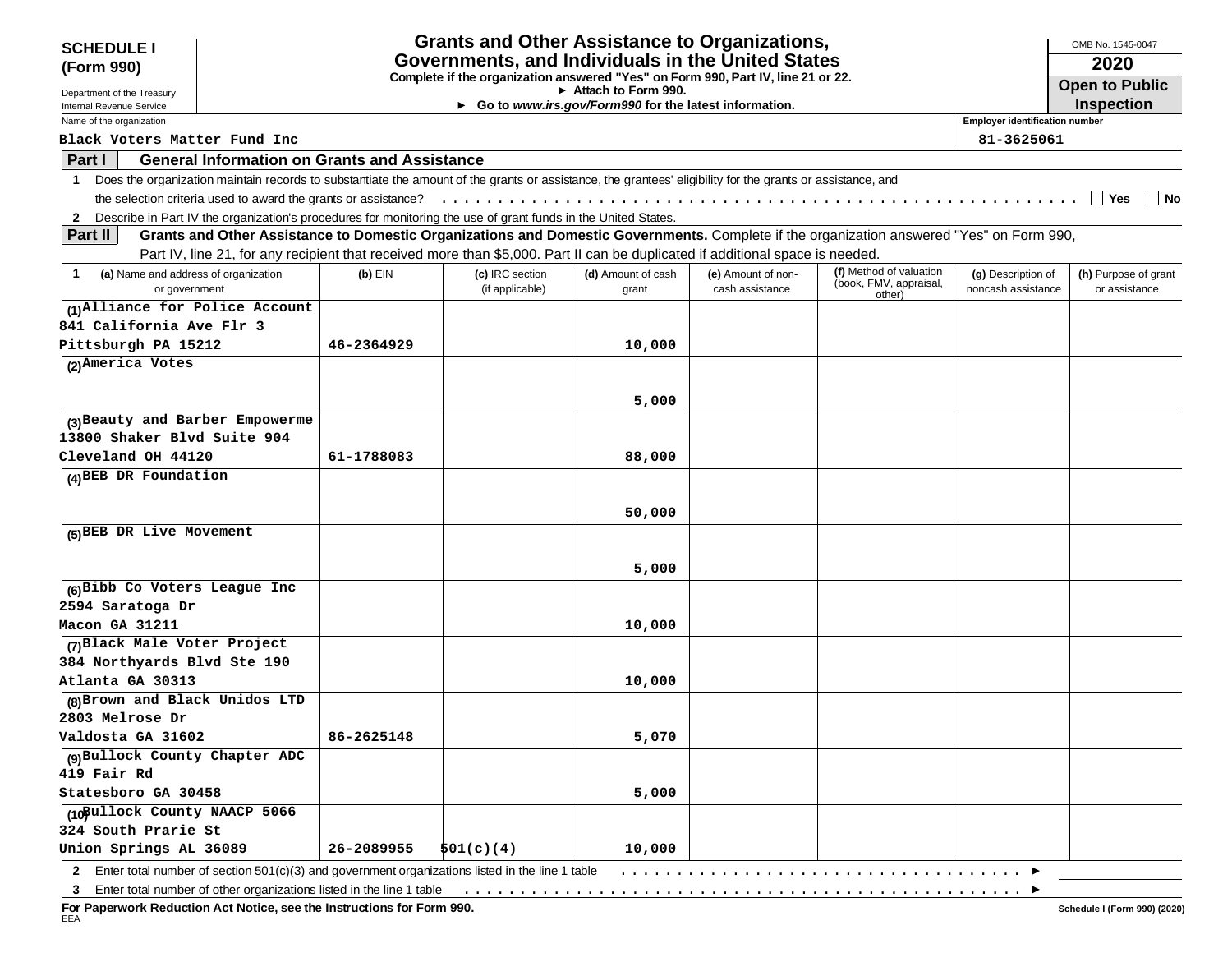| Governments, and Individuals in the United States<br>2020<br>(Form 990)<br>Complete if the organization answered "Yes" on Form 990, Part IV, line 21 or 22.<br><b>Open to Public</b><br>$\triangleright$ Attach to Form 990.<br>Department of the Treasury<br><b>Inspection</b><br>► Go to www.irs.gov/Form990 for the latest information.<br>Internal Revenue Service<br><b>Employer identification number</b><br>Name of the organization<br>81-3625061<br>Black Voters Matter Fund Inc<br><b>General Information on Grants and Assistance</b><br>Part I<br>Does the organization maintain records to substantiate the amount of the grants or assistance, the grantees' eligibility for the grants or assistance, and<br>$\mathbf 1$<br>the selection criteria used to award the grants or assistance?<br>∣ Yes<br>2 Describe in Part IV the organization's procedures for monitoring the use of grant funds in the United States.<br>Grants and Other Assistance to Domestic Organizations and Domestic Governments. Complete if the organization answered "Yes" on Form 990,<br><b>Part II</b><br>Part IV, line 21, for any recipient that received more than \$5,000. Part II can be duplicated if additional space is needed.<br>(f) Method of valuation<br>(a) Name and address of organization<br>$(b)$ EIN<br>(c) IRC section<br>(d) Amount of cash<br>(e) Amount of non-<br>(g) Description of<br>$\mathbf 1$<br>(book, FMV, appraisal,<br>(if applicable)<br>cash assistance<br>noncash assistance<br>or government<br>grant<br>other)<br>(1) Cincinnati NAACP<br>3494 Reading Rd<br>Cincinnati OH 45229<br>61-6052600<br>501(c)(4)<br>20,000<br>(2) Cison US Inc<br>130 E Randolph ST 7th Fl<br>Chicago IL 60601<br>6,500<br>(3) Clarksville-Mont Co NAACP<br>PO 581<br>Clarksville TN 37041<br>91-2082720<br>501(c)(4)<br>16,000<br>(4) Community Aid Development<br>PO Box 361270<br>Decatur GA 30036<br>20,000<br>(5) David Ainey<br>Unknown<br>Atlanta GA 30344<br>16,200<br>(6) Denmark Citizens Associatio<br>36 Easterling Ct<br>Denmark SC 29042<br>84-4757214<br>501(c)(3)<br>8,000<br>(7) Dr J Garrett Green & Associ<br>1616 N Reus St<br>Pensacola FL 32501<br>85-2231716<br>5,000<br>(8) Dr James Barnes Comm<br>1455 E Bert Kouns Industria<br>Shreveport LA 71105<br>9,000<br>(9) Dr Willie Jackson<br>4695 Us Highway 42 Ste 1000<br>Louisville KY 40222<br>5,400<br>(10Fquity in Action<br>103 Halcyon Way | <b>SCHEDULE I</b>    |            | <b>Grants and Other Assistance to Organizations,</b> |  |  | OMB No. 1545-0047    |
|------------------------------------------------------------------------------------------------------------------------------------------------------------------------------------------------------------------------------------------------------------------------------------------------------------------------------------------------------------------------------------------------------------------------------------------------------------------------------------------------------------------------------------------------------------------------------------------------------------------------------------------------------------------------------------------------------------------------------------------------------------------------------------------------------------------------------------------------------------------------------------------------------------------------------------------------------------------------------------------------------------------------------------------------------------------------------------------------------------------------------------------------------------------------------------------------------------------------------------------------------------------------------------------------------------------------------------------------------------------------------------------------------------------------------------------------------------------------------------------------------------------------------------------------------------------------------------------------------------------------------------------------------------------------------------------------------------------------------------------------------------------------------------------------------------------------------------------------------------------------------------------------------------------------------------------------------------------------------------------------------------------------------------------------------------------------------------------------------------------------------------------------------------------------------------------------------------------------------------------------------------------------------------------------------------------------------------------------------------------------------------------------------------------------------------------|----------------------|------------|------------------------------------------------------|--|--|----------------------|
|                                                                                                                                                                                                                                                                                                                                                                                                                                                                                                                                                                                                                                                                                                                                                                                                                                                                                                                                                                                                                                                                                                                                                                                                                                                                                                                                                                                                                                                                                                                                                                                                                                                                                                                                                                                                                                                                                                                                                                                                                                                                                                                                                                                                                                                                                                                                                                                                                                          |                      |            |                                                      |  |  |                      |
|                                                                                                                                                                                                                                                                                                                                                                                                                                                                                                                                                                                                                                                                                                                                                                                                                                                                                                                                                                                                                                                                                                                                                                                                                                                                                                                                                                                                                                                                                                                                                                                                                                                                                                                                                                                                                                                                                                                                                                                                                                                                                                                                                                                                                                                                                                                                                                                                                                          |                      |            |                                                      |  |  |                      |
|                                                                                                                                                                                                                                                                                                                                                                                                                                                                                                                                                                                                                                                                                                                                                                                                                                                                                                                                                                                                                                                                                                                                                                                                                                                                                                                                                                                                                                                                                                                                                                                                                                                                                                                                                                                                                                                                                                                                                                                                                                                                                                                                                                                                                                                                                                                                                                                                                                          |                      |            |                                                      |  |  |                      |
|                                                                                                                                                                                                                                                                                                                                                                                                                                                                                                                                                                                                                                                                                                                                                                                                                                                                                                                                                                                                                                                                                                                                                                                                                                                                                                                                                                                                                                                                                                                                                                                                                                                                                                                                                                                                                                                                                                                                                                                                                                                                                                                                                                                                                                                                                                                                                                                                                                          |                      |            |                                                      |  |  |                      |
|                                                                                                                                                                                                                                                                                                                                                                                                                                                                                                                                                                                                                                                                                                                                                                                                                                                                                                                                                                                                                                                                                                                                                                                                                                                                                                                                                                                                                                                                                                                                                                                                                                                                                                                                                                                                                                                                                                                                                                                                                                                                                                                                                                                                                                                                                                                                                                                                                                          |                      |            |                                                      |  |  |                      |
|                                                                                                                                                                                                                                                                                                                                                                                                                                                                                                                                                                                                                                                                                                                                                                                                                                                                                                                                                                                                                                                                                                                                                                                                                                                                                                                                                                                                                                                                                                                                                                                                                                                                                                                                                                                                                                                                                                                                                                                                                                                                                                                                                                                                                                                                                                                                                                                                                                          |                      |            |                                                      |  |  |                      |
|                                                                                                                                                                                                                                                                                                                                                                                                                                                                                                                                                                                                                                                                                                                                                                                                                                                                                                                                                                                                                                                                                                                                                                                                                                                                                                                                                                                                                                                                                                                                                                                                                                                                                                                                                                                                                                                                                                                                                                                                                                                                                                                                                                                                                                                                                                                                                                                                                                          |                      |            |                                                      |  |  |                      |
|                                                                                                                                                                                                                                                                                                                                                                                                                                                                                                                                                                                                                                                                                                                                                                                                                                                                                                                                                                                                                                                                                                                                                                                                                                                                                                                                                                                                                                                                                                                                                                                                                                                                                                                                                                                                                                                                                                                                                                                                                                                                                                                                                                                                                                                                                                                                                                                                                                          |                      |            |                                                      |  |  | ∣ I No               |
|                                                                                                                                                                                                                                                                                                                                                                                                                                                                                                                                                                                                                                                                                                                                                                                                                                                                                                                                                                                                                                                                                                                                                                                                                                                                                                                                                                                                                                                                                                                                                                                                                                                                                                                                                                                                                                                                                                                                                                                                                                                                                                                                                                                                                                                                                                                                                                                                                                          |                      |            |                                                      |  |  |                      |
|                                                                                                                                                                                                                                                                                                                                                                                                                                                                                                                                                                                                                                                                                                                                                                                                                                                                                                                                                                                                                                                                                                                                                                                                                                                                                                                                                                                                                                                                                                                                                                                                                                                                                                                                                                                                                                                                                                                                                                                                                                                                                                                                                                                                                                                                                                                                                                                                                                          |                      |            |                                                      |  |  |                      |
|                                                                                                                                                                                                                                                                                                                                                                                                                                                                                                                                                                                                                                                                                                                                                                                                                                                                                                                                                                                                                                                                                                                                                                                                                                                                                                                                                                                                                                                                                                                                                                                                                                                                                                                                                                                                                                                                                                                                                                                                                                                                                                                                                                                                                                                                                                                                                                                                                                          |                      |            |                                                      |  |  |                      |
|                                                                                                                                                                                                                                                                                                                                                                                                                                                                                                                                                                                                                                                                                                                                                                                                                                                                                                                                                                                                                                                                                                                                                                                                                                                                                                                                                                                                                                                                                                                                                                                                                                                                                                                                                                                                                                                                                                                                                                                                                                                                                                                                                                                                                                                                                                                                                                                                                                          |                      |            |                                                      |  |  | (h) Purpose of grant |
|                                                                                                                                                                                                                                                                                                                                                                                                                                                                                                                                                                                                                                                                                                                                                                                                                                                                                                                                                                                                                                                                                                                                                                                                                                                                                                                                                                                                                                                                                                                                                                                                                                                                                                                                                                                                                                                                                                                                                                                                                                                                                                                                                                                                                                                                                                                                                                                                                                          |                      |            |                                                      |  |  | or assistance        |
|                                                                                                                                                                                                                                                                                                                                                                                                                                                                                                                                                                                                                                                                                                                                                                                                                                                                                                                                                                                                                                                                                                                                                                                                                                                                                                                                                                                                                                                                                                                                                                                                                                                                                                                                                                                                                                                                                                                                                                                                                                                                                                                                                                                                                                                                                                                                                                                                                                          |                      |            |                                                      |  |  |                      |
|                                                                                                                                                                                                                                                                                                                                                                                                                                                                                                                                                                                                                                                                                                                                                                                                                                                                                                                                                                                                                                                                                                                                                                                                                                                                                                                                                                                                                                                                                                                                                                                                                                                                                                                                                                                                                                                                                                                                                                                                                                                                                                                                                                                                                                                                                                                                                                                                                                          |                      |            |                                                      |  |  |                      |
|                                                                                                                                                                                                                                                                                                                                                                                                                                                                                                                                                                                                                                                                                                                                                                                                                                                                                                                                                                                                                                                                                                                                                                                                                                                                                                                                                                                                                                                                                                                                                                                                                                                                                                                                                                                                                                                                                                                                                                                                                                                                                                                                                                                                                                                                                                                                                                                                                                          |                      |            |                                                      |  |  |                      |
|                                                                                                                                                                                                                                                                                                                                                                                                                                                                                                                                                                                                                                                                                                                                                                                                                                                                                                                                                                                                                                                                                                                                                                                                                                                                                                                                                                                                                                                                                                                                                                                                                                                                                                                                                                                                                                                                                                                                                                                                                                                                                                                                                                                                                                                                                                                                                                                                                                          |                      |            |                                                      |  |  |                      |
|                                                                                                                                                                                                                                                                                                                                                                                                                                                                                                                                                                                                                                                                                                                                                                                                                                                                                                                                                                                                                                                                                                                                                                                                                                                                                                                                                                                                                                                                                                                                                                                                                                                                                                                                                                                                                                                                                                                                                                                                                                                                                                                                                                                                                                                                                                                                                                                                                                          |                      |            |                                                      |  |  |                      |
|                                                                                                                                                                                                                                                                                                                                                                                                                                                                                                                                                                                                                                                                                                                                                                                                                                                                                                                                                                                                                                                                                                                                                                                                                                                                                                                                                                                                                                                                                                                                                                                                                                                                                                                                                                                                                                                                                                                                                                                                                                                                                                                                                                                                                                                                                                                                                                                                                                          |                      |            |                                                      |  |  |                      |
|                                                                                                                                                                                                                                                                                                                                                                                                                                                                                                                                                                                                                                                                                                                                                                                                                                                                                                                                                                                                                                                                                                                                                                                                                                                                                                                                                                                                                                                                                                                                                                                                                                                                                                                                                                                                                                                                                                                                                                                                                                                                                                                                                                                                                                                                                                                                                                                                                                          |                      |            |                                                      |  |  |                      |
|                                                                                                                                                                                                                                                                                                                                                                                                                                                                                                                                                                                                                                                                                                                                                                                                                                                                                                                                                                                                                                                                                                                                                                                                                                                                                                                                                                                                                                                                                                                                                                                                                                                                                                                                                                                                                                                                                                                                                                                                                                                                                                                                                                                                                                                                                                                                                                                                                                          |                      |            |                                                      |  |  |                      |
|                                                                                                                                                                                                                                                                                                                                                                                                                                                                                                                                                                                                                                                                                                                                                                                                                                                                                                                                                                                                                                                                                                                                                                                                                                                                                                                                                                                                                                                                                                                                                                                                                                                                                                                                                                                                                                                                                                                                                                                                                                                                                                                                                                                                                                                                                                                                                                                                                                          |                      |            |                                                      |  |  |                      |
|                                                                                                                                                                                                                                                                                                                                                                                                                                                                                                                                                                                                                                                                                                                                                                                                                                                                                                                                                                                                                                                                                                                                                                                                                                                                                                                                                                                                                                                                                                                                                                                                                                                                                                                                                                                                                                                                                                                                                                                                                                                                                                                                                                                                                                                                                                                                                                                                                                          |                      |            |                                                      |  |  |                      |
|                                                                                                                                                                                                                                                                                                                                                                                                                                                                                                                                                                                                                                                                                                                                                                                                                                                                                                                                                                                                                                                                                                                                                                                                                                                                                                                                                                                                                                                                                                                                                                                                                                                                                                                                                                                                                                                                                                                                                                                                                                                                                                                                                                                                                                                                                                                                                                                                                                          |                      |            |                                                      |  |  |                      |
|                                                                                                                                                                                                                                                                                                                                                                                                                                                                                                                                                                                                                                                                                                                                                                                                                                                                                                                                                                                                                                                                                                                                                                                                                                                                                                                                                                                                                                                                                                                                                                                                                                                                                                                                                                                                                                                                                                                                                                                                                                                                                                                                                                                                                                                                                                                                                                                                                                          |                      |            |                                                      |  |  |                      |
|                                                                                                                                                                                                                                                                                                                                                                                                                                                                                                                                                                                                                                                                                                                                                                                                                                                                                                                                                                                                                                                                                                                                                                                                                                                                                                                                                                                                                                                                                                                                                                                                                                                                                                                                                                                                                                                                                                                                                                                                                                                                                                                                                                                                                                                                                                                                                                                                                                          |                      |            |                                                      |  |  |                      |
|                                                                                                                                                                                                                                                                                                                                                                                                                                                                                                                                                                                                                                                                                                                                                                                                                                                                                                                                                                                                                                                                                                                                                                                                                                                                                                                                                                                                                                                                                                                                                                                                                                                                                                                                                                                                                                                                                                                                                                                                                                                                                                                                                                                                                                                                                                                                                                                                                                          |                      |            |                                                      |  |  |                      |
|                                                                                                                                                                                                                                                                                                                                                                                                                                                                                                                                                                                                                                                                                                                                                                                                                                                                                                                                                                                                                                                                                                                                                                                                                                                                                                                                                                                                                                                                                                                                                                                                                                                                                                                                                                                                                                                                                                                                                                                                                                                                                                                                                                                                                                                                                                                                                                                                                                          |                      |            |                                                      |  |  |                      |
|                                                                                                                                                                                                                                                                                                                                                                                                                                                                                                                                                                                                                                                                                                                                                                                                                                                                                                                                                                                                                                                                                                                                                                                                                                                                                                                                                                                                                                                                                                                                                                                                                                                                                                                                                                                                                                                                                                                                                                                                                                                                                                                                                                                                                                                                                                                                                                                                                                          |                      |            |                                                      |  |  |                      |
|                                                                                                                                                                                                                                                                                                                                                                                                                                                                                                                                                                                                                                                                                                                                                                                                                                                                                                                                                                                                                                                                                                                                                                                                                                                                                                                                                                                                                                                                                                                                                                                                                                                                                                                                                                                                                                                                                                                                                                                                                                                                                                                                                                                                                                                                                                                                                                                                                                          |                      |            |                                                      |  |  |                      |
|                                                                                                                                                                                                                                                                                                                                                                                                                                                                                                                                                                                                                                                                                                                                                                                                                                                                                                                                                                                                                                                                                                                                                                                                                                                                                                                                                                                                                                                                                                                                                                                                                                                                                                                                                                                                                                                                                                                                                                                                                                                                                                                                                                                                                                                                                                                                                                                                                                          |                      |            |                                                      |  |  |                      |
|                                                                                                                                                                                                                                                                                                                                                                                                                                                                                                                                                                                                                                                                                                                                                                                                                                                                                                                                                                                                                                                                                                                                                                                                                                                                                                                                                                                                                                                                                                                                                                                                                                                                                                                                                                                                                                                                                                                                                                                                                                                                                                                                                                                                                                                                                                                                                                                                                                          |                      |            |                                                      |  |  |                      |
|                                                                                                                                                                                                                                                                                                                                                                                                                                                                                                                                                                                                                                                                                                                                                                                                                                                                                                                                                                                                                                                                                                                                                                                                                                                                                                                                                                                                                                                                                                                                                                                                                                                                                                                                                                                                                                                                                                                                                                                                                                                                                                                                                                                                                                                                                                                                                                                                                                          |                      |            |                                                      |  |  |                      |
|                                                                                                                                                                                                                                                                                                                                                                                                                                                                                                                                                                                                                                                                                                                                                                                                                                                                                                                                                                                                                                                                                                                                                                                                                                                                                                                                                                                                                                                                                                                                                                                                                                                                                                                                                                                                                                                                                                                                                                                                                                                                                                                                                                                                                                                                                                                                                                                                                                          |                      |            |                                                      |  |  |                      |
|                                                                                                                                                                                                                                                                                                                                                                                                                                                                                                                                                                                                                                                                                                                                                                                                                                                                                                                                                                                                                                                                                                                                                                                                                                                                                                                                                                                                                                                                                                                                                                                                                                                                                                                                                                                                                                                                                                                                                                                                                                                                                                                                                                                                                                                                                                                                                                                                                                          |                      |            |                                                      |  |  |                      |
|                                                                                                                                                                                                                                                                                                                                                                                                                                                                                                                                                                                                                                                                                                                                                                                                                                                                                                                                                                                                                                                                                                                                                                                                                                                                                                                                                                                                                                                                                                                                                                                                                                                                                                                                                                                                                                                                                                                                                                                                                                                                                                                                                                                                                                                                                                                                                                                                                                          |                      |            |                                                      |  |  |                      |
|                                                                                                                                                                                                                                                                                                                                                                                                                                                                                                                                                                                                                                                                                                                                                                                                                                                                                                                                                                                                                                                                                                                                                                                                                                                                                                                                                                                                                                                                                                                                                                                                                                                                                                                                                                                                                                                                                                                                                                                                                                                                                                                                                                                                                                                                                                                                                                                                                                          |                      |            |                                                      |  |  |                      |
|                                                                                                                                                                                                                                                                                                                                                                                                                                                                                                                                                                                                                                                                                                                                                                                                                                                                                                                                                                                                                                                                                                                                                                                                                                                                                                                                                                                                                                                                                                                                                                                                                                                                                                                                                                                                                                                                                                                                                                                                                                                                                                                                                                                                                                                                                                                                                                                                                                          |                      |            |                                                      |  |  |                      |
|                                                                                                                                                                                                                                                                                                                                                                                                                                                                                                                                                                                                                                                                                                                                                                                                                                                                                                                                                                                                                                                                                                                                                                                                                                                                                                                                                                                                                                                                                                                                                                                                                                                                                                                                                                                                                                                                                                                                                                                                                                                                                                                                                                                                                                                                                                                                                                                                                                          |                      |            |                                                      |  |  |                      |
|                                                                                                                                                                                                                                                                                                                                                                                                                                                                                                                                                                                                                                                                                                                                                                                                                                                                                                                                                                                                                                                                                                                                                                                                                                                                                                                                                                                                                                                                                                                                                                                                                                                                                                                                                                                                                                                                                                                                                                                                                                                                                                                                                                                                                                                                                                                                                                                                                                          |                      |            |                                                      |  |  |                      |
|                                                                                                                                                                                                                                                                                                                                                                                                                                                                                                                                                                                                                                                                                                                                                                                                                                                                                                                                                                                                                                                                                                                                                                                                                                                                                                                                                                                                                                                                                                                                                                                                                                                                                                                                                                                                                                                                                                                                                                                                                                                                                                                                                                                                                                                                                                                                                                                                                                          |                      |            |                                                      |  |  |                      |
|                                                                                                                                                                                                                                                                                                                                                                                                                                                                                                                                                                                                                                                                                                                                                                                                                                                                                                                                                                                                                                                                                                                                                                                                                                                                                                                                                                                                                                                                                                                                                                                                                                                                                                                                                                                                                                                                                                                                                                                                                                                                                                                                                                                                                                                                                                                                                                                                                                          |                      |            |                                                      |  |  |                      |
| 5,000                                                                                                                                                                                                                                                                                                                                                                                                                                                                                                                                                                                                                                                                                                                                                                                                                                                                                                                                                                                                                                                                                                                                                                                                                                                                                                                                                                                                                                                                                                                                                                                                                                                                                                                                                                                                                                                                                                                                                                                                                                                                                                                                                                                                                                                                                                                                                                                                                                    | Thomasville GA 31792 | 85-2031599 | 501(c)(4)                                            |  |  |                      |

**2** tal number of section 501(c)(3) and government organ

**3** Enter total number of other organizations listed in the line 1 table ..................................................

**For Paperwork Reduction Act Notice, see the Instructions for Form 990.** EEA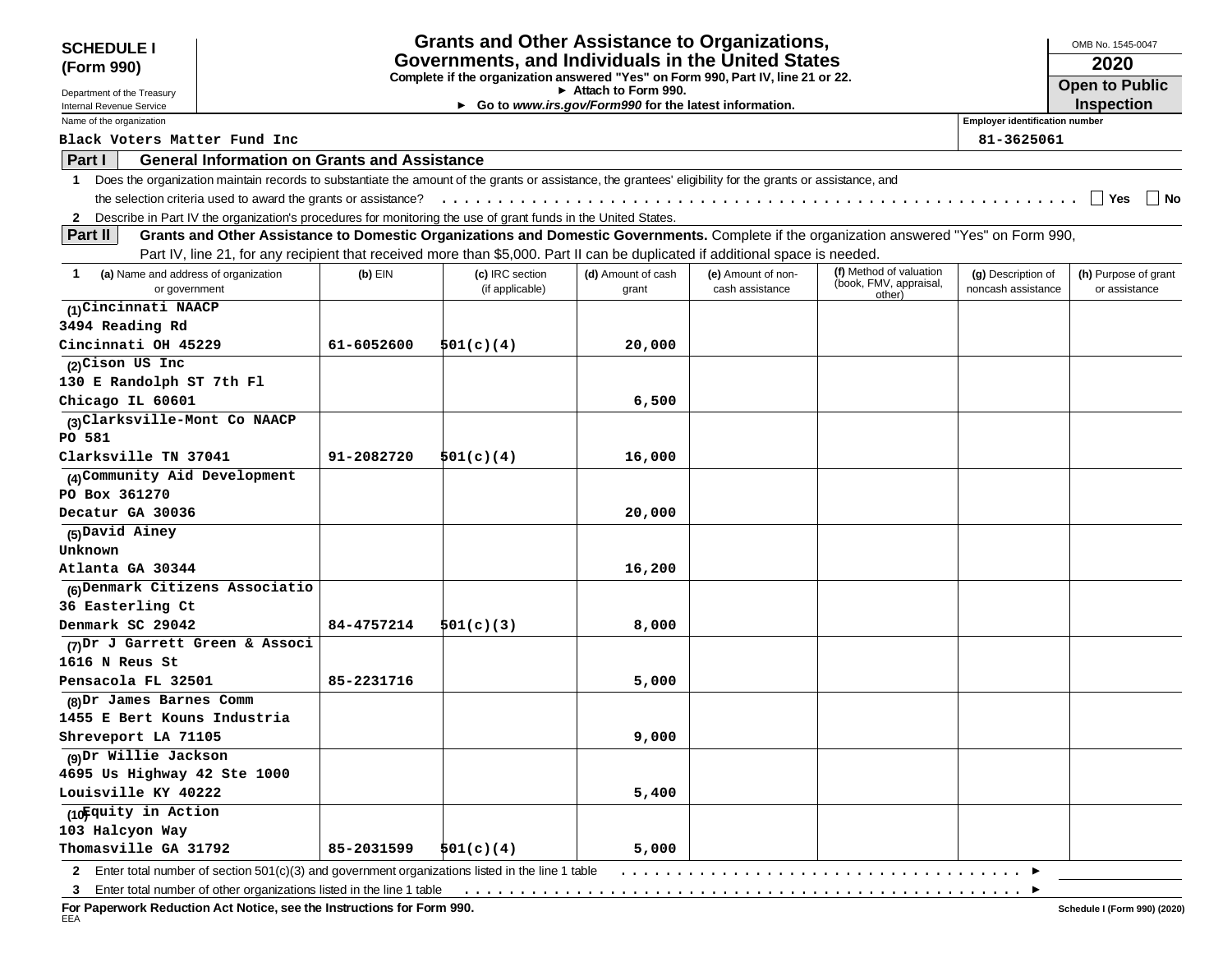| <b>SCHEDULE I</b>                                                                                               |                                                                |            | <b>Grants and Other Assistance to Organizations,</b>                                                                                                       |                                                       |                    |                                                                                                                                          |                                       | OMB No. 1545-0047     |
|-----------------------------------------------------------------------------------------------------------------|----------------------------------------------------------------|------------|------------------------------------------------------------------------------------------------------------------------------------------------------------|-------------------------------------------------------|--------------------|------------------------------------------------------------------------------------------------------------------------------------------|---------------------------------------|-----------------------|
| (Form 990)                                                                                                      |                                                                |            | Governments, and Individuals in the United States                                                                                                          |                                                       |                    |                                                                                                                                          |                                       | 2020                  |
|                                                                                                                 |                                                                |            | Complete if the organization answered "Yes" on Form 990, Part IV, line 21 or 22.                                                                           | Attach to Form 990.                                   |                    |                                                                                                                                          |                                       | <b>Open to Public</b> |
| Department of the Treasury<br>Internal Revenue Service                                                          |                                                                |            |                                                                                                                                                            | Go to www.irs.gov/Form990 for the latest information. |                    |                                                                                                                                          |                                       | <b>Inspection</b>     |
| Name of the organization                                                                                        |                                                                |            |                                                                                                                                                            |                                                       |                    |                                                                                                                                          | <b>Employer identification number</b> |                       |
| Black Voters Matter Fund Inc                                                                                    |                                                                |            |                                                                                                                                                            |                                                       |                    |                                                                                                                                          | 81-3625061                            |                       |
| Part I                                                                                                          | <b>General Information on Grants and Assistance</b>            |            |                                                                                                                                                            |                                                       |                    |                                                                                                                                          |                                       |                       |
| $\mathbf 1$                                                                                                     |                                                                |            | Does the organization maintain records to substantiate the amount of the grants or assistance, the grantees' eligibility for the grants or assistance, and |                                                       |                    |                                                                                                                                          |                                       |                       |
|                                                                                                                 | the selection criteria used to award the grants or assistance? |            |                                                                                                                                                            |                                                       |                    |                                                                                                                                          |                                       | $\vert$ Yes<br>∣ ∣No  |
| 2 Describe in Part IV the organization's procedures for monitoring the use of grant funds in the United States. |                                                                |            |                                                                                                                                                            |                                                       |                    |                                                                                                                                          |                                       |                       |
| Part II                                                                                                         |                                                                |            |                                                                                                                                                            |                                                       |                    | Grants and Other Assistance to Domestic Organizations and Domestic Governments. Complete if the organization answered "Yes" on Form 990, |                                       |                       |
|                                                                                                                 |                                                                |            | Part IV, line 21, for any recipient that received more than \$5,000. Part II can be duplicated if additional space is needed.                              |                                                       |                    |                                                                                                                                          |                                       |                       |
| (a) Name and address of organization<br>-1                                                                      |                                                                | $(b)$ EIN  | (c) IRC section                                                                                                                                            | (d) Amount of cash                                    | (e) Amount of non- | (f) Method of valuation                                                                                                                  | (g) Description of                    | (h) Purpose of grant  |
| or government                                                                                                   |                                                                |            | (if applicable)                                                                                                                                            | grant                                                 | cash assistance    | (book, FMV, appraisal,<br>other)                                                                                                         | noncash assistance                    | or assistance         |
| $(1)$ Fix SAPD                                                                                                  |                                                                |            |                                                                                                                                                            |                                                       |                    |                                                                                                                                          |                                       |                       |
| 8407 Bandera Rd Ste 103-273                                                                                     |                                                                |            |                                                                                                                                                            |                                                       |                    |                                                                                                                                          |                                       |                       |
| San Antonio TX 78250                                                                                            |                                                                |            |                                                                                                                                                            | 75,000                                                |                    |                                                                                                                                          |                                       |                       |
| (2) Frances Odom                                                                                                |                                                                |            |                                                                                                                                                            |                                                       |                    |                                                                                                                                          |                                       |                       |
| Unknown                                                                                                         |                                                                |            |                                                                                                                                                            |                                                       |                    |                                                                                                                                          |                                       |                       |
| Atlanta GA 30344                                                                                                |                                                                |            |                                                                                                                                                            | 6,285                                                 |                    |                                                                                                                                          |                                       |                       |
| (3) Fresh Communities                                                                                           |                                                                |            |                                                                                                                                                            |                                                       |                    |                                                                                                                                          |                                       |                       |
| 106 Albany Ave                                                                                                  |                                                                |            |                                                                                                                                                            |                                                       |                    |                                                                                                                                          |                                       |                       |
| Waycross GA 31501                                                                                               |                                                                | 85-3355399 |                                                                                                                                                            | 60,000                                                |                    |                                                                                                                                          |                                       |                       |
| (4) Freinds of West Savannah                                                                                    |                                                                |            |                                                                                                                                                            |                                                       |                    |                                                                                                                                          |                                       |                       |
| 2541 SE Walton Rd                                                                                               |                                                                |            |                                                                                                                                                            |                                                       |                    |                                                                                                                                          |                                       |                       |
| Port Saint Lucie FL 34984                                                                                       |                                                                |            |                                                                                                                                                            | 5,000                                                 |                    |                                                                                                                                          |                                       |                       |
| (5) GNSS LLC                                                                                                    |                                                                |            |                                                                                                                                                            |                                                       |                    |                                                                                                                                          |                                       |                       |
| 7950 Jones Branch Dr                                                                                            |                                                                |            |                                                                                                                                                            |                                                       |                    |                                                                                                                                          |                                       |                       |
| Mc Lean VA 22107                                                                                                |                                                                |            |                                                                                                                                                            | 9,200                                                 |                    |                                                                                                                                          |                                       |                       |
| (6)Grand Tone Media                                                                                             |                                                                |            |                                                                                                                                                            |                                                       |                    |                                                                                                                                          |                                       |                       |
| 7152 Georgian Rd                                                                                                |                                                                |            |                                                                                                                                                            |                                                       |                    |                                                                                                                                          |                                       |                       |
| Philadelphia PA 19138                                                                                           |                                                                | 45-4146061 |                                                                                                                                                            | 23,000                                                |                    |                                                                                                                                          |                                       |                       |
| (7) Grassroots Coalition                                                                                        |                                                                |            |                                                                                                                                                            |                                                       |                    |                                                                                                                                          |                                       |                       |
| Po Box $542$                                                                                                    |                                                                |            |                                                                                                                                                            |                                                       |                    |                                                                                                                                          |                                       |                       |
| Point Pleasant Bea NJ 08742                                                                                     |                                                                |            |                                                                                                                                                            | 10,000                                                |                    |                                                                                                                                          |                                       |                       |
| (8) Henry County NAACP                                                                                          |                                                                |            |                                                                                                                                                            |                                                       |                    |                                                                                                                                          |                                       |                       |
| 165 Summit View Dr                                                                                              |                                                                |            |                                                                                                                                                            |                                                       |                    |                                                                                                                                          |                                       |                       |
| McDonough GA 30253                                                                                              |                                                                | 83-3752095 | 501(c)(3)                                                                                                                                                  | 25,000                                                |                    |                                                                                                                                          |                                       |                       |
| (9) Highlander Research                                                                                         |                                                                |            |                                                                                                                                                            |                                                       |                    |                                                                                                                                          |                                       |                       |
| 1959 Highlander Way                                                                                             |                                                                |            |                                                                                                                                                            |                                                       |                    |                                                                                                                                          |                                       |                       |
| New Market TN 37820                                                                                             |                                                                |            | 501(c)(3)                                                                                                                                                  | 50,000                                                |                    |                                                                                                                                          |                                       |                       |
| (10 Nouston Society for Change                                                                                  |                                                                |            |                                                                                                                                                            |                                                       |                    |                                                                                                                                          |                                       |                       |
| 1507 California St                                                                                              |                                                                |            |                                                                                                                                                            |                                                       |                    |                                                                                                                                          |                                       |                       |
| Houston TX 77006                                                                                                |                                                                | 85-1580295 | 501(c)(3)                                                                                                                                                  | 8,000                                                 |                    |                                                                                                                                          |                                       |                       |
|                                                                                                                 |                                                                |            | 2 Enter total number of section 501(c)(3) and government organizations listed in the line 1 table                                                          |                                                       |                    |                                                                                                                                          | $\ldots$                              |                       |

**For Paperwork Reduction Act Notice, see the Instructions for Form 990.** EEA

 $\blacktriangleright$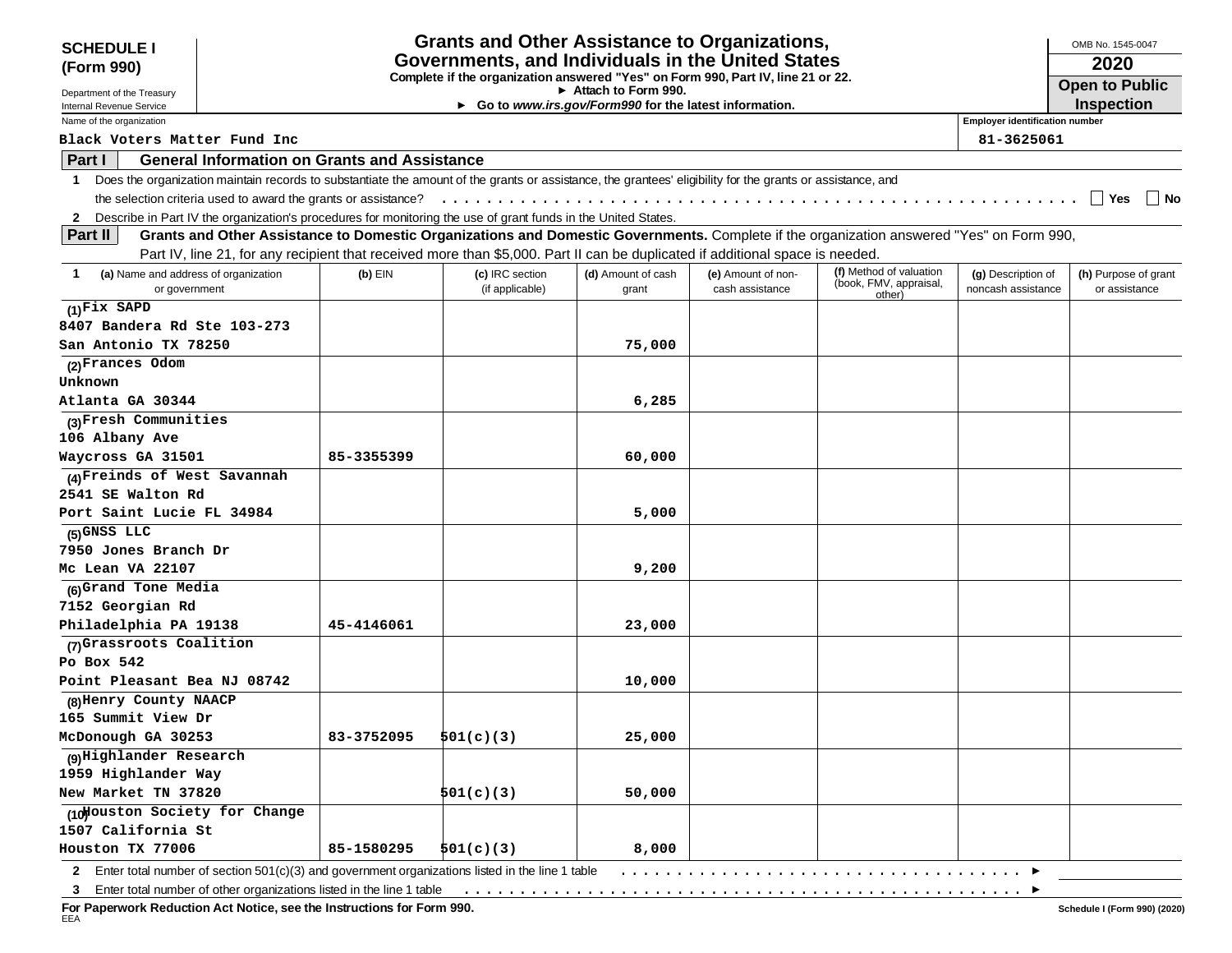| <b>SCHEDULE I</b>                                                                                                                                                                                                                                                         |            | <b>Grants and Other Assistance to Organizations,</b>                             |                                                                              |                                       |                         |                                          | OMB No. 1545-0047                     |
|---------------------------------------------------------------------------------------------------------------------------------------------------------------------------------------------------------------------------------------------------------------------------|------------|----------------------------------------------------------------------------------|------------------------------------------------------------------------------|---------------------------------------|-------------------------|------------------------------------------|---------------------------------------|
| (Form 990)                                                                                                                                                                                                                                                                |            | Governments, and Individuals in the United States                                |                                                                              |                                       |                         |                                          | 2020                                  |
|                                                                                                                                                                                                                                                                           |            | Complete if the organization answered "Yes" on Form 990, Part IV, line 21 or 22. |                                                                              |                                       |                         |                                          | <b>Open to Public</b>                 |
| Department of the Treasury                                                                                                                                                                                                                                                |            |                                                                                  | Attach to Form 990.<br>Go to www.irs.gov/Form990 for the latest information. |                                       |                         |                                          | <b>Inspection</b>                     |
| Internal Revenue Service<br>Name of the organization                                                                                                                                                                                                                      |            |                                                                                  |                                                                              |                                       |                         | <b>Employer identification number</b>    |                                       |
| Black Voters Matter Fund Inc                                                                                                                                                                                                                                              |            |                                                                                  |                                                                              |                                       |                         | 81-3625061                               |                                       |
| Part I<br><b>General Information on Grants and Assistance</b>                                                                                                                                                                                                             |            |                                                                                  |                                                                              |                                       |                         |                                          |                                       |
| Does the organization maintain records to substantiate the amount of the grants or assistance, the grantees' eligibility for the grants or assistance, and<br>1                                                                                                           |            |                                                                                  |                                                                              |                                       |                         |                                          |                                       |
|                                                                                                                                                                                                                                                                           |            |                                                                                  |                                                                              |                                       |                         |                                          | l l Yes<br>  No                       |
|                                                                                                                                                                                                                                                                           |            |                                                                                  |                                                                              |                                       |                         |                                          |                                       |
| Describe in Part IV the organization's procedures for monitoring the use of grant funds in the United States.<br>2<br>Grants and Other Assistance to Domestic Organizations and Domestic Governments. Complete if the organization answered "Yes" on Form 990,<br>Part II |            |                                                                                  |                                                                              |                                       |                         |                                          |                                       |
| Part IV, line 21, for any recipient that received more than \$5,000. Part II can be duplicated if additional space is needed.                                                                                                                                             |            |                                                                                  |                                                                              |                                       |                         |                                          |                                       |
|                                                                                                                                                                                                                                                                           |            |                                                                                  |                                                                              |                                       | (f) Method of valuation |                                          |                                       |
| (a) Name and address of organization<br>1<br>or government                                                                                                                                                                                                                | $(b)$ EIN  | (c) IRC section<br>(if applicable)                                               | (d) Amount of cash<br>grant                                                  | (e) Amount of non-<br>cash assistance | (book, FMV, appraisal,  | (g) Description of<br>noncash assistance | (h) Purpose of grant<br>or assistance |
| (1)Hunter Rhodes LLC                                                                                                                                                                                                                                                      |            |                                                                                  |                                                                              |                                       | other)                  |                                          |                                       |
| 266 Green St                                                                                                                                                                                                                                                              |            |                                                                                  |                                                                              |                                       |                         |                                          |                                       |
| Augusta GA 30901                                                                                                                                                                                                                                                          |            |                                                                                  | 25,000                                                                       |                                       |                         |                                          |                                       |
| (2)Hutchinson Missionary Bapti                                                                                                                                                                                                                                            |            |                                                                                  |                                                                              |                                       |                         |                                          |                                       |
| 860 E Grove St                                                                                                                                                                                                                                                            |            |                                                                                  |                                                                              |                                       |                         |                                          |                                       |
| Montgomery AL 36104                                                                                                                                                                                                                                                       | 63-1019339 | 501(c)(3)                                                                        | 10,000                                                                       |                                       |                         |                                          |                                       |
| (3)J Garrett Green & Assoc LLC                                                                                                                                                                                                                                            |            |                                                                                  |                                                                              |                                       |                         |                                          |                                       |
| 1616 N Reus St                                                                                                                                                                                                                                                            |            |                                                                                  |                                                                              |                                       |                         |                                          |                                       |
| Pensacola FL 32501                                                                                                                                                                                                                                                        | 85-2231716 |                                                                                  | 5,000                                                                        |                                       |                         |                                          |                                       |
| (4) Jackson Madison County Bran                                                                                                                                                                                                                                           |            |                                                                                  |                                                                              |                                       |                         |                                          |                                       |
| 8 Stonebridge Blvd Ste F &                                                                                                                                                                                                                                                |            |                                                                                  |                                                                              |                                       |                         |                                          |                                       |
| Jackson TN 38305                                                                                                                                                                                                                                                          |            |                                                                                  | 15,000                                                                       |                                       |                         |                                          |                                       |
| (5)Jackson State University                                                                                                                                                                                                                                               |            |                                                                                  |                                                                              |                                       |                         |                                          |                                       |
| 1400 J R Lynch St                                                                                                                                                                                                                                                         |            |                                                                                  |                                                                              |                                       |                         |                                          |                                       |
| Jackson MS 39217                                                                                                                                                                                                                                                          |            |                                                                                  | 20,000                                                                       |                                       |                         |                                          |                                       |
| (6)Jefferson-Screven Concerned                                                                                                                                                                                                                                            |            |                                                                                  |                                                                              |                                       |                         |                                          |                                       |
| 11811 Clarks Mill Rd                                                                                                                                                                                                                                                      |            |                                                                                  |                                                                              |                                       |                         |                                          |                                       |
| Avera GA 30803                                                                                                                                                                                                                                                            | 85-2424284 | 501(c)(4)                                                                        | 7,500                                                                        |                                       |                         |                                          |                                       |
| (7)Joseph Rhodes Law Firm                                                                                                                                                                                                                                                 |            |                                                                                  |                                                                              |                                       |                         |                                          |                                       |
| 266 Greene St                                                                                                                                                                                                                                                             |            |                                                                                  |                                                                              |                                       |                         |                                          |                                       |
| Augusta GA 30901                                                                                                                                                                                                                                                          |            |                                                                                  | 25,000                                                                       |                                       |                         |                                          |                                       |
| (8)Journeys for the Soul                                                                                                                                                                                                                                                  |            |                                                                                  |                                                                              |                                       |                         |                                          |                                       |
| 1420 North Mechanic St                                                                                                                                                                                                                                                    |            |                                                                                  |                                                                              |                                       |                         |                                          |                                       |
| Selma AL 36703                                                                                                                                                                                                                                                            | 85-1830421 |                                                                                  | 17,800                                                                       |                                       |                         |                                          |                                       |
| (9) Knoxville for All                                                                                                                                                                                                                                                     |            |                                                                                  |                                                                              |                                       |                         |                                          |                                       |
| 821 Gertrude Ave                                                                                                                                                                                                                                                          |            |                                                                                  |                                                                              |                                       |                         |                                          |                                       |
| Knoxville TN 37920                                                                                                                                                                                                                                                        |            |                                                                                  | 10,000                                                                       |                                       |                         |                                          |                                       |
| (10 Mead Louisiana                                                                                                                                                                                                                                                        |            |                                                                                  |                                                                              |                                       |                         |                                          |                                       |
| 113 Alfred St                                                                                                                                                                                                                                                             |            |                                                                                  |                                                                              |                                       |                         |                                          |                                       |
| Lafayette LA 70501                                                                                                                                                                                                                                                        | 83-0946022 |                                                                                  | 5,000                                                                        |                                       |                         |                                          |                                       |
| 2 Enter total number of section 501(c)(3) and government organizations listed in the line 1 table                                                                                                                                                                         |            |                                                                                  |                                                                              |                                       |                         |                                          |                                       |

..................................................

**3** Enter total number of other organizations listed in the line 1 table

**For Paperwork Reduction Act Notice, see the Instructions for Form 990.** EEA

 $\blacktriangleright$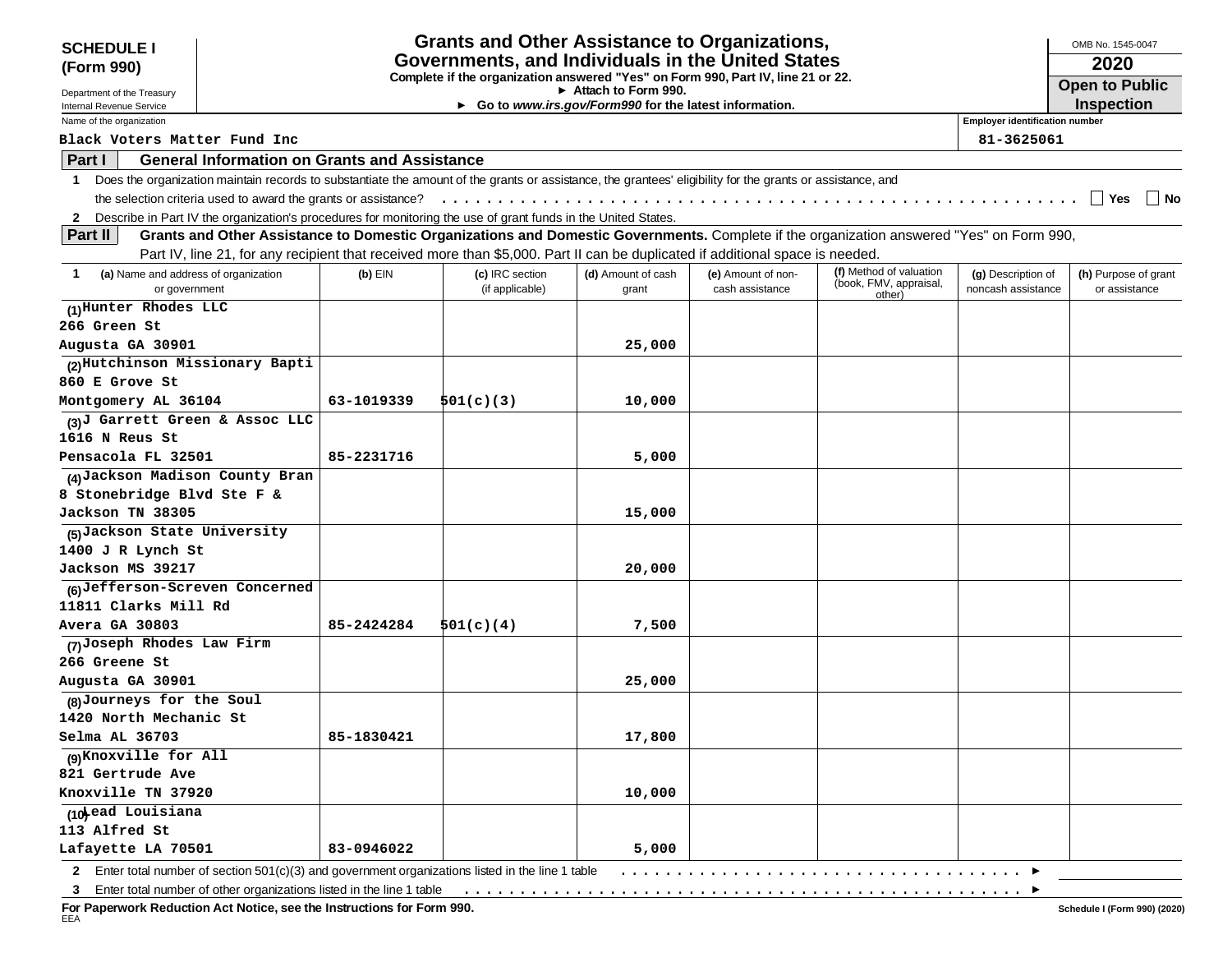| <b>SCHEDULE I</b>                                                                                                                                                         |            | <b>Grants and Other Assistance to Organizations,</b>                             |                                      |                                       |                                                             |                                          | OMB No. 1545-0047                     |
|---------------------------------------------------------------------------------------------------------------------------------------------------------------------------|------------|----------------------------------------------------------------------------------|--------------------------------------|---------------------------------------|-------------------------------------------------------------|------------------------------------------|---------------------------------------|
| (Form 990)                                                                                                                                                                |            | Governments, and Individuals in the United States                                |                                      |                                       |                                                             |                                          | 2020                                  |
| Department of the Treasury                                                                                                                                                |            | Complete if the organization answered "Yes" on Form 990, Part IV, line 21 or 22. | $\triangleright$ Attach to Form 990. |                                       |                                                             |                                          | <b>Open to Public</b>                 |
| Internal Revenue Service                                                                                                                                                  |            | ► Go to www.irs.gov/Form990 for the latest information.                          |                                      |                                       |                                                             |                                          | <b>Inspection</b>                     |
| Name of the organization                                                                                                                                                  |            |                                                                                  |                                      |                                       |                                                             | <b>Employer identification number</b>    |                                       |
| Black Voters Matter Fund Inc                                                                                                                                              |            |                                                                                  |                                      |                                       |                                                             | 81-3625061                               |                                       |
| Part I<br><b>General Information on Grants and Assistance</b>                                                                                                             |            |                                                                                  |                                      |                                       |                                                             |                                          |                                       |
| Does the organization maintain records to substantiate the amount of the grants or assistance, the grantees' eligibility for the grants or assistance, and<br>$\mathbf 1$ |            |                                                                                  |                                      |                                       |                                                             |                                          |                                       |
| the selection criteria used to award the grants or assistance?                                                                                                            |            |                                                                                  |                                      |                                       |                                                             |                                          | Yes<br>∣ No                           |
| 2 Describe in Part IV the organization's procedures for monitoring the use of grant funds in the United States.                                                           |            |                                                                                  |                                      |                                       |                                                             |                                          |                                       |
| Grants and Other Assistance to Domestic Organizations and Domestic Governments. Complete if the organization answered "Yes" on Form 990,<br>Part II                       |            |                                                                                  |                                      |                                       |                                                             |                                          |                                       |
| Part IV, line 21, for any recipient that received more than \$5,000. Part II can be duplicated if additional space is needed.                                             |            |                                                                                  |                                      |                                       |                                                             |                                          |                                       |
| (a) Name and address of organization<br>1<br>or government                                                                                                                | $(b)$ EIN  | (c) IRC section<br>(if applicable)                                               | (d) Amount of cash<br>grant          | (e) Amount of non-<br>cash assistance | (f) Method of valuation<br>(book, FMV, appraisal,<br>other) | (g) Description of<br>noncash assistance | (h) Purpose of grant<br>or assistance |
| (1) League of Women Voters of B                                                                                                                                           |            |                                                                                  |                                      |                                       |                                                             |                                          |                                       |
| Po Box 1813                                                                                                                                                               |            |                                                                                  |                                      |                                       |                                                             |                                          |                                       |
| Panama City FL 32402-1813                                                                                                                                                 |            |                                                                                  | 5,000                                |                                       |                                                             |                                          |                                       |
| (2) Life is Hale LLC                                                                                                                                                      |            |                                                                                  |                                      |                                       |                                                             |                                          |                                       |
| 4236 Acacia Dr                                                                                                                                                            |            |                                                                                  |                                      |                                       |                                                             |                                          |                                       |
| Pensacola FL 32503                                                                                                                                                        | 84-1745656 |                                                                                  | 7,000                                |                                       |                                                             |                                          |                                       |
| (3)Loretta Mcclee dba Majestic                                                                                                                                            |            |                                                                                  |                                      |                                       |                                                             |                                          |                                       |
| 24964 Hwy 82                                                                                                                                                              |            |                                                                                  |                                      |                                       |                                                             |                                          |                                       |
| Mc Carley MS 38943                                                                                                                                                        | 27-4689759 | 501(c)(4)                                                                        | 30,000                               |                                       |                                                             |                                          |                                       |
| (4) Lower 9th Ward Center                                                                                                                                                 |            |                                                                                  |                                      |                                       |                                                             |                                          |                                       |
| 5227 Chartres St                                                                                                                                                          |            |                                                                                  |                                      |                                       |                                                             |                                          |                                       |
| New Orleans LA 70117                                                                                                                                                      |            |                                                                                  | 5,000                                |                                       |                                                             |                                          |                                       |
| (5) Madison County Union for                                                                                                                                              |            |                                                                                  |                                      |                                       |                                                             |                                          |                                       |
|                                                                                                                                                                           |            |                                                                                  | 5,380                                |                                       |                                                             |                                          |                                       |
| $(6)$ Mark A Thompson                                                                                                                                                     |            |                                                                                  |                                      |                                       |                                                             |                                          |                                       |
| 4675 N Shallowford Rd Ste 2                                                                                                                                               |            |                                                                                  |                                      |                                       |                                                             |                                          |                                       |
| Atlanta GA 30338                                                                                                                                                          |            |                                                                                  | 16,000                               |                                       |                                                             |                                          |                                       |
| (7)Memphis for All                                                                                                                                                        |            |                                                                                  |                                      |                                       |                                                             |                                          |                                       |
| 120 Broadway                                                                                                                                                              |            |                                                                                  |                                      |                                       |                                                             |                                          |                                       |
| New York NY 10271                                                                                                                                                         |            |                                                                                  | 50,000                               |                                       |                                                             |                                          |                                       |
| (8) Metro Detroit AFL-CIO                                                                                                                                                 |            |                                                                                  |                                      |                                       |                                                             |                                          |                                       |
| 115 W Willis                                                                                                                                                              |            |                                                                                  |                                      |                                       |                                                             |                                          |                                       |
| Detroit MI 48201                                                                                                                                                          | 23-7060963 |                                                                                  | 30,000                               |                                       |                                                             |                                          |                                       |
| (9) MIA Strategies LLC                                                                                                                                                    |            |                                                                                  |                                      |                                       |                                                             |                                          |                                       |
| 7046 Chew Ave                                                                                                                                                             |            |                                                                                  |                                      |                                       |                                                             |                                          |                                       |
| Philadelphia PA 19119                                                                                                                                                     | 86-1620638 |                                                                                  | 12,500                               |                                       |                                                             |                                          |                                       |
| (10Mijente PAC                                                                                                                                                            |            |                                                                                  |                                      |                                       |                                                             |                                          |                                       |
| 734 West Polk St                                                                                                                                                          |            |                                                                                  |                                      |                                       |                                                             |                                          |                                       |
| Phoenix AZ 85007                                                                                                                                                          |            |                                                                                  | 50,000                               |                                       |                                                             |                                          |                                       |

**2** Enter total number of section 501(c)(3) and government organizations listed in the line 1 table ....................................

**3** Enter total number of other organizations listed in the line 1 table ..................................................

**For Paperwork Reduction Act Notice, see the Instructions for Form 990.** EEA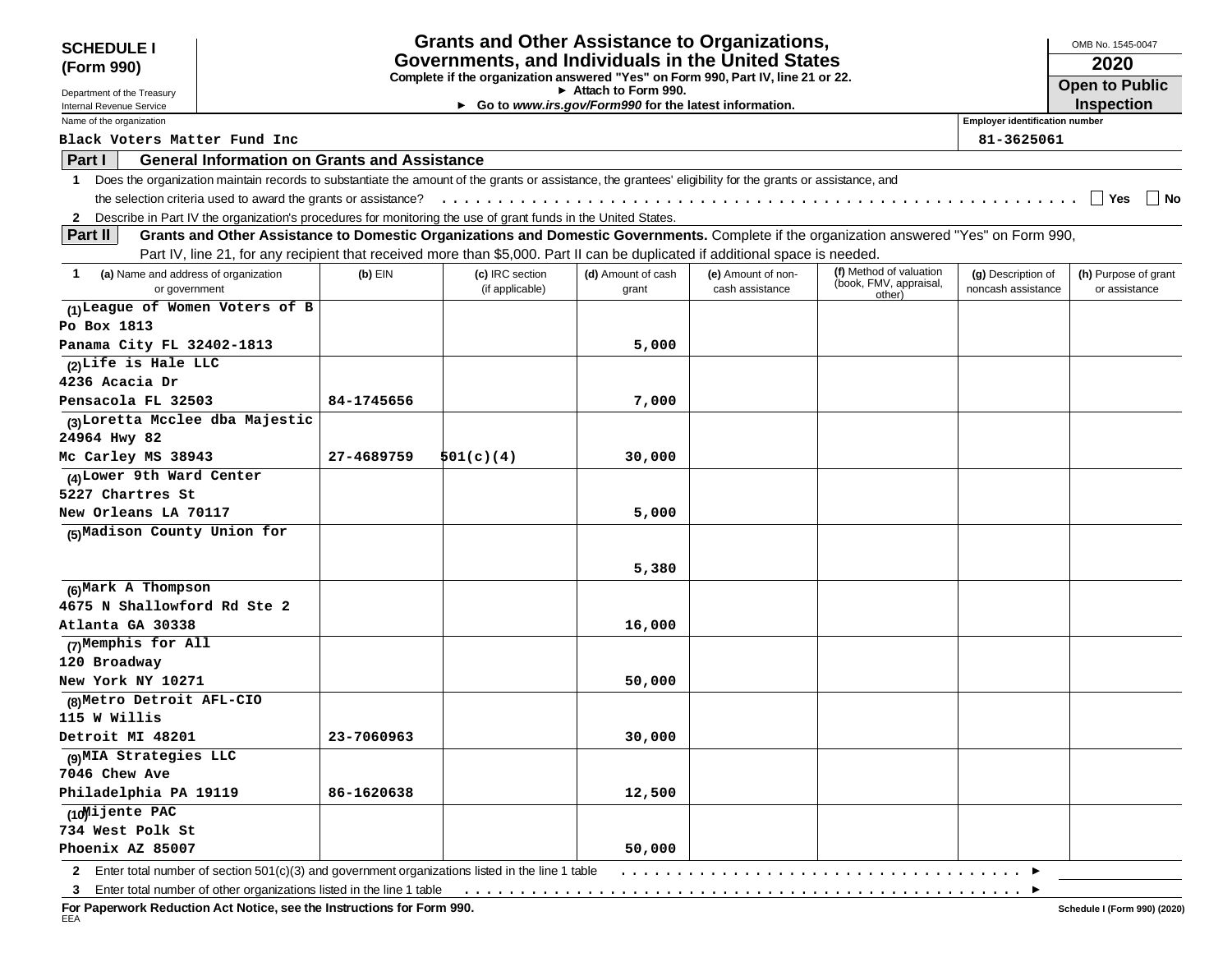| <b>SCHEDULE I</b>                                                                                                                                                         |                                                     | <b>Grants and Other Assistance to Organizations,</b>                                                                          |                                                                              |                    |                                                                                                                                          |                                       | OMB No. 1545-0047     |
|---------------------------------------------------------------------------------------------------------------------------------------------------------------------------|-----------------------------------------------------|-------------------------------------------------------------------------------------------------------------------------------|------------------------------------------------------------------------------|--------------------|------------------------------------------------------------------------------------------------------------------------------------------|---------------------------------------|-----------------------|
| (Form 990)                                                                                                                                                                |                                                     | Governments, and Individuals in the United States                                                                             |                                                                              |                    |                                                                                                                                          |                                       | 2020                  |
|                                                                                                                                                                           |                                                     | Complete if the organization answered "Yes" on Form 990, Part IV, line 21 or 22.                                              |                                                                              |                    |                                                                                                                                          |                                       | <b>Open to Public</b> |
| Department of the Treasury<br>Internal Revenue Service                                                                                                                    |                                                     |                                                                                                                               | Attach to Form 990.<br>Go to www.irs.gov/Form990 for the latest information. |                    |                                                                                                                                          |                                       | <b>Inspection</b>     |
| Name of the organization                                                                                                                                                  |                                                     |                                                                                                                               |                                                                              |                    |                                                                                                                                          | <b>Employer identification number</b> |                       |
| Black Voters Matter Fund Inc                                                                                                                                              |                                                     |                                                                                                                               |                                                                              |                    |                                                                                                                                          | 81-3625061                            |                       |
| Part I                                                                                                                                                                    | <b>General Information on Grants and Assistance</b> |                                                                                                                               |                                                                              |                    |                                                                                                                                          |                                       |                       |
| Does the organization maintain records to substantiate the amount of the grants or assistance, the grantees' eligibility for the grants or assistance, and<br>$\mathbf 1$ |                                                     |                                                                                                                               |                                                                              |                    |                                                                                                                                          |                                       |                       |
| the selection criteria used to award the grants or assistance?                                                                                                            |                                                     |                                                                                                                               |                                                                              |                    |                                                                                                                                          |                                       | ∣ l Yes<br>∣ No       |
| 2 Describe in Part IV the organization's procedures for monitoring the use of grant funds in the United States.                                                           |                                                     |                                                                                                                               |                                                                              |                    |                                                                                                                                          |                                       |                       |
| <b>Part II</b>                                                                                                                                                            |                                                     |                                                                                                                               |                                                                              |                    | Grants and Other Assistance to Domestic Organizations and Domestic Governments. Complete if the organization answered "Yes" on Form 990, |                                       |                       |
|                                                                                                                                                                           |                                                     | Part IV, line 21, for any recipient that received more than \$5,000. Part II can be duplicated if additional space is needed. |                                                                              |                    |                                                                                                                                          |                                       |                       |
| (a) Name and address of organization                                                                                                                                      | $(b)$ EIN                                           | (c) IRC section                                                                                                               | (d) Amount of cash                                                           | (e) Amount of non- | (f) Method of valuation                                                                                                                  | (g) Description of                    | (h) Purpose of grant  |
| or government                                                                                                                                                             |                                                     | (if applicable)                                                                                                               | grant                                                                        | cash assistance    | (book, FMV, appraisal,<br>other)                                                                                                         | noncash assistance                    | or assistance         |
| (1)Millenials in Action                                                                                                                                                   |                                                     |                                                                                                                               |                                                                              |                    |                                                                                                                                          |                                       |                       |
| 228 W Sparks St                                                                                                                                                           |                                                     |                                                                                                                               |                                                                              |                    |                                                                                                                                          |                                       |                       |
| Philadelphia PA 19120                                                                                                                                                     | 47-3632605                                          |                                                                                                                               | 20,000                                                                       |                    |                                                                                                                                          |                                       |                       |
| (2) Mist Rising LLC                                                                                                                                                       |                                                     |                                                                                                                               |                                                                              |                    |                                                                                                                                          |                                       |                       |
| 1302 Watson Blvd                                                                                                                                                          |                                                     |                                                                                                                               |                                                                              |                    |                                                                                                                                          |                                       |                       |
| Warner Robins GA 31093                                                                                                                                                    |                                                     |                                                                                                                               | 10,000                                                                       |                    |                                                                                                                                          |                                       |                       |
| (3)Monica Daniely                                                                                                                                                         |                                                     |                                                                                                                               |                                                                              |                    |                                                                                                                                          |                                       |                       |
| 4650 Whitehall Dr                                                                                                                                                         |                                                     |                                                                                                                               |                                                                              |                    |                                                                                                                                          |                                       |                       |
| Cleveland OH 44121-3861                                                                                                                                                   |                                                     |                                                                                                                               | 6,000                                                                        |                    |                                                                                                                                          |                                       |                       |
| (4)Mothers of Hope                                                                                                                                                        |                                                     |                                                                                                                               |                                                                              |                    |                                                                                                                                          |                                       |                       |
| 603 Ada St                                                                                                                                                                |                                                     |                                                                                                                               |                                                                              |                    |                                                                                                                                          |                                       |                       |
| Kalamazoo MI 49007                                                                                                                                                        | 27-0228453                                          | 501(c)(3)                                                                                                                     | 6,000                                                                        |                    |                                                                                                                                          |                                       |                       |
| (5)Mt Zion Fellowship                                                                                                                                                     |                                                     |                                                                                                                               |                                                                              |                    |                                                                                                                                          |                                       |                       |
| 4265 Northfield Rd                                                                                                                                                        |                                                     |                                                                                                                               |                                                                              |                    |                                                                                                                                          |                                       |                       |
| Cleveland OH 44128                                                                                                                                                        |                                                     |                                                                                                                               | 5,000                                                                        |                    |                                                                                                                                          |                                       |                       |
| (6) NAACP Chattanooga                                                                                                                                                     |                                                     |                                                                                                                               |                                                                              |                    |                                                                                                                                          |                                       |                       |
| 756 Ml King Ct                                                                                                                                                            |                                                     |                                                                                                                               |                                                                              |                    |                                                                                                                                          |                                       |                       |
| Chattanooga TN 37403                                                                                                                                                      |                                                     |                                                                                                                               | 5,000                                                                        |                    |                                                                                                                                          |                                       |                       |
| (7) NAACP Cookeville                                                                                                                                                      |                                                     |                                                                                                                               |                                                                              |                    |                                                                                                                                          |                                       |                       |
| 370 S Lowe Ave                                                                                                                                                            |                                                     |                                                                                                                               |                                                                              |                    |                                                                                                                                          |                                       |                       |
| Cookeville TN 38501                                                                                                                                                       | 47-2838149                                          | 501(c)(4)                                                                                                                     | 11,500                                                                       |                    |                                                                                                                                          |                                       |                       |
| (8) NAN of CSRA                                                                                                                                                           |                                                     |                                                                                                                               |                                                                              |                    |                                                                                                                                          |                                       |                       |
| 2223 Grandwood Ln                                                                                                                                                         |                                                     |                                                                                                                               |                                                                              |                    |                                                                                                                                          |                                       |                       |
| Augusta GA 30909                                                                                                                                                          | 84-4360191                                          |                                                                                                                               | 10,000                                                                       |                    |                                                                                                                                          |                                       |                       |
| (9) National PanHellenic Counci                                                                                                                                           |                                                     |                                                                                                                               |                                                                              |                    |                                                                                                                                          |                                       |                       |
| 3951 Snapfinger Pkwy Ste 21                                                                                                                                               |                                                     |                                                                                                                               |                                                                              |                    |                                                                                                                                          |                                       |                       |
| Decatur GA 30035                                                                                                                                                          |                                                     |                                                                                                                               | 5,000                                                                        |                    |                                                                                                                                          |                                       |                       |
| (10) Tew Hanover County Branch                                                                                                                                            |                                                     |                                                                                                                               |                                                                              |                    |                                                                                                                                          |                                       |                       |
| 1301 Castle St                                                                                                                                                            |                                                     |                                                                                                                               |                                                                              |                    |                                                                                                                                          |                                       |                       |
| Wilmington NC 28401                                                                                                                                                       |                                                     |                                                                                                                               | 20,000                                                                       |                    |                                                                                                                                          |                                       |                       |
| 2 Enter total number of section 501(c)(3) and government organizations listed in the line 1 table                                                                         |                                                     |                                                                                                                               |                                                                              |                    |                                                                                                                                          |                                       |                       |

**3** Enter total number of other organizations listed in the line 1 table ..................................................

**For Paperwork Reduction Act Notice, see the Instructions for Form 990.** EEA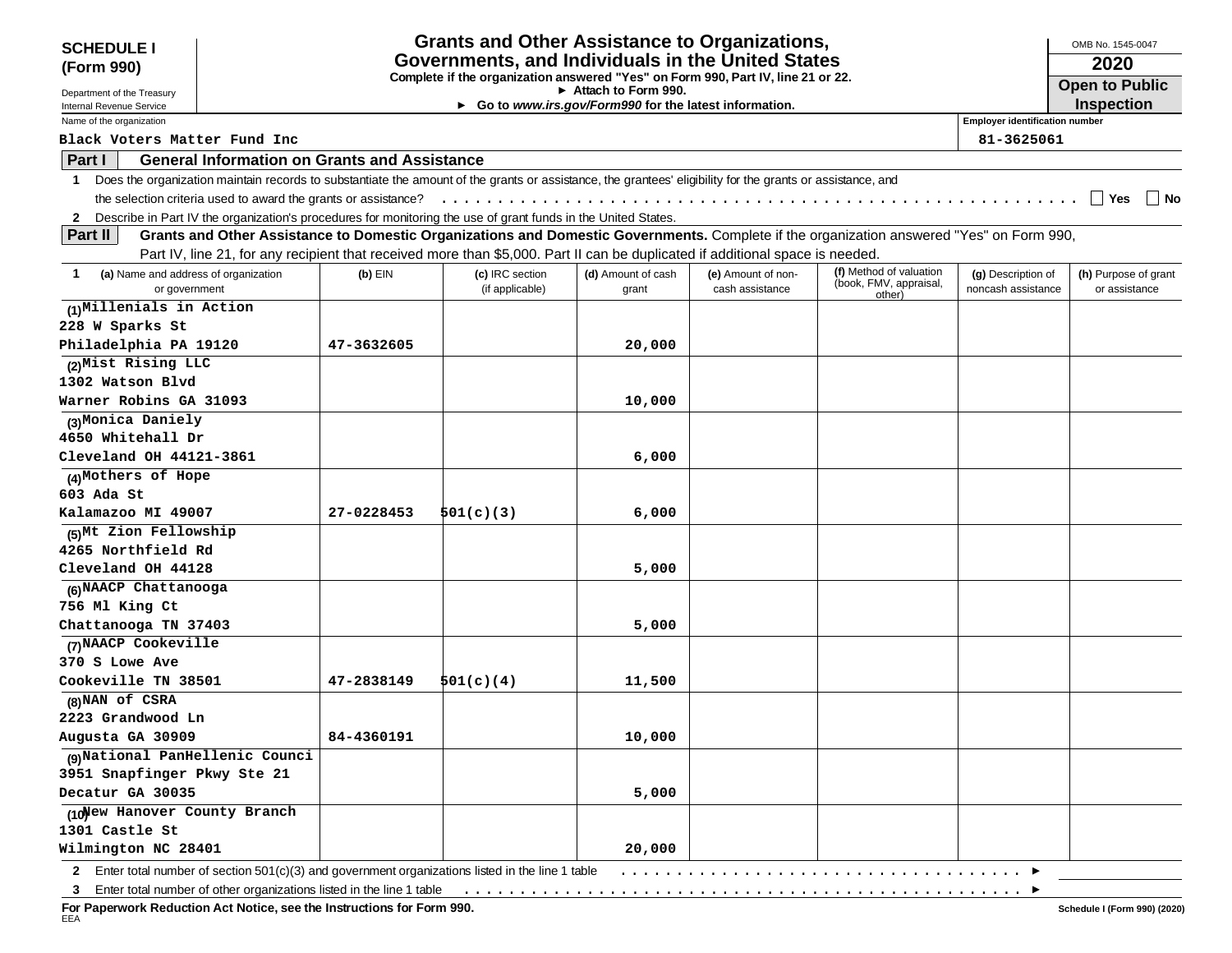| <b>SCHEDULE I</b>                                                                                               |                                                                |                                                     |                 | <b>Grants and Other Assistance to Organizations,</b>                                                                                                       |                    |                                                                                                                                          |                                       | OMB No. 1545-0047     |
|-----------------------------------------------------------------------------------------------------------------|----------------------------------------------------------------|-----------------------------------------------------|-----------------|------------------------------------------------------------------------------------------------------------------------------------------------------------|--------------------|------------------------------------------------------------------------------------------------------------------------------------------|---------------------------------------|-----------------------|
| (Form 990)                                                                                                      |                                                                |                                                     |                 | Governments, and Individuals in the United States                                                                                                          |                    |                                                                                                                                          |                                       | 2020                  |
|                                                                                                                 |                                                                |                                                     |                 | Complete if the organization answered "Yes" on Form 990, Part IV, line 21 or 22.<br>Attach to Form 990.                                                    |                    |                                                                                                                                          |                                       | <b>Open to Public</b> |
| Department of the Treasury<br>Internal Revenue Service                                                          |                                                                |                                                     |                 | Go to www.irs.gov/Form990 for the latest information.                                                                                                      |                    |                                                                                                                                          |                                       | <b>Inspection</b>     |
| Name of the organization                                                                                        |                                                                |                                                     |                 |                                                                                                                                                            |                    |                                                                                                                                          | <b>Employer identification number</b> |                       |
| Black Voters Matter Fund Inc                                                                                    |                                                                |                                                     |                 |                                                                                                                                                            |                    |                                                                                                                                          | 81-3625061                            |                       |
| Part I                                                                                                          |                                                                | <b>General Information on Grants and Assistance</b> |                 |                                                                                                                                                            |                    |                                                                                                                                          |                                       |                       |
| $\mathbf 1$                                                                                                     |                                                                |                                                     |                 | Does the organization maintain records to substantiate the amount of the grants or assistance, the grantees' eligibility for the grants or assistance, and |                    |                                                                                                                                          |                                       |                       |
|                                                                                                                 | the selection criteria used to award the grants or assistance? |                                                     |                 |                                                                                                                                                            |                    |                                                                                                                                          |                                       | Yes<br>∣ ∣No          |
| 2 Describe in Part IV the organization's procedures for monitoring the use of grant funds in the United States. |                                                                |                                                     |                 |                                                                                                                                                            |                    |                                                                                                                                          |                                       |                       |
| Part II                                                                                                         |                                                                |                                                     |                 |                                                                                                                                                            |                    | Grants and Other Assistance to Domestic Organizations and Domestic Governments. Complete if the organization answered "Yes" on Form 990, |                                       |                       |
|                                                                                                                 |                                                                |                                                     |                 | Part IV, line 21, for any recipient that received more than \$5,000. Part II can be duplicated if additional space is needed.                              |                    |                                                                                                                                          |                                       |                       |
| (a) Name and address of organization<br>-1                                                                      |                                                                | $(b)$ EIN                                           | (c) IRC section | (d) Amount of cash                                                                                                                                         | (e) Amount of non- | (f) Method of valuation                                                                                                                  | (g) Description of                    | (h) Purpose of grant  |
| or government                                                                                                   |                                                                |                                                     | (if applicable) | grant                                                                                                                                                      | cash assistance    | (book, FMV, appraisal,<br>other)                                                                                                         | noncash assistance                    | or assistance         |
| (1)NGAN Foundation                                                                                              |                                                                |                                                     |                 |                                                                                                                                                            |                    |                                                                                                                                          |                                       |                       |
| 1808 S Good Latimer Express                                                                                     |                                                                |                                                     |                 |                                                                                                                                                            |                    |                                                                                                                                          |                                       |                       |
| Dallas TX 75226                                                                                                 |                                                                |                                                     |                 | 29,000                                                                                                                                                     |                    |                                                                                                                                          |                                       |                       |
| (2) O and A Associates                                                                                          |                                                                |                                                     |                 |                                                                                                                                                            |                    |                                                                                                                                          |                                       |                       |
| PO Box 481                                                                                                      |                                                                |                                                     |                 |                                                                                                                                                            |                    |                                                                                                                                          |                                       |                       |
| Cuthbert GA 39840                                                                                               |                                                                |                                                     |                 | 10,000                                                                                                                                                     |                    |                                                                                                                                          |                                       |                       |
| (3) Ohio Coalition on Black Civ                                                                                 |                                                                |                                                     |                 |                                                                                                                                                            |                    |                                                                                                                                          |                                       |                       |
| 1666 K St NW 4th Fl Ste 440                                                                                     |                                                                |                                                     |                 |                                                                                                                                                            |                    |                                                                                                                                          |                                       |                       |
| Washington DC 20006                                                                                             |                                                                |                                                     |                 | 10,000                                                                                                                                                     |                    |                                                                                                                                          |                                       |                       |
| (4) Ohio Valley Environmental                                                                                   |                                                                |                                                     |                 |                                                                                                                                                            |                    |                                                                                                                                          |                                       |                       |
| 3575 Columbia Rd                                                                                                |                                                                |                                                     |                 |                                                                                                                                                            |                    |                                                                                                                                          |                                       |                       |
| Lebanon OH 45036                                                                                                |                                                                |                                                     |                 | 15,000                                                                                                                                                     |                    |                                                                                                                                          |                                       |                       |
| (5)Omega Calhoun                                                                                                |                                                                |                                                     |                 |                                                                                                                                                            |                    |                                                                                                                                          |                                       |                       |
| Unknown                                                                                                         |                                                                |                                                     |                 |                                                                                                                                                            |                    |                                                                                                                                          |                                       |                       |
| Atlanta GA 30344                                                                                                |                                                                |                                                     |                 | 10,000                                                                                                                                                     |                    |                                                                                                                                          |                                       |                       |
| (6)Omega Network for Action In                                                                                  |                                                                |                                                     |                 |                                                                                                                                                            |                    |                                                                                                                                          |                                       |                       |
| 1505 Lakes Parkway Ste 100                                                                                      |                                                                |                                                     |                 |                                                                                                                                                            |                    |                                                                                                                                          |                                       |                       |
| Lawrenceville GA 30043                                                                                          |                                                                |                                                     |                 | 45,000                                                                                                                                                     |                    |                                                                                                                                          |                                       |                       |
| (7)OneSeed                                                                                                      |                                                                |                                                     |                 |                                                                                                                                                            |                    |                                                                                                                                          |                                       |                       |
| Unknown                                                                                                         |                                                                |                                                     |                 |                                                                                                                                                            |                    |                                                                                                                                          |                                       |                       |
| Atlanta GA 30344                                                                                                |                                                                |                                                     |                 | 15,000                                                                                                                                                     |                    |                                                                                                                                          |                                       |                       |
| (8) Operation HomeCare Inc                                                                                      |                                                                |                                                     |                 |                                                                                                                                                            |                    |                                                                                                                                          |                                       |                       |
| 300 Kentucky Ave Ste 3                                                                                          |                                                                |                                                     |                 |                                                                                                                                                            |                    |                                                                                                                                          |                                       |                       |
| York AL 36925                                                                                                   |                                                                |                                                     |                 | 10,000                                                                                                                                                     |                    |                                                                                                                                          |                                       |                       |
| (9) Opportunity 2 Restore                                                                                       |                                                                |                                                     |                 |                                                                                                                                                            |                    |                                                                                                                                          |                                       |                       |
| Unknown                                                                                                         |                                                                |                                                     |                 |                                                                                                                                                            |                    |                                                                                                                                          |                                       |                       |
| Atlanta GA 30344                                                                                                |                                                                |                                                     |                 | 10,000                                                                                                                                                     |                    |                                                                                                                                          |                                       |                       |
| (10 Peter & Scoon Attorneys at                                                                                  |                                                                |                                                     |                 |                                                                                                                                                            |                    |                                                                                                                                          |                                       |                       |
| 25 E 8th St                                                                                                     |                                                                |                                                     |                 |                                                                                                                                                            |                    |                                                                                                                                          |                                       |                       |
| Panama City FL 32401                                                                                            |                                                                |                                                     |                 | 8,000                                                                                                                                                      |                    |                                                                                                                                          |                                       |                       |
| 2 Enter total number of section 501(c)(3) and government organizations listed in the line 1 table               |                                                                |                                                     |                 |                                                                                                                                                            |                    |                                                                                                                                          |                                       |                       |

**For Paperwork Reduction Act Notice, see the Instructions for Form 990.** EEA

 $\blacktriangleright$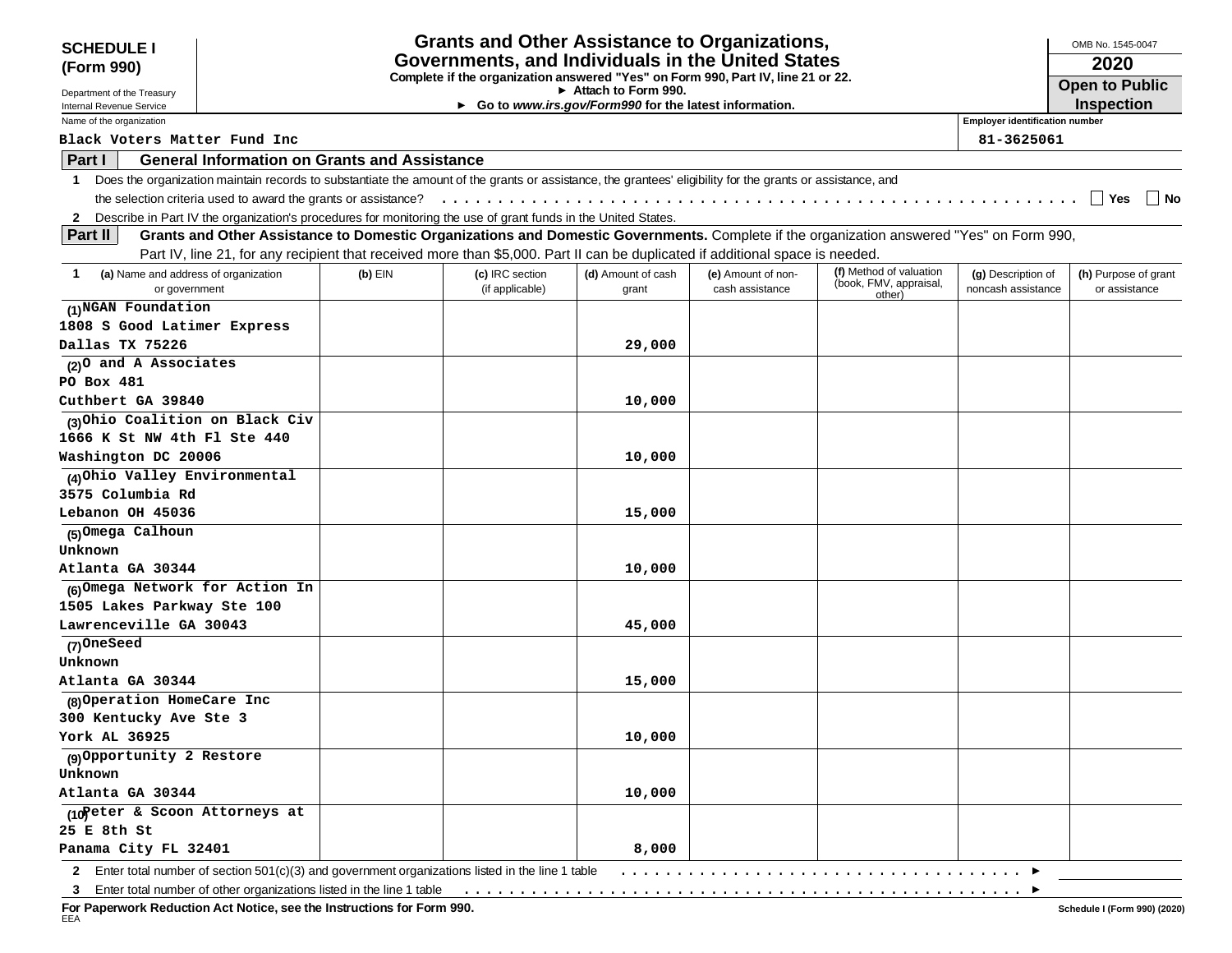| <b>SCHEDULE I</b>                                                                                               |                                                     |           |                                    | <b>Grants and Other Assistance to Organizations,</b>                                                                                                       |                                       |                                                                                                                                          |                                          | OMB No. 1545-0047                     |
|-----------------------------------------------------------------------------------------------------------------|-----------------------------------------------------|-----------|------------------------------------|------------------------------------------------------------------------------------------------------------------------------------------------------------|---------------------------------------|------------------------------------------------------------------------------------------------------------------------------------------|------------------------------------------|---------------------------------------|
| (Form 990)                                                                                                      |                                                     |           |                                    | Governments, and Individuals in the United States                                                                                                          |                                       |                                                                                                                                          |                                          | 2020                                  |
|                                                                                                                 |                                                     |           |                                    | Complete if the organization answered "Yes" on Form 990, Part IV, line 21 or 22.                                                                           |                                       |                                                                                                                                          |                                          | <b>Open to Public</b>                 |
| Department of the Treasury<br>Internal Revenue Service                                                          |                                                     |           |                                    | Attach to Form 990.<br>► Go to www.irs.gov/Form990 for the latest information.                                                                             |                                       |                                                                                                                                          |                                          | <b>Inspection</b>                     |
| Name of the organization                                                                                        |                                                     |           |                                    |                                                                                                                                                            |                                       |                                                                                                                                          | <b>Employer identification number</b>    |                                       |
| Black Voters Matter Fund Inc                                                                                    |                                                     |           |                                    |                                                                                                                                                            |                                       |                                                                                                                                          | 81-3625061                               |                                       |
| Part I                                                                                                          | <b>General Information on Grants and Assistance</b> |           |                                    |                                                                                                                                                            |                                       |                                                                                                                                          |                                          |                                       |
| $\mathbf 1$                                                                                                     |                                                     |           |                                    | Does the organization maintain records to substantiate the amount of the grants or assistance, the grantees' eligibility for the grants or assistance, and |                                       |                                                                                                                                          |                                          |                                       |
|                                                                                                                 |                                                     |           |                                    |                                                                                                                                                            |                                       |                                                                                                                                          |                                          | Yes<br>  No                           |
| 2 Describe in Part IV the organization's procedures for monitoring the use of grant funds in the United States. |                                                     |           |                                    |                                                                                                                                                            |                                       |                                                                                                                                          |                                          |                                       |
| Part II                                                                                                         |                                                     |           |                                    |                                                                                                                                                            |                                       | Grants and Other Assistance to Domestic Organizations and Domestic Governments. Complete if the organization answered "Yes" on Form 990, |                                          |                                       |
|                                                                                                                 |                                                     |           |                                    | Part IV, line 21, for any recipient that received more than \$5,000. Part II can be duplicated if additional space is needed.                              |                                       |                                                                                                                                          |                                          |                                       |
| (a) Name and address of organization<br>or government                                                           |                                                     | $(b)$ EIN | (c) IRC section<br>(if applicable) | (d) Amount of cash<br>grant                                                                                                                                | (e) Amount of non-<br>cash assistance | (f) Method of valuation<br>(book, FMV, appraisal,<br>other)                                                                              | (g) Description of<br>noncash assistance | (h) Purpose of grant<br>or assistance |
| (1) Pittsburgh CBTU                                                                                             |                                                     |           |                                    |                                                                                                                                                            |                                       |                                                                                                                                          |                                          |                                       |
| 432 Patriot Dr                                                                                                  |                                                     |           |                                    |                                                                                                                                                            |                                       |                                                                                                                                          |                                          |                                       |
| Carnegie PA 15106                                                                                               |                                                     |           |                                    | 25,000                                                                                                                                                     |                                       |                                                                                                                                          |                                          |                                       |
| (2) Pittsburgh Coaltion                                                                                         |                                                     |           |                                    |                                                                                                                                                            |                                       |                                                                                                                                          |                                          |                                       |
| Unknown                                                                                                         |                                                     |           |                                    |                                                                                                                                                            |                                       |                                                                                                                                          |                                          |                                       |
| Pittsburgh PA 15243                                                                                             |                                                     |           |                                    | 15,000                                                                                                                                                     |                                       |                                                                                                                                          |                                          |                                       |
| (3) Pontiac Policy Action Fund                                                                                  |                                                     |           |                                    |                                                                                                                                                            |                                       |                                                                                                                                          |                                          |                                       |
| 91 N Saginaw St M-110                                                                                           |                                                     |           |                                    |                                                                                                                                                            |                                       |                                                                                                                                          |                                          |                                       |
| Pontiac MI 48342                                                                                                |                                                     |           |                                    | 20,000                                                                                                                                                     |                                       |                                                                                                                                          |                                          |                                       |
| (4) Power Circle Mentors                                                                                        |                                                     |           |                                    |                                                                                                                                                            |                                       |                                                                                                                                          |                                          |                                       |
| Unknown                                                                                                         |                                                     |           |                                    |                                                                                                                                                            |                                       |                                                                                                                                          |                                          |                                       |
| Atlanta GA 30344                                                                                                |                                                     |           |                                    | 15,000                                                                                                                                                     |                                       |                                                                                                                                          |                                          |                                       |
| (5) Power Coalition for Elector                                                                                 |                                                     |           |                                    |                                                                                                                                                            |                                       |                                                                                                                                          |                                          |                                       |
| Unknown                                                                                                         |                                                     |           |                                    |                                                                                                                                                            |                                       |                                                                                                                                          |                                          |                                       |
| Metairie LA 70001                                                                                               |                                                     |           | 501(c)(4)                          | 50,000                                                                                                                                                     |                                       |                                                                                                                                          |                                          |                                       |
| (6) Radical Registrars<br>Unknown                                                                               |                                                     |           |                                    |                                                                                                                                                            |                                       |                                                                                                                                          |                                          |                                       |
| Atlanta GA 30344                                                                                                |                                                     |           |                                    | 15,000                                                                                                                                                     |                                       |                                                                                                                                          |                                          |                                       |
| (7) Reculture LLC                                                                                               |                                                     |           |                                    |                                                                                                                                                            |                                       |                                                                                                                                          |                                          |                                       |
| 118 Paloma Drive                                                                                                |                                                     |           |                                    |                                                                                                                                                            |                                       |                                                                                                                                          |                                          |                                       |
| Leesburg GA 31763                                                                                               |                                                     |           |                                    | 10,000                                                                                                                                                     |                                       |                                                                                                                                          |                                          |                                       |
| (8) Reliable Revolutionaries                                                                                    |                                                     |           |                                    |                                                                                                                                                            |                                       |                                                                                                                                          |                                          |                                       |
| Unknown                                                                                                         |                                                     |           |                                    |                                                                                                                                                            |                                       |                                                                                                                                          |                                          |                                       |
| Atlanta GA 30344                                                                                                |                                                     |           |                                    | 15,000                                                                                                                                                     |                                       |                                                                                                                                          |                                          |                                       |
| $(9)$ Rose PAC                                                                                                  |                                                     |           |                                    |                                                                                                                                                            |                                       |                                                                                                                                          |                                          |                                       |
| Unknown                                                                                                         |                                                     |           |                                    |                                                                                                                                                            |                                       |                                                                                                                                          |                                          |                                       |
| Atlanta GA 30344                                                                                                |                                                     |           |                                    | 15,000                                                                                                                                                     |                                       |                                                                                                                                          |                                          |                                       |
| (10)arah's Touch                                                                                                |                                                     |           |                                    |                                                                                                                                                            |                                       |                                                                                                                                          |                                          |                                       |
| 24964 Hwy 82                                                                                                    |                                                     |           |                                    |                                                                                                                                                            |                                       |                                                                                                                                          |                                          |                                       |
| Mc Carley MS 38943                                                                                              |                                                     |           |                                    | 65,000                                                                                                                                                     |                                       |                                                                                                                                          |                                          |                                       |
| 2 Enter total number of section $501(c)(3)$ and government organizations listed in the line 1 table             |                                                     |           |                                    |                                                                                                                                                            |                                       |                                                                                                                                          |                                          |                                       |

**For Paperwork Reduction Act Notice, see the Instructions for Form 990.** EEA

 $\overline{\phantom{a}}$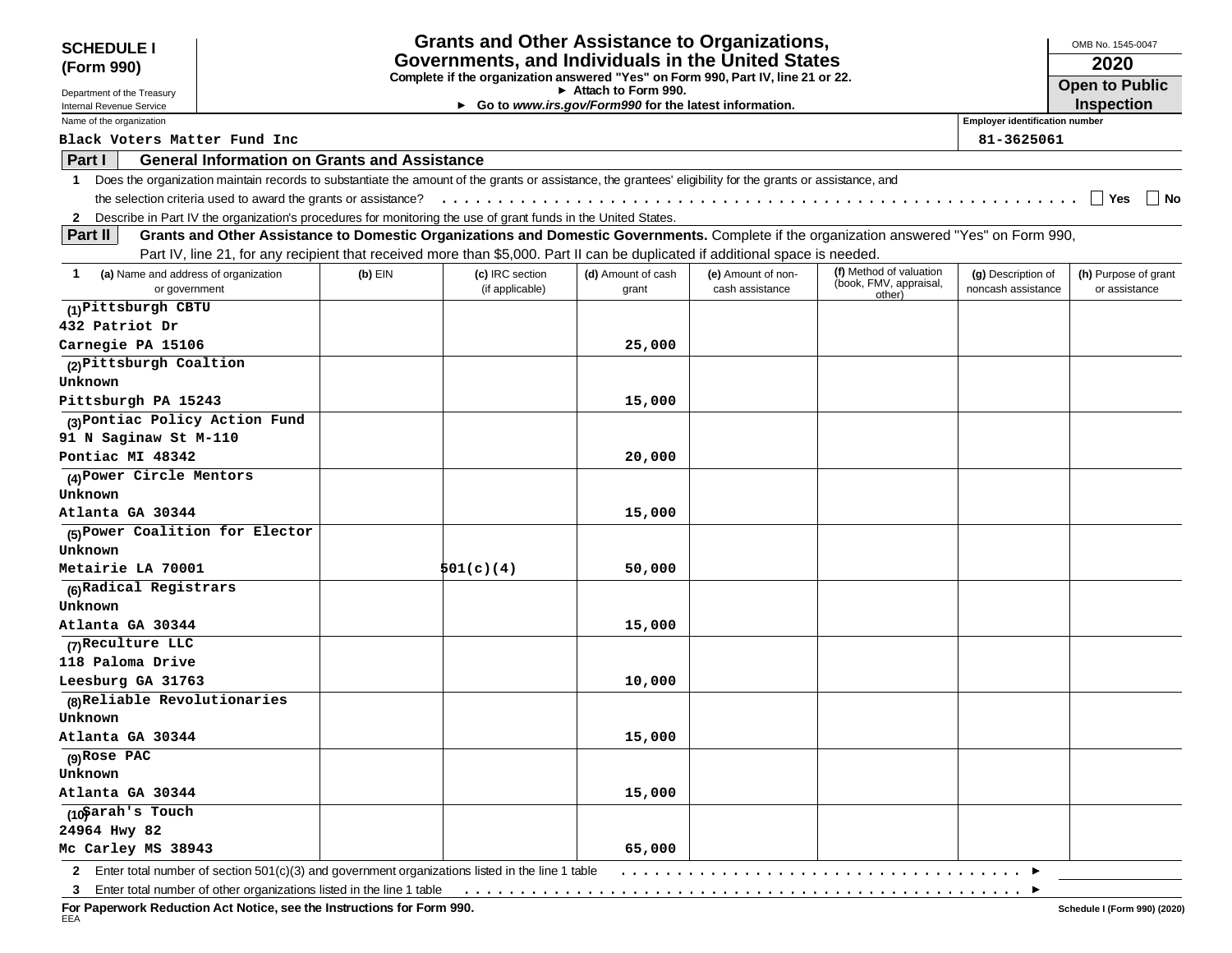| <b>SCHEDULE I</b>                                                                                               |                                                                                                     |           |                 | <b>Grants and Other Assistance to Organizations,</b>                                                                                                       |                    |                                                                                                                                          |                                       | OMB No. 1545-0047                    |
|-----------------------------------------------------------------------------------------------------------------|-----------------------------------------------------------------------------------------------------|-----------|-----------------|------------------------------------------------------------------------------------------------------------------------------------------------------------|--------------------|------------------------------------------------------------------------------------------------------------------------------------------|---------------------------------------|--------------------------------------|
| (Form 990)                                                                                                      |                                                                                                     |           |                 | Governments, and Individuals in the United States                                                                                                          |                    |                                                                                                                                          |                                       | 2020                                 |
|                                                                                                                 |                                                                                                     |           |                 | Complete if the organization answered "Yes" on Form 990, Part IV, line 21 or 22.<br>Attach to Form 990.                                                    |                    |                                                                                                                                          |                                       | <b>Open to Public</b>                |
| Department of the Treasury<br>Internal Revenue Service                                                          |                                                                                                     |           |                 | ► Go to www.irs.gov/Form990 for the latest information.                                                                                                    |                    |                                                                                                                                          |                                       | <b>Inspection</b>                    |
| Name of the organization                                                                                        |                                                                                                     |           |                 |                                                                                                                                                            |                    |                                                                                                                                          | <b>Employer identification number</b> |                                      |
| Black Voters Matter Fund Inc                                                                                    |                                                                                                     |           |                 |                                                                                                                                                            |                    |                                                                                                                                          | 81-3625061                            |                                      |
| Part I                                                                                                          | <b>General Information on Grants and Assistance</b>                                                 |           |                 |                                                                                                                                                            |                    |                                                                                                                                          |                                       |                                      |
| $\mathbf{1}$                                                                                                    |                                                                                                     |           |                 | Does the organization maintain records to substantiate the amount of the grants or assistance, the grantees' eligibility for the grants or assistance, and |                    |                                                                                                                                          |                                       |                                      |
|                                                                                                                 | the selection criteria used to award the grants or assistance?                                      |           |                 |                                                                                                                                                            |                    |                                                                                                                                          |                                       | $\overline{\phantom{a}}$ Yes<br>  No |
| 2 Describe in Part IV the organization's procedures for monitoring the use of grant funds in the United States. |                                                                                                     |           |                 |                                                                                                                                                            |                    |                                                                                                                                          |                                       |                                      |
| Part II                                                                                                         |                                                                                                     |           |                 |                                                                                                                                                            |                    | Grants and Other Assistance to Domestic Organizations and Domestic Governments. Complete if the organization answered "Yes" on Form 990, |                                       |                                      |
|                                                                                                                 |                                                                                                     |           |                 | Part IV, line 21, for any recipient that received more than \$5,000. Part II can be duplicated if additional space is needed.                              |                    |                                                                                                                                          |                                       |                                      |
| (a) Name and address of organization<br>1                                                                       |                                                                                                     | $(b)$ EIN | (c) IRC section | (d) Amount of cash                                                                                                                                         | (e) Amount of non- | (f) Method of valuation                                                                                                                  | (g) Description of                    | (h) Purpose of grant                 |
| or government                                                                                                   |                                                                                                     |           | (if applicable) | grant                                                                                                                                                      | cash assistance    | (book, FMV, appraisal,<br>other)                                                                                                         | noncash assistance                    | or assistance                        |
| (1)SFP Concerned Citizens Coal                                                                                  |                                                                                                     |           |                 |                                                                                                                                                            |                    |                                                                                                                                          |                                       |                                      |
| 4687 Mason Rd                                                                                                   |                                                                                                     |           |                 |                                                                                                                                                            |                    |                                                                                                                                          |                                       |                                      |
| Atlanta GA 30349                                                                                                |                                                                                                     |           |                 | 36,000                                                                                                                                                     |                    |                                                                                                                                          |                                       |                                      |
| (2) Shoutenough LLC                                                                                             |                                                                                                     |           |                 |                                                                                                                                                            |                    |                                                                                                                                          |                                       |                                      |
| 34 Nugent Dr                                                                                                    |                                                                                                     |           |                 |                                                                                                                                                            |                    |                                                                                                                                          |                                       |                                      |
| Stafford VA 22554-6578                                                                                          |                                                                                                     |           |                 | 10,000                                                                                                                                                     |                    |                                                                                                                                          |                                       |                                      |
| (3) Southern Chrisitian Leaders                                                                                 |                                                                                                     |           |                 |                                                                                                                                                            |                    |                                                                                                                                          |                                       |                                      |
| 320 Auburn Ave NE                                                                                               |                                                                                                     |           |                 |                                                                                                                                                            |                    |                                                                                                                                          |                                       |                                      |
| Atlanta GA 30303                                                                                                |                                                                                                     |           |                 | 25,000                                                                                                                                                     |                    |                                                                                                                                          |                                       |                                      |
| (4)St Paul Missionary Baptist                                                                                   |                                                                                                     |           |                 |                                                                                                                                                            |                    |                                                                                                                                          |                                       |                                      |
| 3996 14th Ave                                                                                                   |                                                                                                     |           |                 |                                                                                                                                                            |                    |                                                                                                                                          |                                       |                                      |
| Sacramento CA 95820                                                                                             |                                                                                                     |           |                 | 45,000                                                                                                                                                     |                    |                                                                                                                                          |                                       |                                      |
| (5)Sunvestka                                                                                                    |                                                                                                     |           |                 |                                                                                                                                                            |                    |                                                                                                                                          |                                       |                                      |
| 3419 NW Evangeline Thruway                                                                                      |                                                                                                     |           |                 |                                                                                                                                                            |                    |                                                                                                                                          |                                       |                                      |
| Lafayette LA 70501                                                                                              |                                                                                                     |           |                 | 10,000                                                                                                                                                     |                    |                                                                                                                                          |                                       |                                      |
| (6) Sybil Wilks LLC                                                                                             |                                                                                                     |           |                 |                                                                                                                                                            |                    |                                                                                                                                          |                                       |                                      |
| 6000 Terrace Oaks LN                                                                                            |                                                                                                     |           |                 |                                                                                                                                                            |                    |                                                                                                                                          |                                       |                                      |
| Fort Worth TX 76112                                                                                             |                                                                                                     |           |                 | 15,000                                                                                                                                                     |                    |                                                                                                                                          |                                       |                                      |
| (7) Take Back NC 02                                                                                             |                                                                                                     |           |                 |                                                                                                                                                            |                    |                                                                                                                                          |                                       |                                      |
| Unknown                                                                                                         |                                                                                                     |           |                 |                                                                                                                                                            |                    |                                                                                                                                          |                                       |                                      |
| Atlanta GA 30344                                                                                                |                                                                                                     |           |                 | 5,000                                                                                                                                                      |                    |                                                                                                                                          |                                       |                                      |
| (8) Tapestry Inc                                                                                                |                                                                                                     |           |                 |                                                                                                                                                            |                    |                                                                                                                                          |                                       |                                      |
| 3939 Lavista Rd Ste E                                                                                           |                                                                                                     |           |                 |                                                                                                                                                            |                    |                                                                                                                                          |                                       |                                      |
| Tucker GA 30084                                                                                                 |                                                                                                     |           |                 | 10,000                                                                                                                                                     |                    |                                                                                                                                          |                                       |                                      |
| (9) The Black Commission                                                                                        |                                                                                                     |           |                 |                                                                                                                                                            |                    |                                                                                                                                          |                                       |                                      |
| Unknown                                                                                                         |                                                                                                     |           |                 |                                                                                                                                                            |                    |                                                                                                                                          |                                       |                                      |
| Atlanta GA 30344                                                                                                |                                                                                                     |           |                 | 6,500                                                                                                                                                      |                    |                                                                                                                                          |                                       |                                      |
| (10The Black Womens PAC                                                                                         |                                                                                                     |           |                 |                                                                                                                                                            |                    |                                                                                                                                          |                                       |                                      |
| PO Box 122072                                                                                                   |                                                                                                     |           |                 |                                                                                                                                                            |                    |                                                                                                                                          |                                       |                                      |
| Arlington TX 76012                                                                                              |                                                                                                     |           |                 | 10,000                                                                                                                                                     |                    |                                                                                                                                          |                                       |                                      |
|                                                                                                                 | 2 Enter total number of section $501(c)(3)$ and government organizations listed in the line 1 table |           |                 |                                                                                                                                                            |                    |                                                                                                                                          | ▸                                     |                                      |

**For Paperwork Reduction Act Notice, see the Instructions for Form 990.** EEA

 $\blacktriangleright$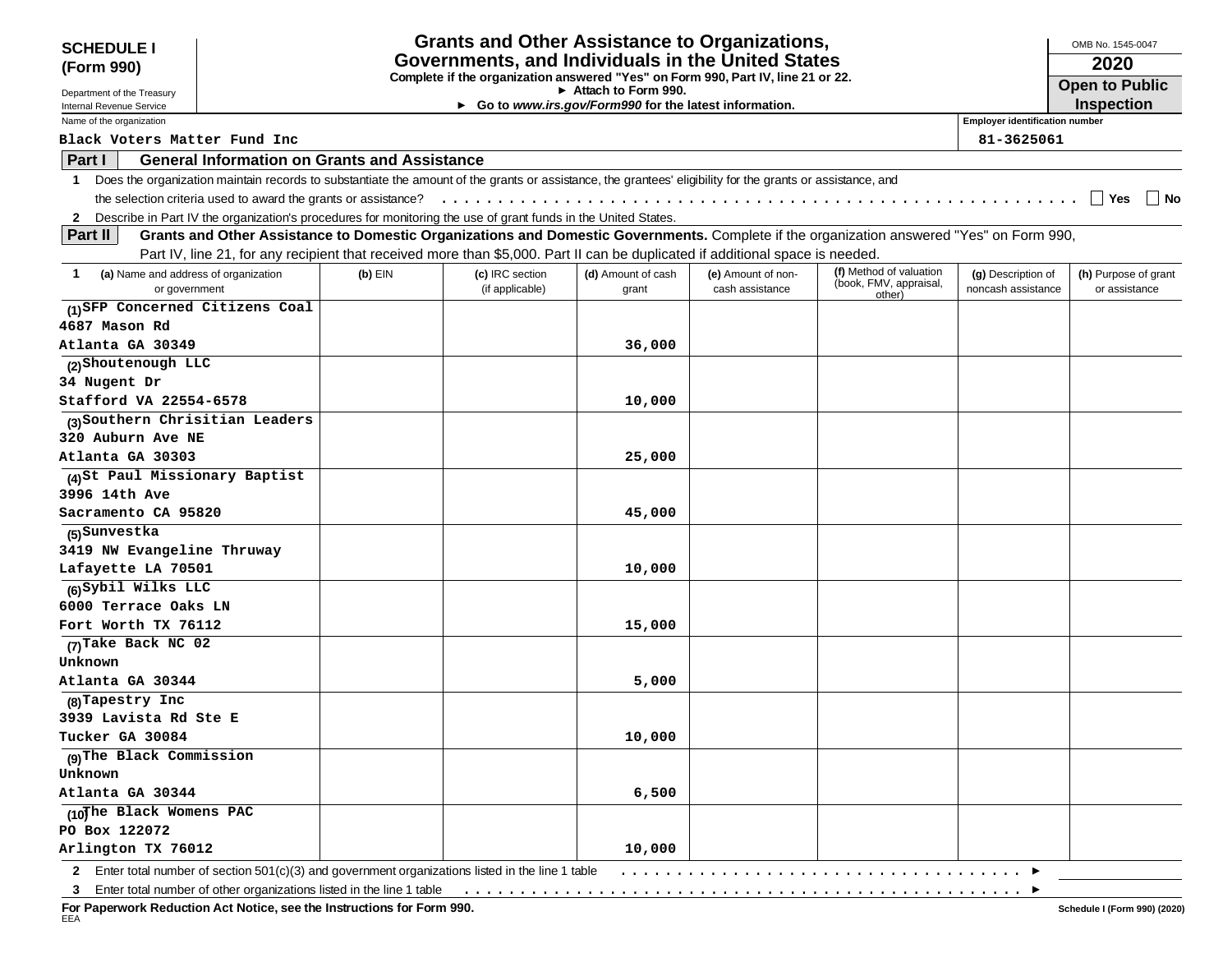| <b>SCHEDULE I</b>                                                                                               |                                                                |         |                 | <b>Grants and Other Assistance to Organizations,</b>                                                                                                       |                    |                                                                                                                                          |                                       | OMB No. 1545-0047     |
|-----------------------------------------------------------------------------------------------------------------|----------------------------------------------------------------|---------|-----------------|------------------------------------------------------------------------------------------------------------------------------------------------------------|--------------------|------------------------------------------------------------------------------------------------------------------------------------------|---------------------------------------|-----------------------|
| (Form 990)                                                                                                      |                                                                |         |                 | Governments, and Individuals in the United States                                                                                                          |                    |                                                                                                                                          |                                       | 2020                  |
| Department of the Treasury                                                                                      |                                                                |         |                 | Complete if the organization answered "Yes" on Form 990, Part IV, line 21 or 22.<br>Attach to Form 990.                                                    |                    |                                                                                                                                          |                                       | <b>Open to Public</b> |
| Internal Revenue Service                                                                                        |                                                                |         |                 | Go to www.irs.gov/Form990 for the latest information.                                                                                                      |                    |                                                                                                                                          |                                       | <b>Inspection</b>     |
| Name of the organization                                                                                        |                                                                |         |                 |                                                                                                                                                            |                    |                                                                                                                                          | <b>Employer identification number</b> |                       |
| Black Voters Matter Fund Inc                                                                                    |                                                                |         |                 |                                                                                                                                                            |                    |                                                                                                                                          | 81-3625061                            |                       |
| Part I                                                                                                          | <b>General Information on Grants and Assistance</b>            |         |                 |                                                                                                                                                            |                    |                                                                                                                                          |                                       |                       |
| $\mathbf 1$                                                                                                     |                                                                |         |                 | Does the organization maintain records to substantiate the amount of the grants or assistance, the grantees' eligibility for the grants or assistance, and |                    |                                                                                                                                          |                                       |                       |
|                                                                                                                 | the selection criteria used to award the grants or assistance? |         |                 |                                                                                                                                                            |                    |                                                                                                                                          |                                       | ∣ ∣ Yes<br>$\vert$ No |
| 2 Describe in Part IV the organization's procedures for monitoring the use of grant funds in the United States. |                                                                |         |                 |                                                                                                                                                            |                    |                                                                                                                                          |                                       |                       |
| <b>Part II</b>                                                                                                  |                                                                |         |                 |                                                                                                                                                            |                    | Grants and Other Assistance to Domestic Organizations and Domestic Governments. Complete if the organization answered "Yes" on Form 990, |                                       |                       |
|                                                                                                                 |                                                                |         |                 | Part IV, line 21, for any recipient that received more than \$5,000. Part II can be duplicated if additional space is needed.                              |                    |                                                                                                                                          |                                       |                       |
| (a) Name and address of organization<br>1                                                                       |                                                                | (b) EIN | (c) IRC section | (d) Amount of cash                                                                                                                                         | (e) Amount of non- | (f) Method of valuation                                                                                                                  | (g) Description of                    | (h) Purpose of grant  |
| or government                                                                                                   |                                                                |         | (if applicable) | grant                                                                                                                                                      | cash assistance    | (book, FMV, appraisal,<br>other)                                                                                                         | noncash assistance                    | or assistance         |
| (1) The Brothers Roundtable                                                                                     |                                                                |         |                 |                                                                                                                                                            |                    |                                                                                                                                          |                                       |                       |
| 3620 Buena Vista                                                                                                |                                                                |         |                 |                                                                                                                                                            |                    |                                                                                                                                          |                                       |                       |
| Atlanta GA 30344                                                                                                |                                                                |         |                 | 15,000                                                                                                                                                     |                    |                                                                                                                                          |                                       |                       |
| (2) Tiffany Lofton                                                                                              |                                                                |         |                 |                                                                                                                                                            |                    |                                                                                                                                          |                                       |                       |
| Unknown                                                                                                         |                                                                |         |                 |                                                                                                                                                            |                    |                                                                                                                                          |                                       |                       |
| Atlanta GA 30344                                                                                                |                                                                |         |                 | 10,000                                                                                                                                                     |                    |                                                                                                                                          |                                       |                       |
| (3) Trish B Stylin                                                                                              |                                                                |         |                 |                                                                                                                                                            |                    |                                                                                                                                          |                                       |                       |
| 1113 S Rogers St                                                                                                |                                                                |         |                 |                                                                                                                                                            |                    |                                                                                                                                          |                                       |                       |
| Pooler GA 31322                                                                                                 |                                                                |         |                 | 14,500                                                                                                                                                     |                    |                                                                                                                                          |                                       |                       |
| (4)United Ballot                                                                                                |                                                                |         |                 |                                                                                                                                                            |                    |                                                                                                                                          |                                       |                       |
| Unknown                                                                                                         |                                                                |         |                 |                                                                                                                                                            |                    |                                                                                                                                          |                                       |                       |
| Atlanta GA 30344                                                                                                |                                                                |         |                 | 14,000                                                                                                                                                     |                    |                                                                                                                                          |                                       |                       |
| (5)Until Freedom                                                                                                |                                                                |         |                 |                                                                                                                                                            |                    |                                                                                                                                          |                                       |                       |
| Unknown                                                                                                         |                                                                |         |                 |                                                                                                                                                            |                    |                                                                                                                                          |                                       |                       |
| Atlanta GA 30344                                                                                                |                                                                |         | 501(c)(4)       | 10,000                                                                                                                                                     |                    |                                                                                                                                          |                                       |                       |
| (6) Vocational Consulting                                                                                       |                                                                |         |                 |                                                                                                                                                            |                    |                                                                                                                                          |                                       |                       |
| 11 Dundar Rd Ste 101                                                                                            |                                                                |         |                 |                                                                                                                                                            |                    |                                                                                                                                          |                                       |                       |
| Springfield NJ 07081                                                                                            |                                                                |         |                 | 10,000                                                                                                                                                     |                    |                                                                                                                                          |                                       |                       |
| (7) We The People International                                                                                 |                                                                |         |                 |                                                                                                                                                            |                    |                                                                                                                                          |                                       |                       |
| 1524 Church St                                                                                                  |                                                                |         |                 |                                                                                                                                                            |                    |                                                                                                                                          |                                       |                       |
| Decatur GA 30030                                                                                                |                                                                |         |                 | 40,931                                                                                                                                                     |                    |                                                                                                                                          |                                       |                       |
| (8) West Metro NAACP                                                                                            |                                                                |         |                 |                                                                                                                                                            |                    |                                                                                                                                          |                                       |                       |
| Po Box 2227                                                                                                     |                                                                |         |                 |                                                                                                                                                            |                    |                                                                                                                                          |                                       |                       |
| Douglasville GA 30133                                                                                           |                                                                |         |                 | 10,000                                                                                                                                                     |                    |                                                                                                                                          |                                       |                       |
| (9) Working Families Organizati                                                                                 |                                                                |         |                 |                                                                                                                                                            |                    |                                                                                                                                          |                                       |                       |
| 77 Sands St Ste 6                                                                                               |                                                                |         |                 |                                                                                                                                                            |                    |                                                                                                                                          |                                       |                       |
| Brooklyn NY 11201                                                                                               |                                                                |         |                 | 155,000                                                                                                                                                    |                    |                                                                                                                                          |                                       |                       |
| (10 Insane Impact                                                                                               |                                                                |         |                 |                                                                                                                                                            |                    |                                                                                                                                          |                                       |                       |
| 4673 121st St                                                                                                   |                                                                |         |                 |                                                                                                                                                            |                    |                                                                                                                                          |                                       |                       |
| Urbandale IA 50323                                                                                              |                                                                |         |                 | 13,500                                                                                                                                                     |                    |                                                                                                                                          |                                       |                       |
| 2 Enter total number of section 501(c)(3) and government organizations listed in the line 1 table               |                                                                |         |                 |                                                                                                                                                            |                    |                                                                                                                                          |                                       |                       |

**For Paperwork Reduction Act Notice, see the Instructions for Form 990.** EEA

 $\overline{\phantom{a}}$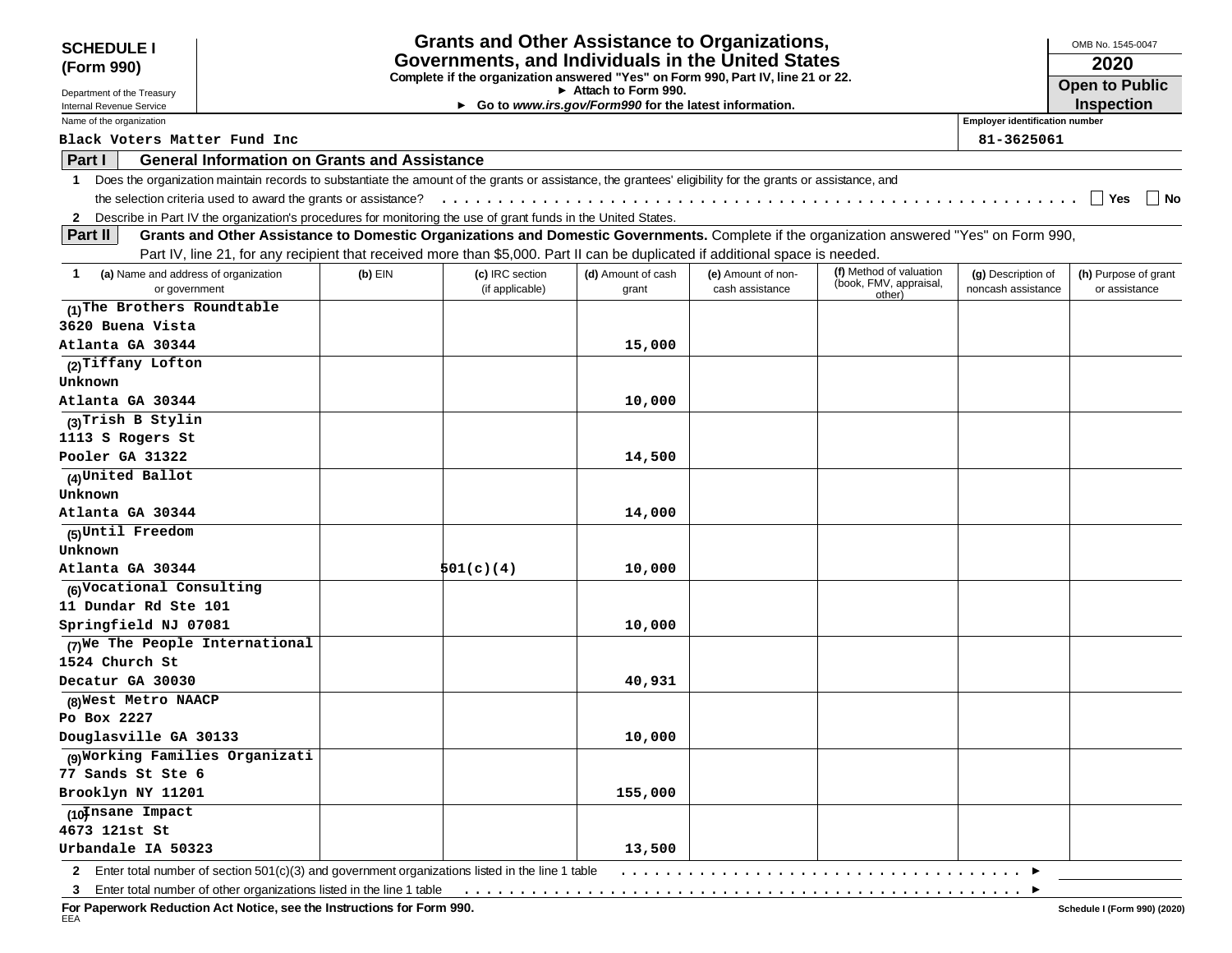| <b>SCHEDULE I</b>                                          |                                                                                                                                                            |                                    | <b>Grants and Other Assistance to Organizations,</b>                                                    |                                       |                                                                                                                                          |                                          | OMB No. 1545-0047                     |
|------------------------------------------------------------|------------------------------------------------------------------------------------------------------------------------------------------------------------|------------------------------------|---------------------------------------------------------------------------------------------------------|---------------------------------------|------------------------------------------------------------------------------------------------------------------------------------------|------------------------------------------|---------------------------------------|
| (Form 990)                                                 |                                                                                                                                                            |                                    | Governments, and Individuals in the United States                                                       |                                       |                                                                                                                                          |                                          | 2020                                  |
|                                                            |                                                                                                                                                            |                                    | Complete if the organization answered "Yes" on Form 990, Part IV, line 21 or 22.<br>Attach to Form 990. |                                       |                                                                                                                                          |                                          | <b>Open to Public</b>                 |
| Department of the Treasury<br>Internal Revenue Service     |                                                                                                                                                            |                                    | ► Go to www.irs.gov/Form990 for the latest information.                                                 |                                       |                                                                                                                                          |                                          | <b>Inspection</b>                     |
| Name of the organization                                   |                                                                                                                                                            |                                    |                                                                                                         |                                       |                                                                                                                                          | <b>Employer identification number</b>    |                                       |
| Black Voters Matter Fund Inc                               |                                                                                                                                                            |                                    |                                                                                                         |                                       |                                                                                                                                          | 81-3625061                               |                                       |
| Part I                                                     | <b>General Information on Grants and Assistance</b>                                                                                                        |                                    |                                                                                                         |                                       |                                                                                                                                          |                                          |                                       |
| $\mathbf{1}$                                               | Does the organization maintain records to substantiate the amount of the grants or assistance, the grantees' eligibility for the grants or assistance, and |                                    |                                                                                                         |                                       |                                                                                                                                          |                                          |                                       |
|                                                            |                                                                                                                                                            |                                    |                                                                                                         |                                       |                                                                                                                                          |                                          | ∣∣ Yes<br>∣ No                        |
|                                                            | 2 Describe in Part IV the organization's procedures for monitoring the use of grant funds in the United States.                                            |                                    |                                                                                                         |                                       |                                                                                                                                          |                                          |                                       |
| Part II                                                    |                                                                                                                                                            |                                    |                                                                                                         |                                       | Grants and Other Assistance to Domestic Organizations and Domestic Governments. Complete if the organization answered "Yes" on Form 990, |                                          |                                       |
|                                                            | Part IV, line 21, for any recipient that received more than \$5,000. Part II can be duplicated if additional space is needed.                              |                                    |                                                                                                         |                                       |                                                                                                                                          |                                          |                                       |
| (a) Name and address of organization<br>1<br>or government | $(b)$ EIN                                                                                                                                                  | (c) IRC section<br>(if applicable) | (d) Amount of cash<br>grant                                                                             | (e) Amount of non-<br>cash assistance | (f) Method of valuation<br>(book, FMV, appraisal,<br>other)                                                                              | (g) Description of<br>noncash assistance | (h) Purpose of grant<br>or assistance |
| (1) A1 Runway Runners LLC                                  |                                                                                                                                                            |                                    |                                                                                                         |                                       |                                                                                                                                          |                                          |                                       |
| 1115 Seiler Ave                                            |                                                                                                                                                            |                                    |                                                                                                         |                                       |                                                                                                                                          |                                          |                                       |
| Savannah GA 31404                                          |                                                                                                                                                            |                                    | 5,000                                                                                                   |                                       |                                                                                                                                          |                                          |                                       |
| (2)Gilbert Udoto<br>Unknown                                |                                                                                                                                                            |                                    |                                                                                                         |                                       |                                                                                                                                          |                                          |                                       |
| Atlanta GA 30344                                           |                                                                                                                                                            |                                    | 5,100                                                                                                   |                                       |                                                                                                                                          |                                          |                                       |
| (3) Unity Group Services Inc                               |                                                                                                                                                            |                                    |                                                                                                         |                                       |                                                                                                                                          |                                          |                                       |
| 1544 Wellborn Rd Ste 4-592                                 |                                                                                                                                                            |                                    |                                                                                                         |                                       |                                                                                                                                          |                                          |                                       |
| Lithonia GA 30058                                          |                                                                                                                                                            |                                    | 5,000                                                                                                   |                                       |                                                                                                                                          |                                          |                                       |
| (4) West Virginia Center of Bud                            |                                                                                                                                                            |                                    |                                                                                                         |                                       |                                                                                                                                          |                                          |                                       |
| 8 Capitol St                                               |                                                                                                                                                            |                                    |                                                                                                         |                                       |                                                                                                                                          |                                          |                                       |
| Charleston WV 25301                                        |                                                                                                                                                            |                                    | 5,000                                                                                                   |                                       |                                                                                                                                          |                                          |                                       |
| (5)                                                        |                                                                                                                                                            |                                    |                                                                                                         |                                       |                                                                                                                                          |                                          |                                       |
| (6)                                                        |                                                                                                                                                            |                                    |                                                                                                         |                                       |                                                                                                                                          |                                          |                                       |
|                                                            |                                                                                                                                                            |                                    |                                                                                                         |                                       |                                                                                                                                          |                                          |                                       |
| (7)                                                        |                                                                                                                                                            |                                    |                                                                                                         |                                       |                                                                                                                                          |                                          |                                       |
| (8)                                                        |                                                                                                                                                            |                                    |                                                                                                         |                                       |                                                                                                                                          |                                          |                                       |
| (9)                                                        |                                                                                                                                                            |                                    |                                                                                                         |                                       |                                                                                                                                          |                                          |                                       |
|                                                            |                                                                                                                                                            |                                    |                                                                                                         |                                       |                                                                                                                                          |                                          |                                       |
| (10)                                                       |                                                                                                                                                            |                                    |                                                                                                         |                                       |                                                                                                                                          |                                          |                                       |
|                                                            | 2 Enter total number of section 501(c)(3) and government organizations listed in the line 1 table                                                          |                                    |                                                                                                         |                                       |                                                                                                                                          |                                          |                                       |

 $\overline{\phantom{a}}$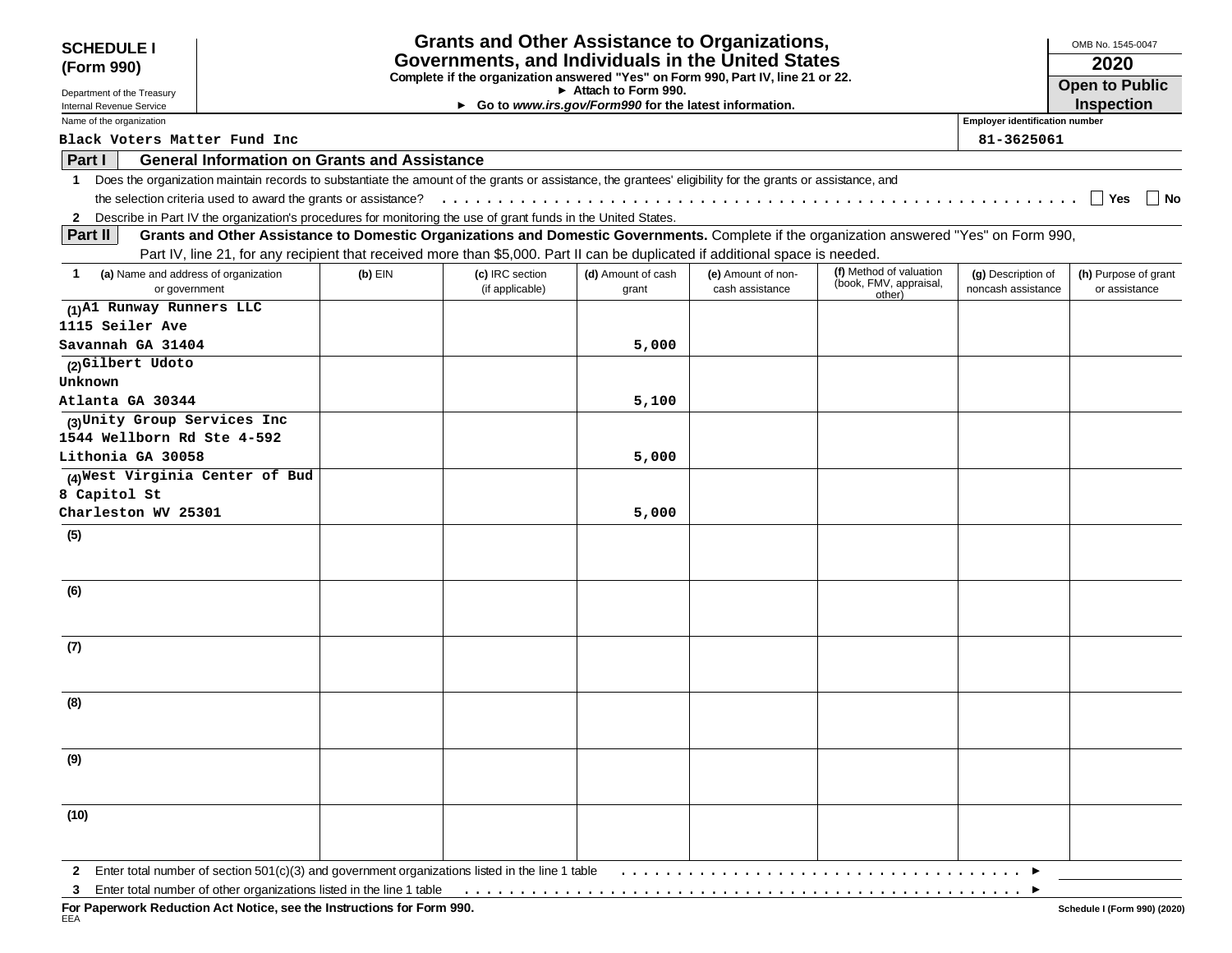Schedule I (Form 990) (2020) Page **Black Voters Matter Fund Inc 81-3625061**

| (a) Type of grant or assistance | (b) Number of<br>recipients | (c) Amount of<br>cash grant | (d) Amount of<br>noncash assistance | (e) Method of valuation (book,<br>FMV, appraisal, other) | (f) Description of noncash assistance |
|---------------------------------|-----------------------------|-----------------------------|-------------------------------------|----------------------------------------------------------|---------------------------------------|
|                                 |                             |                             |                                     |                                                          |                                       |
|                                 |                             |                             |                                     |                                                          |                                       |
|                                 |                             |                             |                                     |                                                          |                                       |
|                                 |                             |                             |                                     |                                                          |                                       |
|                                 |                             |                             |                                     |                                                          |                                       |
|                                 |                             |                             |                                     |                                                          |                                       |
|                                 |                             |                             |                                     |                                                          |                                       |
|                                 |                             |                             |                                     |                                                          |                                       |
|                                 |                             |                             |                                     |                                                          |                                       |

**2**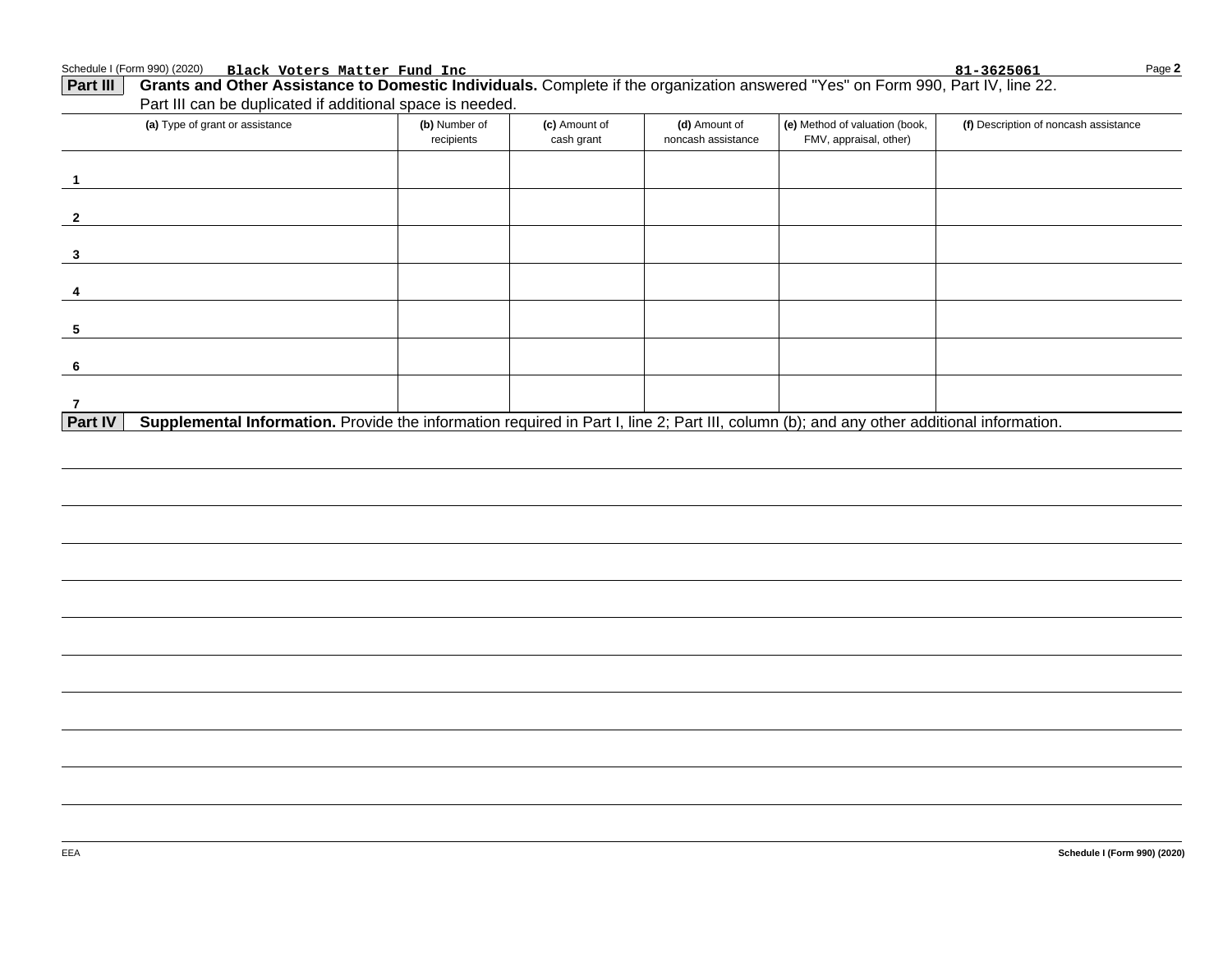Department of the Treasury Internal Revenue Service Name of the organization

**SCHEDULE O**<br> **Supplemental Information to Form 990 or 990-EZ**<br> **Supplemental Information to Form 990 or 990-EZ (Form 990 or 990-EZ) Complete to provide information for responses to specific questions on Form 990 or 990-EZ or to provide any additional information. Attach to Form 990 or 990-EZ. Go to www.irs.gov/Form990 for the latest information.**

OMB No. 1545-0047

**2020**

**Open to Public Inspection**

**Employer identification number**

#### **Black Voters Matter Fund Inc 81-3625061**

#### **01. Officer, directors, etc. family relationship (Part VI, line 2)**

The Chief of Staff and Executive Director and married.

**02. Form 990 governing body review (Part VI, line 11)**

The 990 is reviewed during the board meeting, approved and then electronically filed.

**03. Conflict of interest policy compliance (Part VI, line 12c)**

The organization maintains a Conflict of Interest Policy that officers, board members and

employees must sign.

### **04. CEO, executive director, top management comp (Part VI, line 15a)**

The organization used an outside organization to research to determine officer and key

employee compensation.

### **05. Other officer or key employee compensation (Part VI, line 15b**

The organization used an outside organization to research to determine officer and key

employee compensation.

### **06. Governing documents, etc, available to public (Part VI, line 19)**

The organization provides 990 copies upon written request.